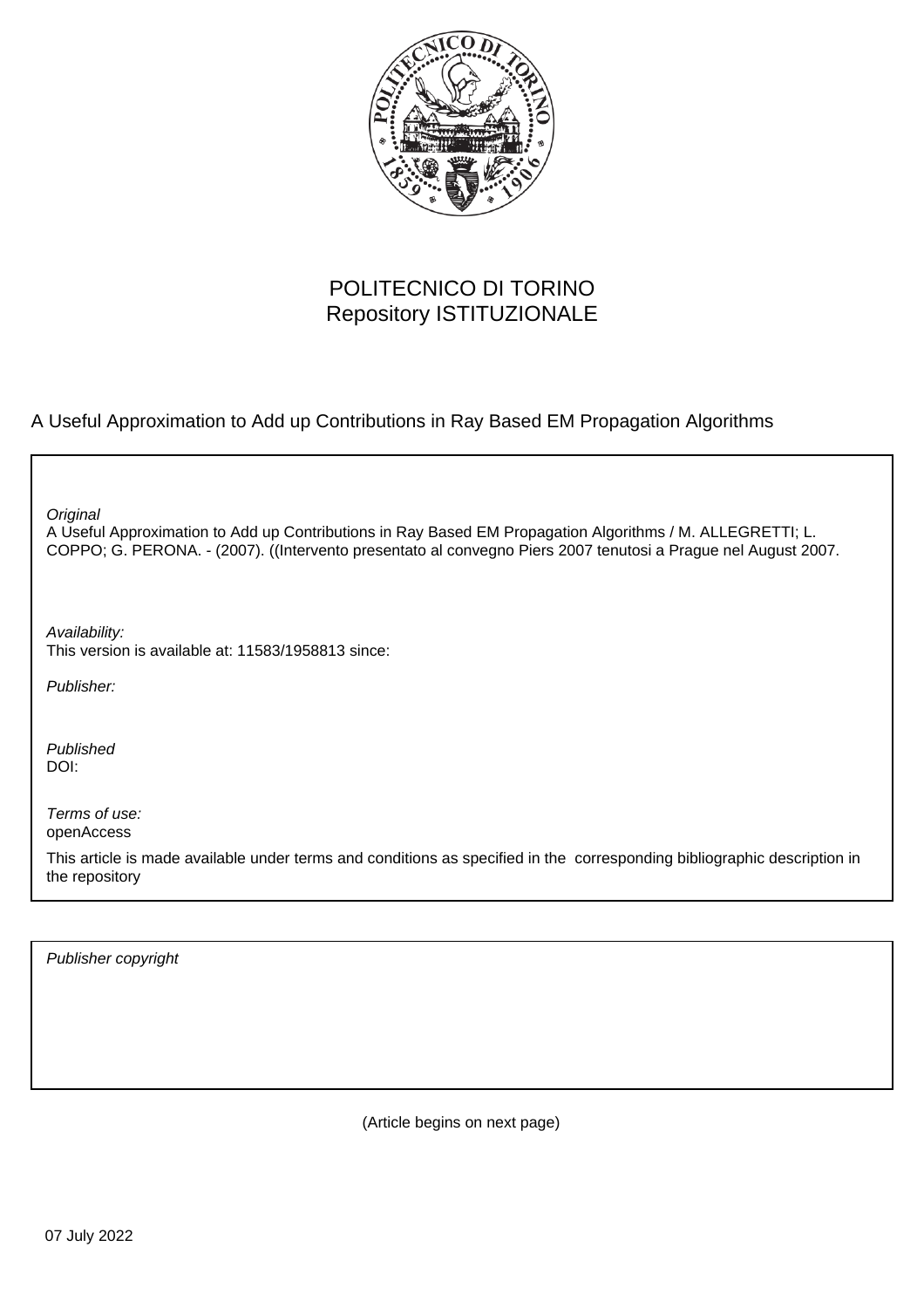# Session 3AP Poster Session 2

| A New Non-paraxial Time-domain Method for Modeling Ultra Short Optical Pulses                          |      |
|--------------------------------------------------------------------------------------------------------|------|
| Husain M. Masoudi (Emerging Communications Technology Institute, University of Toronto, Canada); 247   |      |
| A Novel Approach to Model Linear and Nonlinear Dispersion with ADE-FDTD                                |      |
| M. Ammann (Foundation for Research on Information Technologies in Society (IT'IS), ETHZ, Switzer-      |      |
| land); S. Schild (Foundation for Research on Information Technologies in Society (IT'IS), ETHZ,        |      |
| Switzerland); N. Chavannes (Schmid & Partner Engineering AG, Switzerland); Niels Kuster (Foun-         |      |
| dation for Research on Information Technologies in Society (IT'IS), ETHZ, Switzerland);  249           |      |
| Interference Calculation for ATSC System against Interference from ISDB-T System Using Computational   |      |
| Simulation                                                                                             |      |
| Sung Woong Choi (Electronics and Telecommunications Research Institute (ETRI), Republic of Korea);     |      |
| Tae-Jin Jung (Chonnam National University, Korea); Wang Rok Oh (Chungnam National University,          |      |
| Korea); Heon Jin Hong (Electronics and Telecommunications Research Institute (ETRI), Republic of       |      |
|                                                                                                        | 250  |
| Feasibility of Defect Detection in Concrete Structures via Ultrasonic Investigation                    |      |
| Antonino Musolino (Universita di Pisa, Italy); Marco Raugi (Universita di Pisa, Italy); M. Tucci       |      |
|                                                                                                        |      |
| Localisation of Defects in Concrete Structures via the Cross Power Spectrum Phase                      |      |
| Antonino Musolino (Universitàdi Pisa, Italy); Marco Raugi (Universitàdi Pisa, Italy); F. Turcu         |      |
| (Universitàdi Pisa, Italy); R. Parisi (University of Rome "La Sapienza", Italy); A. Uncini (University |      |
| of Rome "La Sapienza", Italy); A. Cirillo (University of Rome "La Sapienza", Italy);  253              |      |
| Microwave Phase Interferometry for Nondestructive Testing in Industry                                  |      |
| Ondřej Žák (Czech Technical University in Prague, Czech Republic); Jan Vrba (Czech Technical           |      |
| University, Czech Republic); Marika Pourová (Czech Technical University, Czech Republic);              | 255  |
| A Signal Explanation for the Electromagnetic Induction Law                                             |      |
|                                                                                                        |      |
| Analytical Solutions to the Applicators for Microwave Textile Drying by Means of Zigzag Method         |      |
| Marika Pourová (Czech Technical University, Czech Republic); Jan Vrba (Czech Technical University,     |      |
|                                                                                                        | 257  |
| Broadband Leaky-wave Antenna Fed with Composite Right/Left Handed Transmission Line                    |      |
| Yoshihiro Miyama (Ritsumeikan University, Japan); Toshio Nishikawa (Ritsumeikan University,            |      |
| Japan); Kikuo Wakino (Ritsumeikan University, Japan); Yu-De Lin (National Chial Tung University,       |      |
|                                                                                                        |      |
| Modeling and Simulation of UWB Signal for Indoor Radio Channels                                        |      |
| Je-Sung Ahn (Pukyong National University, Korea); Seo Yu Jung (Pukyong National University,            |      |
| Korea); Deock-Ho Ha (Pukyong National University, Korea); Young-Hwan Lee (Technical Regulation         |      |
| Research Team, ETRI, Korea); Dong-Won Jang (Technical Regulation Research Team, ETRI, Korea); 259      |      |
| Modal Analysis of Miniature Microstrip Patch Antennas Based on Fractal Geometry                        |      |
| P. Hazdra (Czech Technical University in Prague, Czech Republic); M. Mazanek (Czech Technical          |      |
|                                                                                                        | 261  |
| Algorithm for Noise Reduction in Output Signal of Race-track Core Fluxgate                             |      |
| M. Butta (Czech Technical University, Czech Republic); P. Ripka (Czech Technical University, Czech     |      |
|                                                                                                        |      |
| Polarization-dependent Diffraction of Cholesteric Liquid Crystal Grating with Silver Nanoparticles     |      |
| I.-Min Jiang (National Sun Yat-sen University, Taiwan); Ming-Shan Tsai (National Chiayi University,    |      |
| Taiwan); Wen-Chi Hung (National Sun Yat-sen University, Taiwan); Wood-Hi Cheng (National Sun           |      |
|                                                                                                        | -263 |
| A Useful Approximation to Add up Contributions in Ray Based EM Propagation Algorithms                  |      |
| Marco Allegretti (Politecnico di Torino, Italy); Luca Coppo (Politecnico di Torino, Italy); Gio-       |      |
|                                                                                                        | 264  |
| Validation and Calibration of a 3D Ray Tracing Propagation Model for Urban Environment at UMTS         |      |
| Frequencies                                                                                            |      |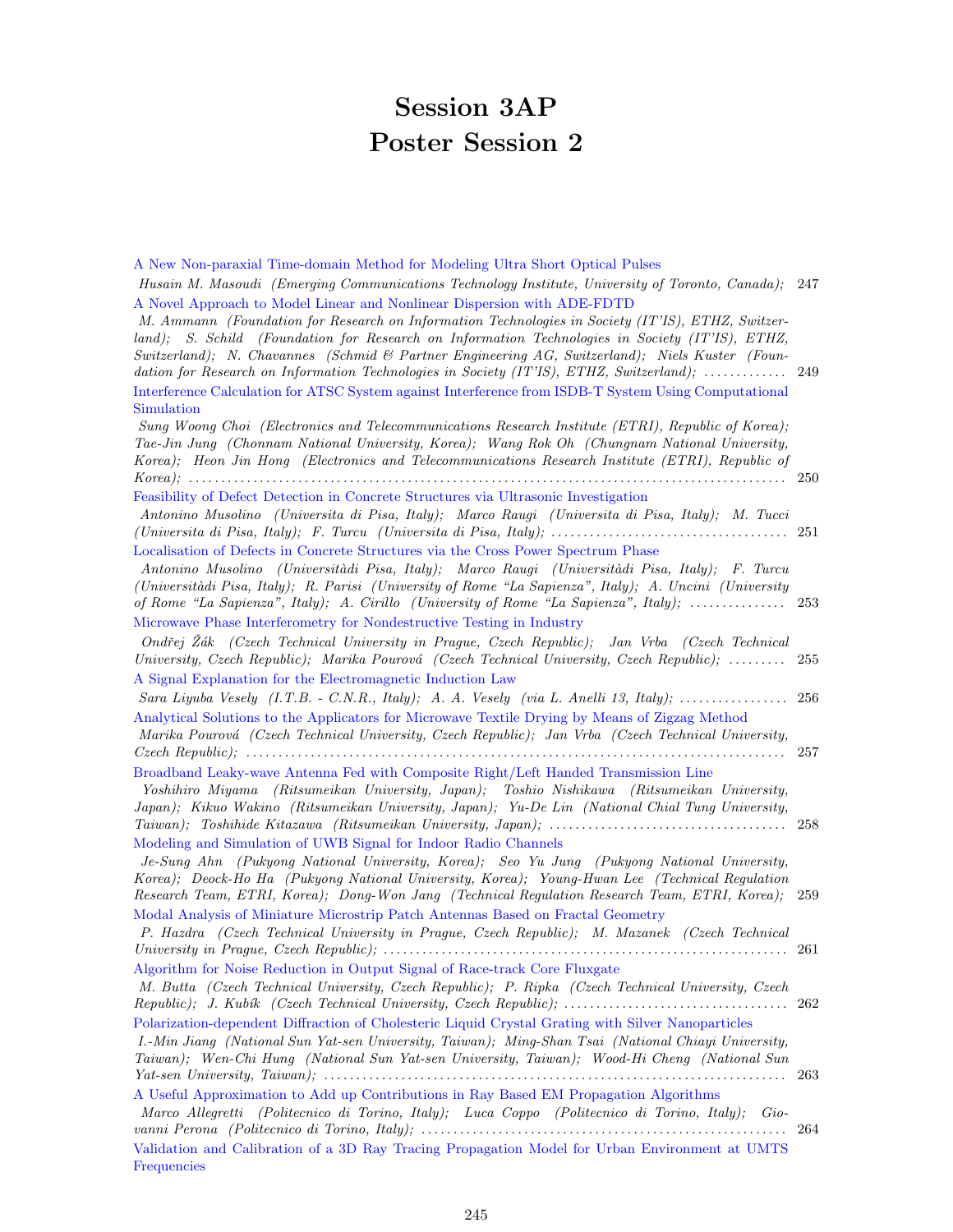| Marco Allegretti (Politecnico di Torino, Italy); Claudio Lucianaz (Politecnico di Torino, Italy); Ric-<br>cardo Notarpietro (Politecnico di Torino, Italy); Giovanni Perona (Politecnico di Torino, Italy);  265<br>Surface Wave Propagation above a One-dimensional Rough Sea Surface at Grazing Angles<br>Y. Brelet (Universite de Nantes, France); N. Dechamps (Universite de Nantes, France); C. Bourlier                                                                                                                                                                                                                                                                                                                                                                                                                                                                                                                                                                                                                                                                                                                      |      |
|------------------------------------------------------------------------------------------------------------------------------------------------------------------------------------------------------------------------------------------------------------------------------------------------------------------------------------------------------------------------------------------------------------------------------------------------------------------------------------------------------------------------------------------------------------------------------------------------------------------------------------------------------------------------------------------------------------------------------------------------------------------------------------------------------------------------------------------------------------------------------------------------------------------------------------------------------------------------------------------------------------------------------------------------------------------------------------------------------------------------------------|------|
| Simulations of Magnetically Tunable Ferrite/Dielectric/Wire Negative Index Composites<br>Frederic J. Rachford (Naval Research Laboratory, USA); D. N. Armstead (308 E. University, USA);<br>Vincent Harris (Northeastern University, USA); Carmine Vittoria (Northeastern University, USA); . 268<br>Theoretical and Real Absorption of High-frequency Electromagnetic Energy in Mouse Animal Model<br>Jan Barcal (Charles University in Prague, Czech Republic); Václav Žalud (Charles University in                                                                                                                                                                                                                                                                                                                                                                                                                                                                                                                                                                                                                              |      |
| Prague, Czech Republic); František Vožeh (Charles University in Prague, Czech Republic); Jan Vrba<br>Microwave Applicator for Treatment of Atherosclerosis                                                                                                                                                                                                                                                                                                                                                                                                                                                                                                                                                                                                                                                                                                                                                                                                                                                                                                                                                                         |      |
| Kateřina Novotná (Czech Technical University in Prague, Czech Republic); Jan Vrba (Czech Technical<br>A Fat Dipole Antenna for Spark Switched LC Oscillator                                                                                                                                                                                                                                                                                                                                                                                                                                                                                                                                                                                                                                                                                                                                                                                                                                                                                                                                                                        |      |
| Sang Heun Lee (Yonsei University, Korea); Young Joong Yoon (Yonsei University, Korea); Hoon Heo<br>(Pohang Accelerator Laboratory, Korea); Woosang Lee (Agency for Defense Development, Korea);<br>Frequency Responses of Reconfigurable Frequency Selective Surfaces Using Square Aperture with Loading                                                                                                                                                                                                                                                                                                                                                                                                                                                                                                                                                                                                                                                                                                                                                                                                                           |      |
| Kihun Chang (Yonsei University, Korea); Young Joong Yoon (Yonsei University, Korea);  272                                                                                                                                                                                                                                                                                                                                                                                                                                                                                                                                                                                                                                                                                                                                                                                                                                                                                                                                                                                                                                          |      |
| 2D Quasistatic TLM Field Solver for High Speed PCB Design<br>Caner Altınbaşak (Institute of Informatics, Turkey); Lale Tukenmez Ergene (Istanbul Technical Uni-<br>An Hybrid Steepest Descent Fast Multipole Method for the Scattering of Electromagnetic Waves by                                                                                                                                                                                                                                                                                                                                                                                                                                                                                                                                                                                                                                                                                                                                                                                                                                                                 |      |
| Dielectric Rough Surfaces<br>Cihan Tuzcu (Istanbul Technical University, Turkey); Lale Tükenmez Ergene (Istanbul Technical<br>University, Turkey); Yasemin Altuncu (Istanbul Technical University, Turkey);  274                                                                                                                                                                                                                                                                                                                                                                                                                                                                                                                                                                                                                                                                                                                                                                                                                                                                                                                   |      |
| Electromagnetic Fundamentals Revisited: An Overview<br>Subal Kar (University of Calcutta, India); M. Nakajima (University of Kyoto, Japan);  275                                                                                                                                                                                                                                                                                                                                                                                                                                                                                                                                                                                                                                                                                                                                                                                                                                                                                                                                                                                   |      |
| Calculation of GTD/UTD Reflection Points over Parametric Surfaces Using the Particle Swarm Opti-<br>mizacion                                                                                                                                                                                                                                                                                                                                                                                                                                                                                                                                                                                                                                                                                                                                                                                                                                                                                                                                                                                                                       |      |
| Andres Rubio (Universidad de Alcalá, Spain); Oscar Gutierrez (Universidad de Alcalá, Spain);<br>F. Saez De Adana (Universidad de Alcalá, Spain); Manuel Felipe Cátedra (Universidad de Alcalá,<br>Dielectric Properties of Ore Minerals in Microwave Range<br>Vasiliy V. Tikhonov (Space Research Institute Russian Academy of Sciences, Russia); D. A. Boyarskii<br>(Space Research Institute Russian Academy of Sciences, Russia); O. N. Polyakova (Moscow State Ped-                                                                                                                                                                                                                                                                                                                                                                                                                                                                                                                                                                                                                                                            |      |
| Patch Antenna at Frequency $f = 2.35$ GHz for Telecommunications Applications<br>K. ELkinani (ESTM, Maroc); Seddik Bri (ESTM, Maroc); A. Nakheli (ESTM, Maroc); O. Ben-<br>zaim (Institut d'Electronique, de la Microélectronique et de Nanotechnologie, France); Ahmed Mamouni<br>(Institut d'Electronique, de la Microélectronique et de Nanotechnologie, France);                                                                                                                                                                                                                                                                                                                                                                                                                                                                                                                                                                                                                                                                                                                                                               | 278  |
| Electroplating Uniformity Estimation Using Electromagnetic Analysis                                                                                                                                                                                                                                                                                                                                                                                                                                                                                                                                                                                                                                                                                                                                                                                                                                                                                                                                                                                                                                                                |      |
| Progress of Mobile Natural Gas Pipeline Leak Detector Based on Near-infrared Diode Laser Absorption<br>Spectroscopy<br>Lei Wang (Anhui Institute of Optics & Fine Mechanic, Chinese Academy of Sciences, China); Xiaom-<br>ing Gao (Anhui Institute of Optics & Fine Mechanic, Chinese Academy of Sciences, China);<br>Tu Tan<br>(Anhui Institute of Optics & Fine Mechanic, Chinese Academy of Sciences, China); Baixiang Li (Anhui<br>Institute of Optics & Fine Mechanic, Chinese Academy of Sciences, China); Weijun Zhang (Anhui<br>Institute of Optics & Fine Mechanic, Chinese Academy of Sciences, China);<br>Incoherent Broadband Cavity-enhanced Absorption Spectroscopy Based on Light-emitting Diodes<br>(Anhui Institute of Optics & Fine Mechanics, Chinese Academy Sciences, China);<br>Wei-<br>Tao Wu<br>jun Zhang (Anhui Institute of Optics & Fine Mechanics, Chinese Academy of Sciences, China);<br>$Wei-$<br>dong Chen (MREID, Universitédu Littoral, France); Weixiong Zhao (Anhui Institute of Optics &<br>Fine Mechanics, Chinese Academy Sciences, China); Xiaoming Gao (Anhui Institute of Optics & Fine | -280 |

Mechanics, Chinese Academy of Sciences, China); . . . . . . . . . . . . . . . . . . . . . . . . . . . . . . . . . . . . . . . . . . . . . . . . . . . . 281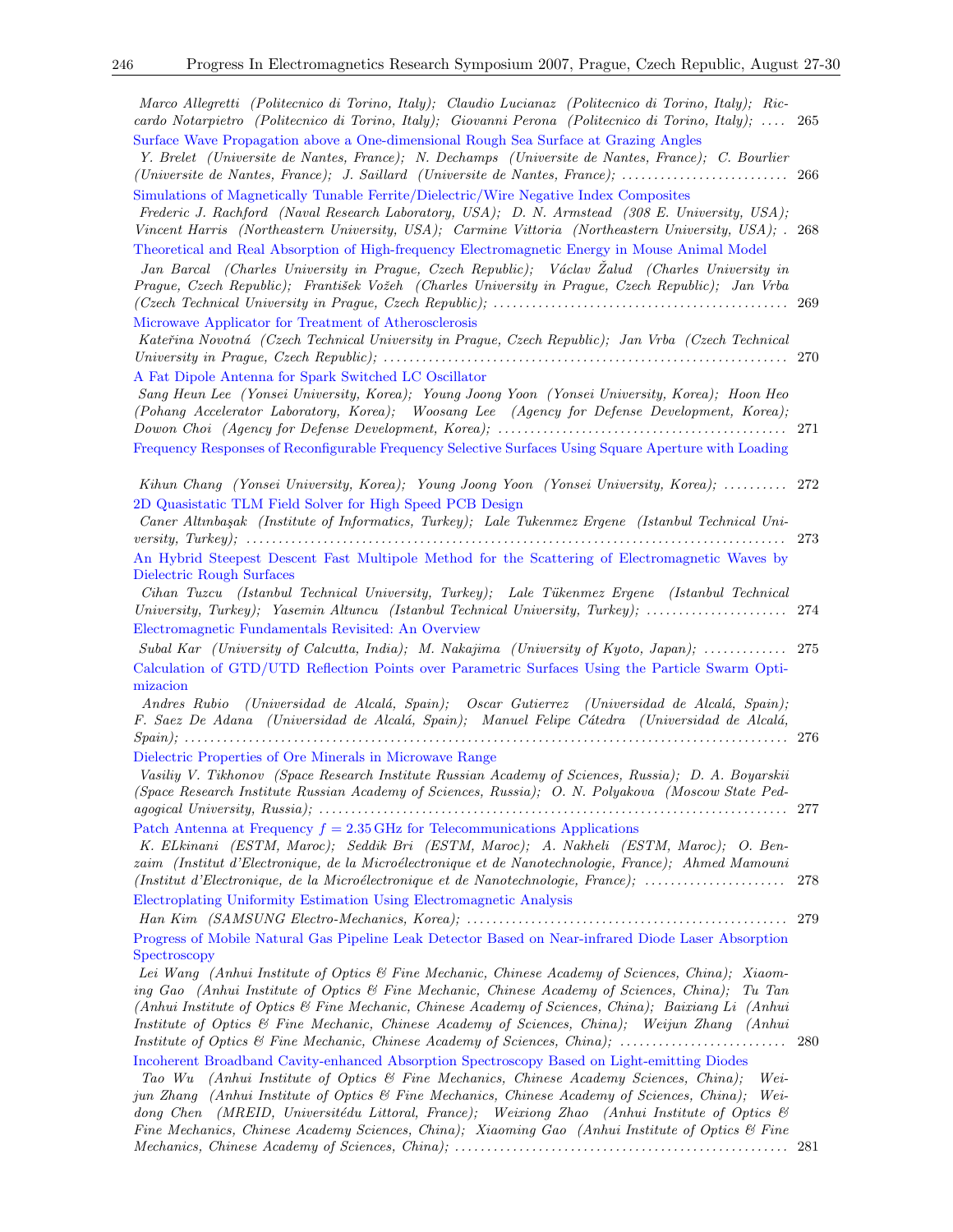### A New Non-paraxial Time-domain Method for Modeling Ultra Short Optical Pulses

Husain M. Masoudi $^{1,2}$ 

<sup>1</sup>Department of Electrical Engineering, King Fahd University of Petroleum and Minerals Dhahran 31261, Saudi Arabia <sup>2</sup>Electrical and Computer Engineering Department, Emerging Communications Technology Institute

University of Toronto, 10 King's College Rd. M5S 3G4, Ontario, Canada

Abstract— A new non-paraxial technique to model ultra short optical pulses has been proposed, implemented and verified. The technique uses rational complex coefficient approximation of Pade approximant  $\sqrt{1+X} \approx \prod^p$  $i=1$  $[(1 + a_i^p X) / (1 + b_i^p X)]$  to overcome the paraxial limitation. The aim of this technique is to model efficiently very short pulses in long optical structures. The implementation and the verification of the technique show excellent results in terms of accuracy, efficiency and stability where the traditional paraxial Time-Domain Beam Propagation Method failed to achieve [1]. The method is based on the idea of the paraxial TD-BPM, in which the wave equation is written as a one-way wave propagation equation along the direction of  $z$  while retaining the time variation as another axis down with the other transverse spatial dimensions

$$
\frac{\partial^2 E}{\partial z^2} - 2jk \frac{\partial E}{\partial z} + \nabla_{\perp}^2 E + \left( n^2 k_o^2 - k^2 \right) E - \frac{n^2}{c_o^2} \frac{\partial^2 E}{\partial \tau^2} - 2j \frac{n^2}{c_o} k_o \left( \frac{1}{c_o} - \frac{1}{v_g} \right) \frac{\partial E}{\partial \tau} = 0
$$

that can be represented as

where  $v<sub>g</sub>$  is the pulse group velocity. This arrangement has the advantage of allowing the time window to follow the evolution of the pulse and hence minimizes the required computer resources. After factorizing the above equation into a forward and a backward operators, the one way wave equation can be written as [2]

$$
E(z) = \exp(jk_0 n_0 z) \times \exp(-jk_0 n_0 \sqrt{1 + Xz}) E(0)
$$

We apply this technique to model ultra short optical pulse propagation using Finite Difference approach.

The figure shows a comparison between the present technique and the parabolic method for different initial ultra short pulse widths. The figure shows the divergence of the parabolic method



Figure 1: Comparison between the new technique and the parabolic Time Domain BPM for different initial ultra short pulse width. (Upper) The percentage maximum field error (Lower) The power ratio of the pulsed beam.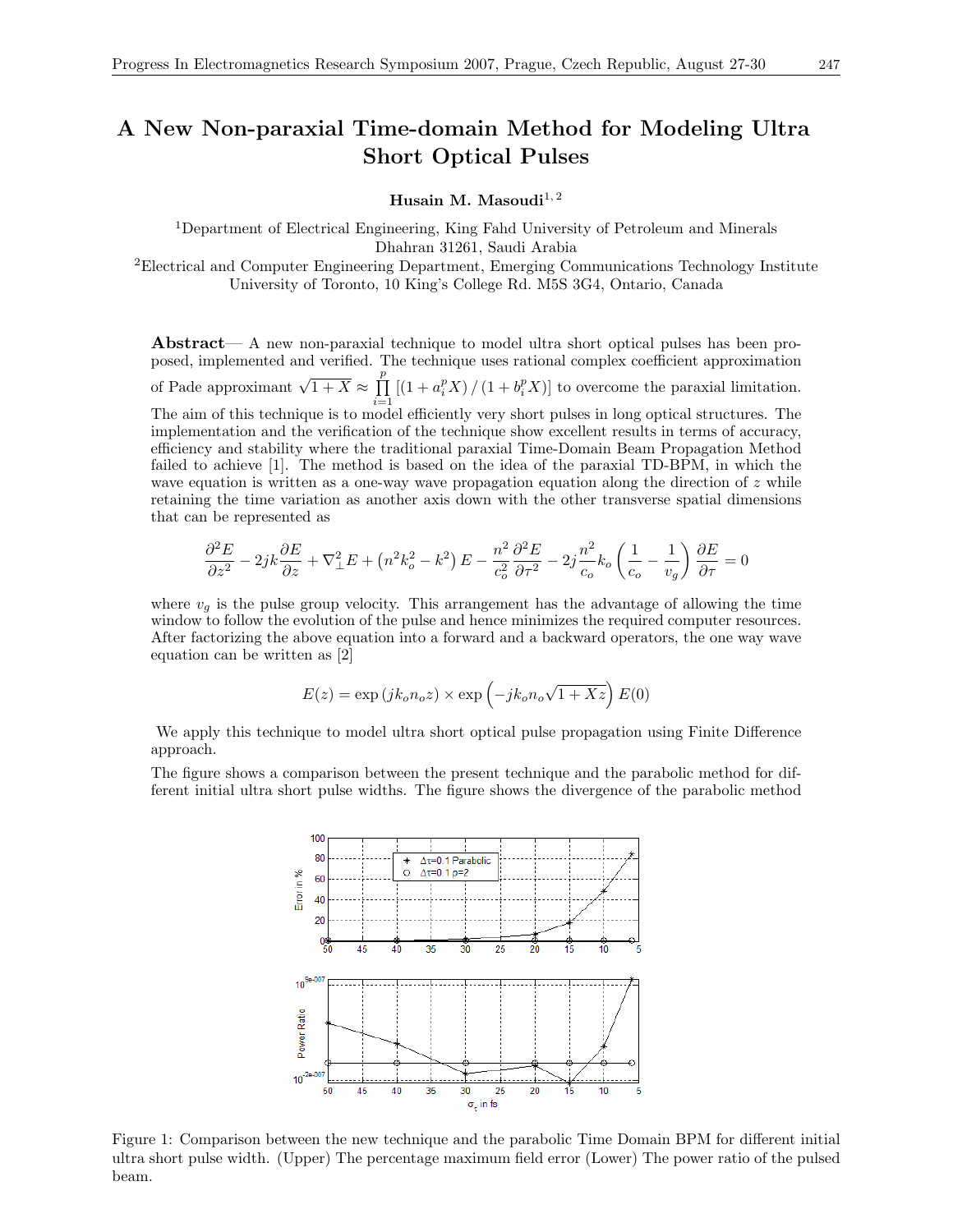for ultra short pulse widths, where the error here is mostly associated with the paraxial approximation although very small time step was used. On the other hand, the present technique shows an outstanding performance even for ultra small optical pulse widths. Again from the figure one also notices the strong stability of the present technique compared with the parabolic counterpart.

### ACKNOWLEDGMENT

This work was supported by King Fahd University of Petroleum and Minerals KFUPM, Dhahran, Saudi Arabia and also by King Abdul-Aziz City for Science and Technology KACST, Riyadh, Saudi Arabia. Thanks are also due to the University of Toronto, Canada for hosting my sabbatical leave with special appreciation to Prof. J. Setwart Aitchison.

- 1. Masoudi, H. M., M. A. AlSunaidi, and J. M. Arnold, "Efficient time-domain beam propagation method for modelling integrated optical devices," J. of Lightwave Technology, Vol. 19, No. 5, 759–771, May 2001.
- 2. Masoudi, H. M., "A stable time-domain beam propagation method for modelling ultra short optical pulses," to appear in IEEE Phtonics Technology Letters, 2007.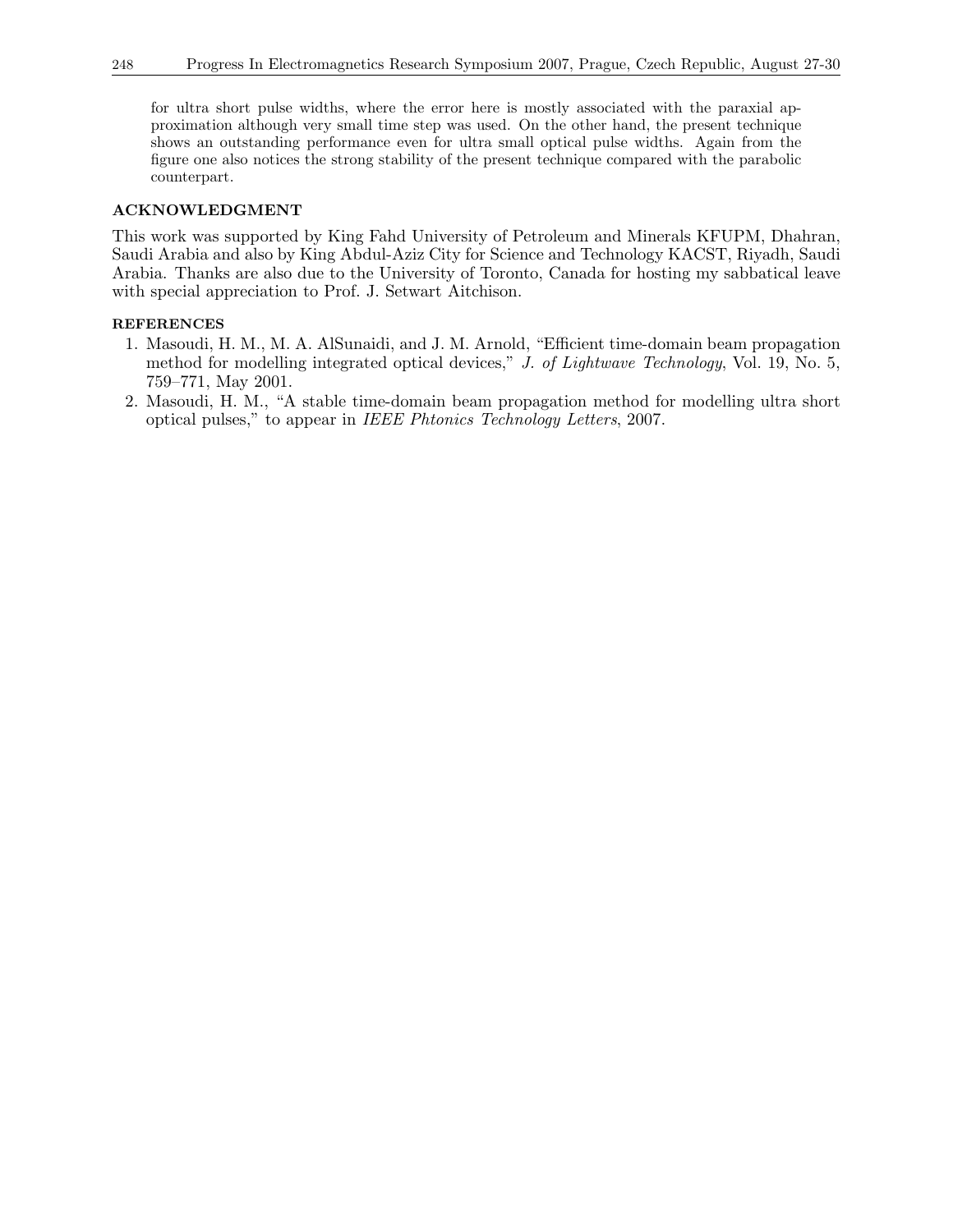## A Novel Approach to Model Linear and Nonlinear Dispersion with ADE-FDTD

M. Ammann<sup>1</sup>, S. Schild<sup>1</sup>, N. Chavannes<sup>2</sup>, and N. Kuster<sup>1</sup>

<sup>1</sup>Foundation for Research on Information Technologies in Society (IT'IS), ETHZ, Switzerland <sup>2</sup>Schmid & Partner Engineering AG, 8004 Zurich, Switzerland

Abstract— Emerging applications in photonics in general and of metamaterials in particular involve media with frequency and intensity dependent polarisations. A novel finite-difference time-domain (FDTD) algorithm for arbitrary dispersive media (ADM) allows to model materials with linear multipole Drude- and Lorentz dispersion as well as Kerr-Effect and Raman-Scattering. The ADM algorithm is faster than any previously reported solution (e.g., [1]) while providing full modularity allowing to model every combination of the mentioned phenomena. Moreover, it has proven stability conditions for every effect as well as the used fixed-point iteration.

#### Methodology

Consider the FDTD expression of Ampere's law

$$
\nabla\wedge H^{n+\frac{1}{2}}=\epsilon_0\epsilon_{\infty}\frac{E^{n+1}-E^n}{\Delta t}+\frac{P_{tot}^{n+1}-P_{tot}^n}{\Delta t}+\sigma\frac{E^{n+1}+E^n}{2}\qquad \qquad (1)
$$

where in the presence of Drude- and Lorentz-Poles, Kerr-Effect and Raman-Scattering the finitedifference formulation of the total polarisation  $P_{\text{tot}}$  is given by

$$
P_{tot}^{n+1} - P_{tot}^{n} = \sum_{l,d=1}^{L,D} \left( P_{l,d}^{n+1} - P_{l,d}^{n} \right) + \epsilon_0 \left( R^{n+1} E^{n+1} - R^n E^n \right) + \alpha \left( |E^{n+1}|^2 E^{n+1} - |E^n|^2 E^n \right). \tag{2}
$$

The last term, being the contribution from the Kerr-effect, renders the finite-difference fomulation of Ampere's Law non-linear in  $\mathbf{E}^{n+1}$ . To avoid the costly matrix inversion in each Newtoniteration and to preserve modularity, the new variable

$$
I^n \doteq |\mathbf{E}^{\mathbf{n}}|^2 \tag{3}
$$

is introduced to gain linearity in  $\mathbf{E}^{n+1}$ . It is shown that the update equation of  $I^n$  is badly conditioned for the Newton-method but can be solved efficiently through a fixed-point iteration with guaranteed convergence. Despite the fixed-point iteration converging slower than the Newton-iteration, the new formulation is by orders of magnitude faster as far less computations per iteration are required.

#### Results

The algorithm is integrated into the EM simulation patform SEMCAD X. The modularity allows to use conventional solvers including hardware accelration solutions to solve for the linear part of the update equations and to add the nonlinear contributions where necessary.

The ADM algorithm is shown to be significantly faster than the approach presented in [1] while its modularity and speed have proven to allow efficient integration into existing FDTD software. The algorithm was implemented and tested in full 3D including simulations of metamaterials with nonlinear dispersion, successfully simulating effects such as EM-cloaking and gap-solitons.

#### REFERENCES

1. Greene, J. H. and A. Taflove, "General vector auxiliary differential equation finite-difference time-domain method for nonlinear optics," *Opt. Express*, Vol. 14, No. 18, 8305–8310, 2006.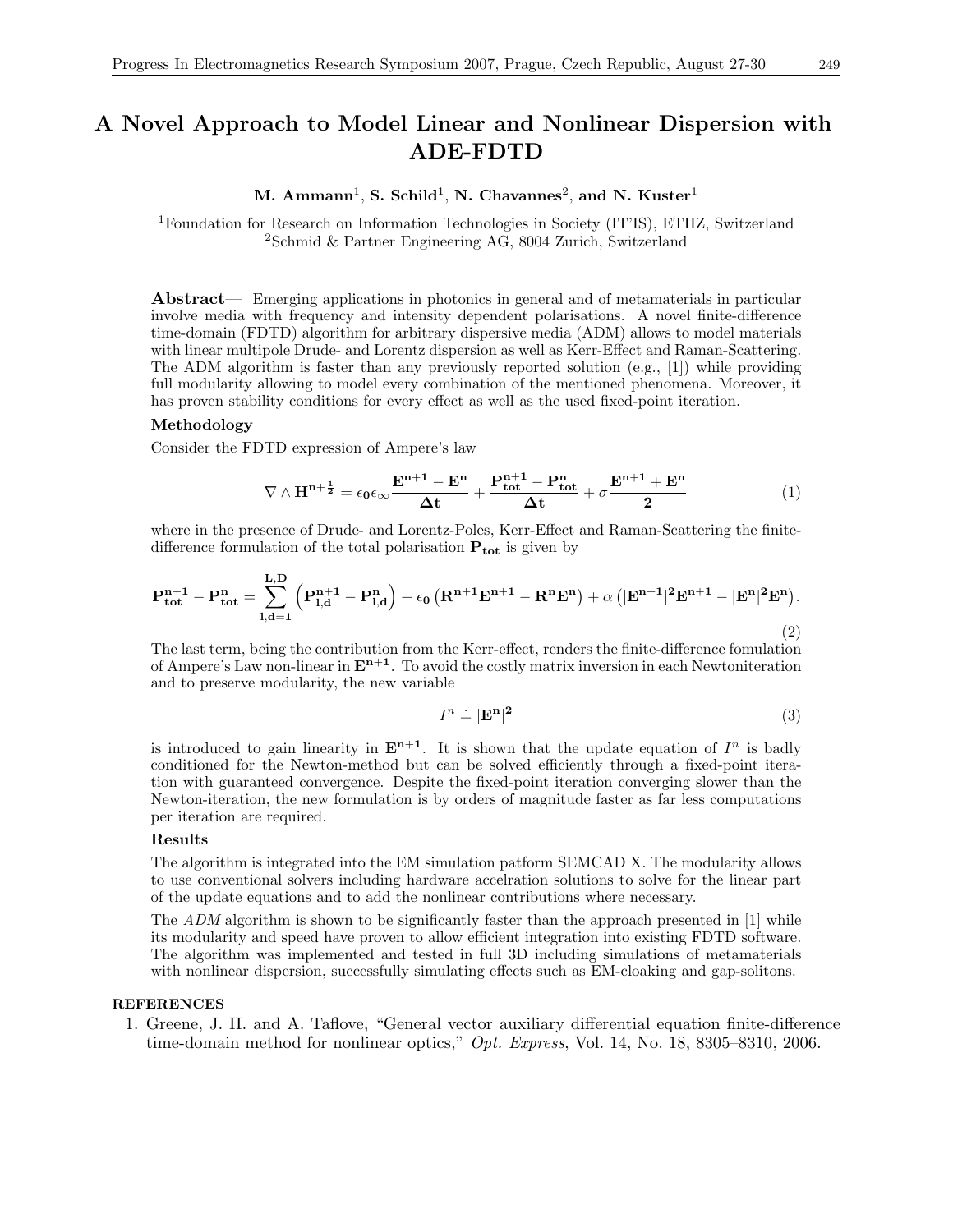### Interference Calculation for ATSC System against Interference from ISDB-T System Using Computational Simulation

Sung Woong Choi<sup>1</sup>, Tae Jin Jung<sup>2</sup>, Wang Rok Oh<sup>3</sup>, and Heon Jin Hong<sup>1</sup>

<sup>1</sup>Radio & Broadcasting Technology Lab., ETRI, Korea

<sup>2</sup>Department of Electronic & Computer Engineering, Chonnam National University, Korea <sup>3</sup>Division of Electrical & Computer Engineering, Chungnam National University, Korea

Abstract— Until now, it is general that the field test data are used for setting up the PR between the broadcasting systems. But it needs much time and cost order collect and analyze the field test data. Therefore, by drawing method for setting up the PR based on the computational simulation, it it easy to calculate the PR about the corresponding system.

In this paper, we proposed the method for calculating the PR of the ATSC broadcasting system from the ISDT-T broadcasting system through the computational experiment. For this, the transmitter/receiver of the ATSC system and transmitter of the ISDB-T system were modeled. By integrating those, the computational simulator for setting up the PR of the ATSC system from the ISDB-T system was implemented. The ATSC TV signal was regarded as the desired one and the ISDB-T TV signal was regarded as the interfering one. In order to simplify the simulation complexity, it modeled sending/receiving signals of the IF band instead of those of the RF band. It is assumed the channel modeling one considered received signal and there's no AWGN noise.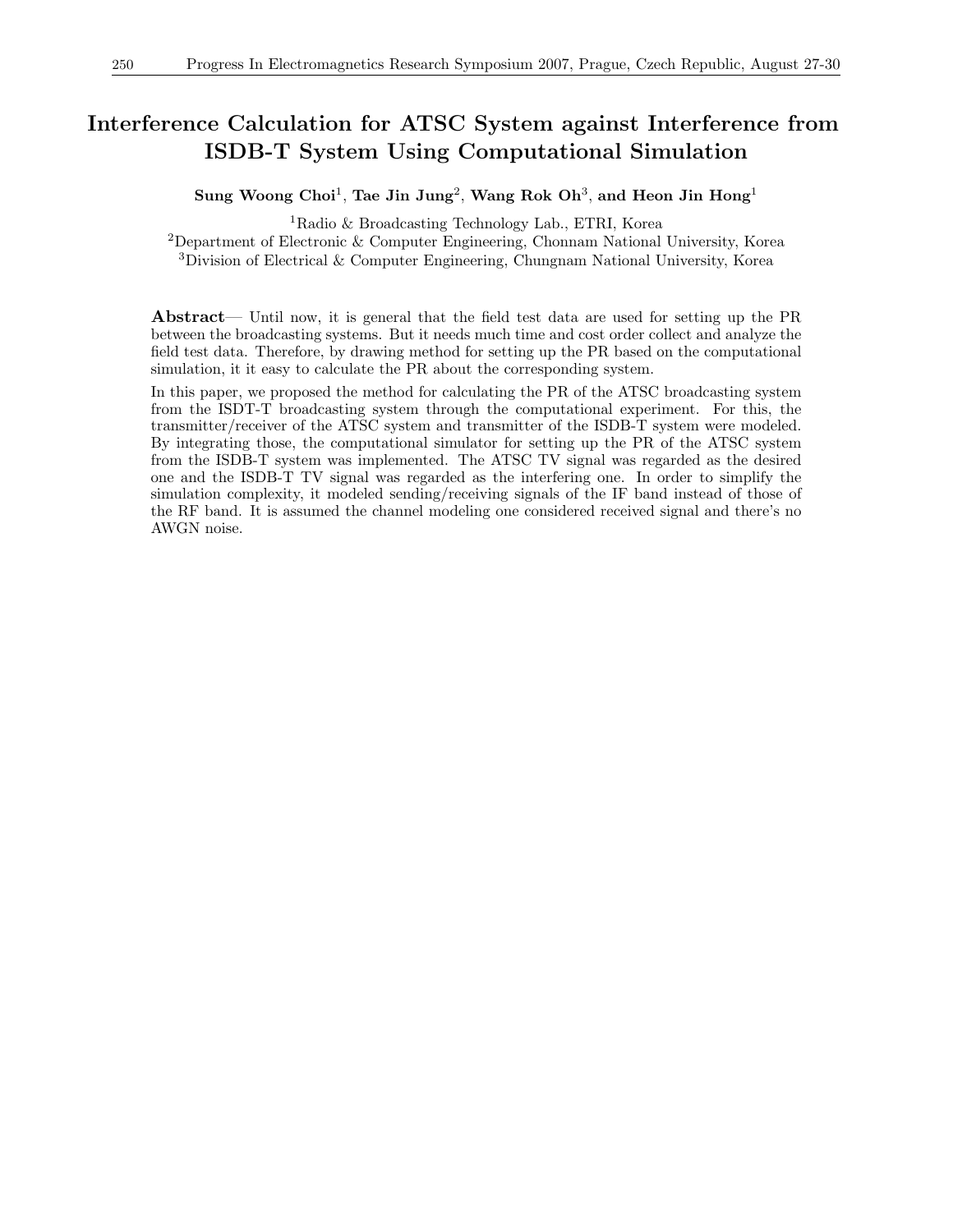# Feasibility of Defect Detection in Concrete Structures via Ultrasonic Investigation

### A. Musolino, M. Raugi, M. Tucci, and F. Turcu

Dipartimento di Sistemi Elettrici e Automazione, Via Diotisalvi, Pisa 2 56126, Italy

Abstract— In this paper we investigate the feasibility of a diagnostic method for the Non Destructive Test (NDT) of concrete structure based on the ultrasonic wave propagation.

The techniques based on ultrasounds have been introduced in the non destructive analysis in different engineering fields. In particular, in the case of plants with systems of pipes, ultrasonic waves, guided by the walls of the pipes themselves, have been used. The presence of a defect in the structure produces a reflected wave that can be detected by properly positioned sensors. The analysis of the waveforms of the sensor allows the localisation of the defect.

The diagnostic system MsM 2020 is available at the Department of Electrical System and Automation of the University of Pisa. It is based on a magnetostrictive transducer and has been used to generate the propagation of elastic waves in guiding tubular structures in order to perform the inspection if metallic pipes. The system is also able to stimulate planar structures when a properly designed set of transducer is used.

In order to asses the validity of the method we performed a number of numerical analysis on a sample structure shown in Fig. 1. The transducer is able to impose an assigned displacement along the x-direction to a rectangular portion of the surface of the slab. The waveform of this imposed displacement is shown in Fig. 2.

The displacements the points belonging to the face of the slab where the transducer is located are shown at different instant in the Figs. 3–5. Fig. 6 shows the waveform in the point A and B as indicated in Fig. 1.

The obtained results show the feasibility of the proposed method also in the examined example where the dimensions of the defect are smaller than the wavelength. The maps of the displacements show that the defect acts as a secondary source that superimposes his effects to those of the transducer used to excite the structure. The analysis of the waves that originate from this secondary source may be used to determine the position of the source itself.





Figure 1: Sample geometry. Figure 2: Displacement imposed by the transducer.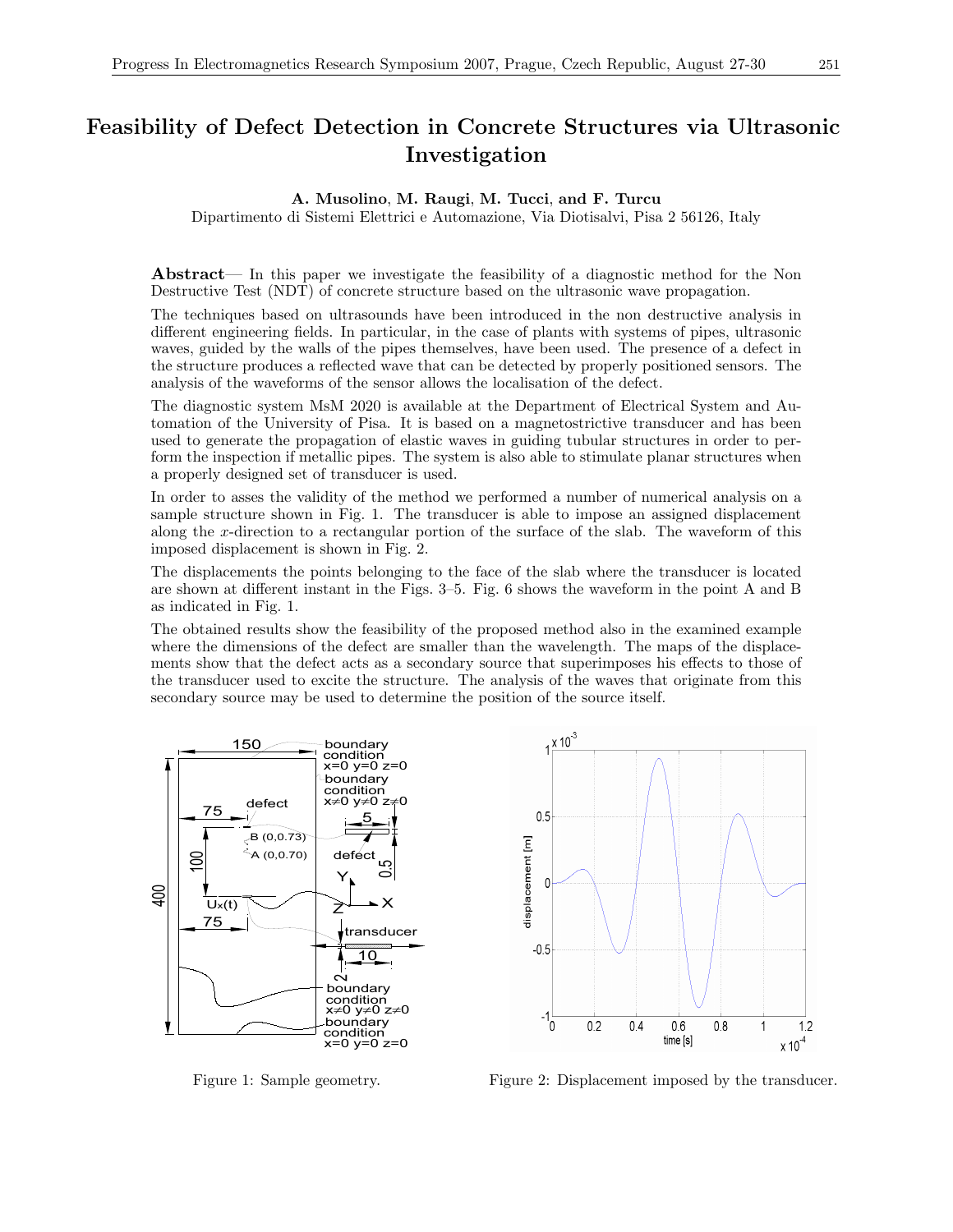





Figure 3: X-displacement at  $0.6$  ms. Figure 4: X-displacement at  $0.72$  ms.



Figure 5: Z-displacement at 0.6 ms. Figure 6: X displacement at point A and B.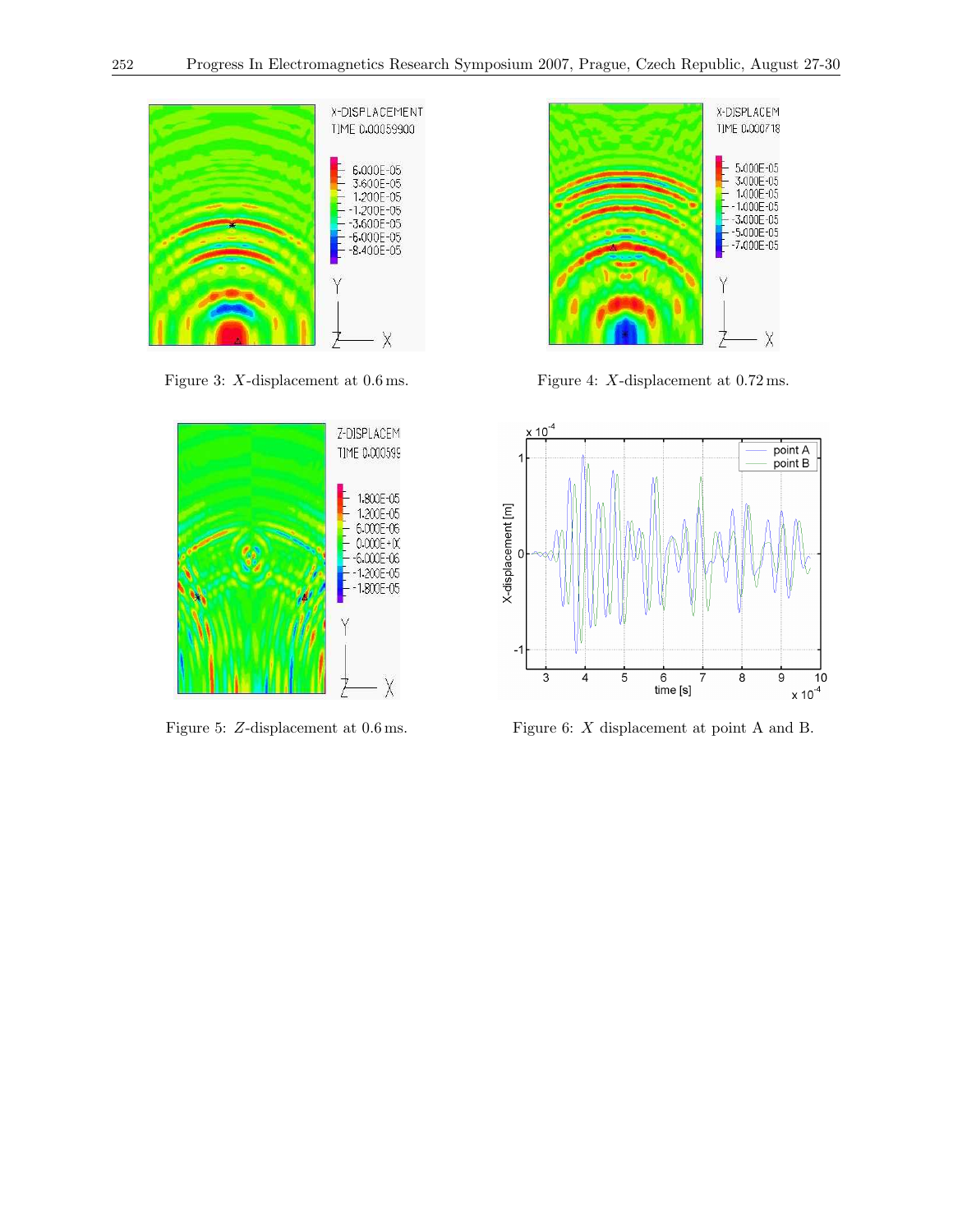# Localisation of Defects in Concrete Structures via the Cross Power Spectrum Phase

### A. Musolino<sup>1</sup>, M. Raugi<sup>1</sup>, F. Turcu<sup>1</sup>, R. Parisi<sup>2</sup>, A. Uncini<sup>2</sup>, A. Cirillo<sup>2</sup>

<sup>1</sup>Dipartimento di Sistemi Eletrici e Automazione, Università di Pisa, Via Diotisalvi, Pisa 2 56126, Italy 2 INFOCOM Department, University of Rome "La Sapienza", Via Eudossiana 18, Rome 00184, Italy

Abstract— The ultrasonic test of masonry is a technique of current use that allows the inspection of large non accessible portions of buildings. The physical principle is based on the propagation of elastic waves in a guiding structure that is constituted by the volume under inspection. In a homogeneous indefinite medium the elastic waves propagate outward from the source. The ultrasonic waveforms commonly used in the tests are characterized by a frequency range bounded below by 20 kHz. The upper limit depends on the dimension of the masonry components that have to be smaller of the wavelength corresponding to the highest frequency. The use of frequencies greater than 1 MHz is quite rare. Since gaseous media do not transmit such waves, they are used to identify micro-cracks that are able to reflect the wave's front if their dimensions are comparable with the wavelength; the higher are the frequencies the smaller are the defects that can be detected. The frequency cannot be arbitrarily increased as the ultrasonic signal is highly attenuated when its wavelength is comparable with the dimensions of the masonry components because of the presence of a huge number of reflections caused by the masonry components. Essentially the propagation medium cannot be considered as homogeneous and as a consequence the discrimination between defects and masonry component based on the wave front reflection is no longer possible.

While the reflection due to the masonry component can be avoided by using properly chosen (low enough) frequencies, the reflection due to the boundaries of the structure are always present. These reflections interfere with those produced by internal defects and make it the recognition of the components due to the defect a very difficult task. In this situation the use of multiple sensors might help in effectively localizing the internal defects.

Array processing has become a very popular discipline in many fields. Its success is motivated by the fact that combined use of spatial and temporal information allows to overcome the limitations of many practical information processing systems. Array processing techniques are typically employed to localize the sources emitting the observed signals. Typical applications can be found in radars, communications and acoustic signal processing.

In the problem under consideration, an array of sensors is deployed on the surface of the structure under exam to sense the ultrasonic field originated by the transducers. The ultrasonic field in the masonry structure is due to the superposition of waves emitted by transducers and those reflected by boundaries and internal defects. In particular, defects can be treated as secondary sources, whose position can be estimated by proper processing of acquired signals.

A number of techniques are available. In particular, source localization can be performed by a two step strategy. In the first step a set of relative time differences of arrival (TDOA) between pairs of sensor signals are estimated. Usually the well-known generalized crosscorrelation (GCC) is employed [1]. In the second step the source position is estimated by exploiting the derived TDOAs according to some specified strategy (e.g., by geometrical triangulation). The presence of reflections yields multiple peaks in the GCC function; proper strategies should be then devised in order to discriminate among peaks due to primary and secondary sources [2]. In particular the GCC function (or its frequency counterpart, called Cross Power Spectrum, CPS) can be exploited to derive an acoustic 3D map of the concrete structure [3]. In practice, a 3D grid is considered which contains the structure. A weighting function derived from the CPS is computed for each node of the grid in order to estimate the probability that a source (primary or secondary) is located in it. Since the positions of primary sources (the transducers) are known, this method allows to detect and localize the internal defects of the structure.

In particular in this work a novel weighting function has been introduced, in order to improve the robustness of the localization task. The proposed approach is based on selection of the most significant peaks each GCC, whose position is exploited to build a weighting functional based on the superposition of gaussian distributions. The proposed algorithm has been tested on simulated data. Preliminary results confirm the superiority of the proposed solution with respect to existing approaches in terms of localization accuracy.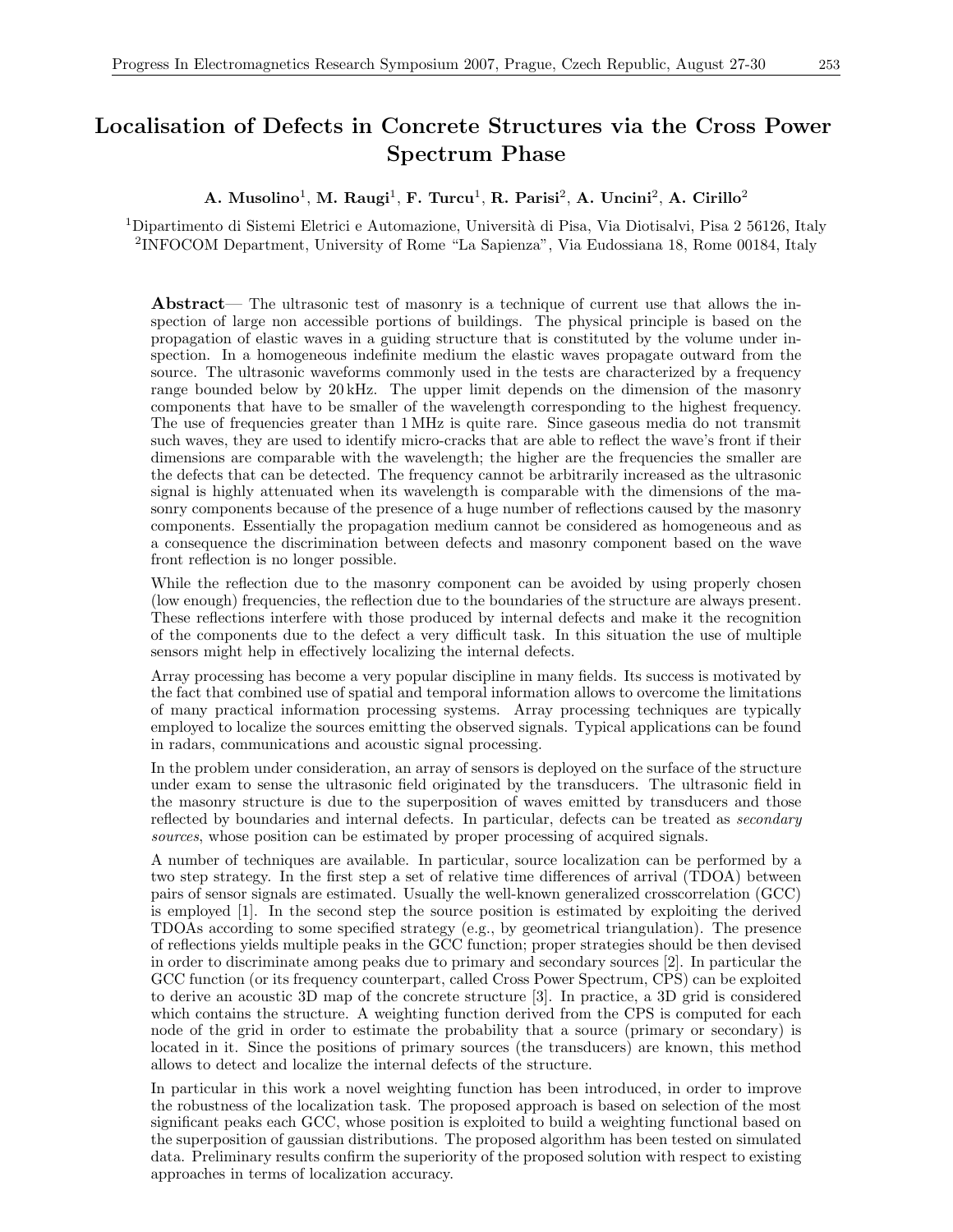- 1. Knapp, C. H. and G. C. Carter, "The generalized correlation method for estimation of time delay," IEEE Trans. on Acoust., Speech and Signal Processing, Vol. 24, No. 4, Aug. 1976.
- 2. Parisi, R., A. Cirillo, M. Panella, and A. Uncini, "Source localization in reverberant environments by consistent peak selection," accepted for publication at 2007 IEEE Int. Conf. on Acoustics, Speech and Signal Processing, Honolulu, Hawaii, USA, April 15–20, 2007.
- 3. Mungamuru, B. and P. Aarabi, "Enhanced sound localization," IEEE Transactions on Systems, Man and Cybernetics, Part B, Vol. 34, Issue 3, 1526–1540, June 2004.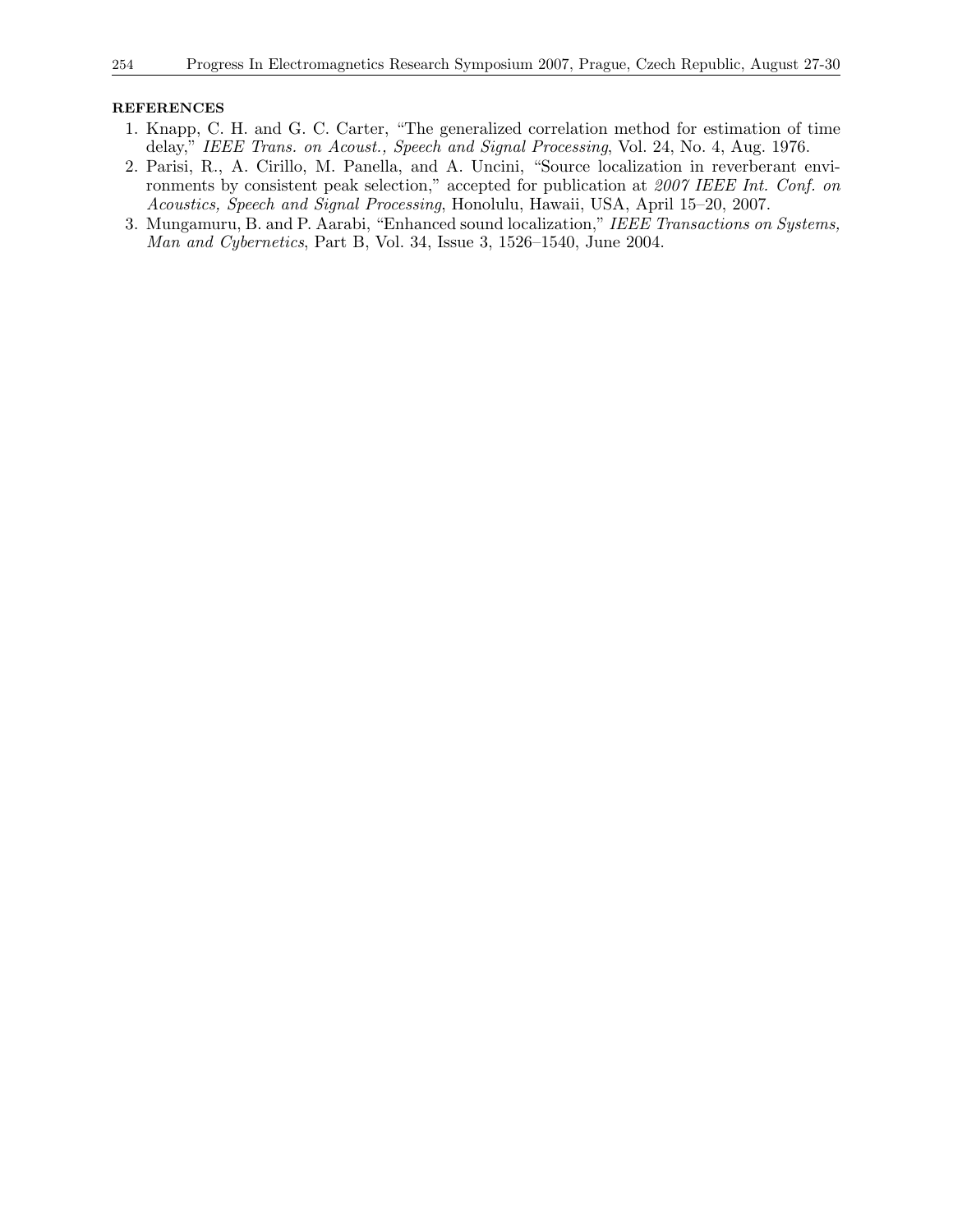# Microwave Phase Interferometry for Nondestructive Testing in Industry

### Ondrej Zak, Jan Vrba, and Marika Pourova

Department of Electromagnetic Field, FEE, CTU in Prague, Czech Republic

Abstract— In the paper contactless method for measurement of properties of constructional and machine material is dealt. It discuss phase microwave interferometry. We can determine e.g., moisture of material constructional and inner structure of material etc. via this method. Method is realized in a frequency range from 1 GHz to 8 GHz.

At present monitoring is currently implemented by a variety of sensors, such as network of optical targets installed over the structure, strain gauges to measure deformations, collimation nets to measure displacements, inclinometers to measure rotations. Such sensors are accurate and reliable, but require contact with the structure to be surveyed, and information is local to the specific point of the sensor position. In a number of situations, moreover, placing of sensors on the structure is not possible or is too time consuming. Calibers are used in measurement of definite dimensions, which are very expensive.

Therefore the method of microwave phase interferometry is developed. This method is contactless method for measurement i.e., moisture masonry, warping object or finding inner inhomogeneous in various build of material. We can minimize the costs of place and time for compile of measured date.

This method is used for detecting defects of optic transparent materials. But wavelength of light is manifold smaller than wavelength in microwave spectrum that is why we can't inquired into material helped by optic, which they are not optic transparent.

Principle of method is to measure face of equiphase surface unknown microwave field, so that unknown field interfere with reference field and we carry out scalar measurement of electrical field strength in single points of interferential field. When we use for measurement matrix decoder, we can carry out measurement in short interval. We can determine phase inquiry field from measured values of electrical strength field in single points, so that we change phase of reference field known for style. Then we calculate phase from measured values helped by known algorithms. Algorithms used for evaluation are implied from optic spectrum.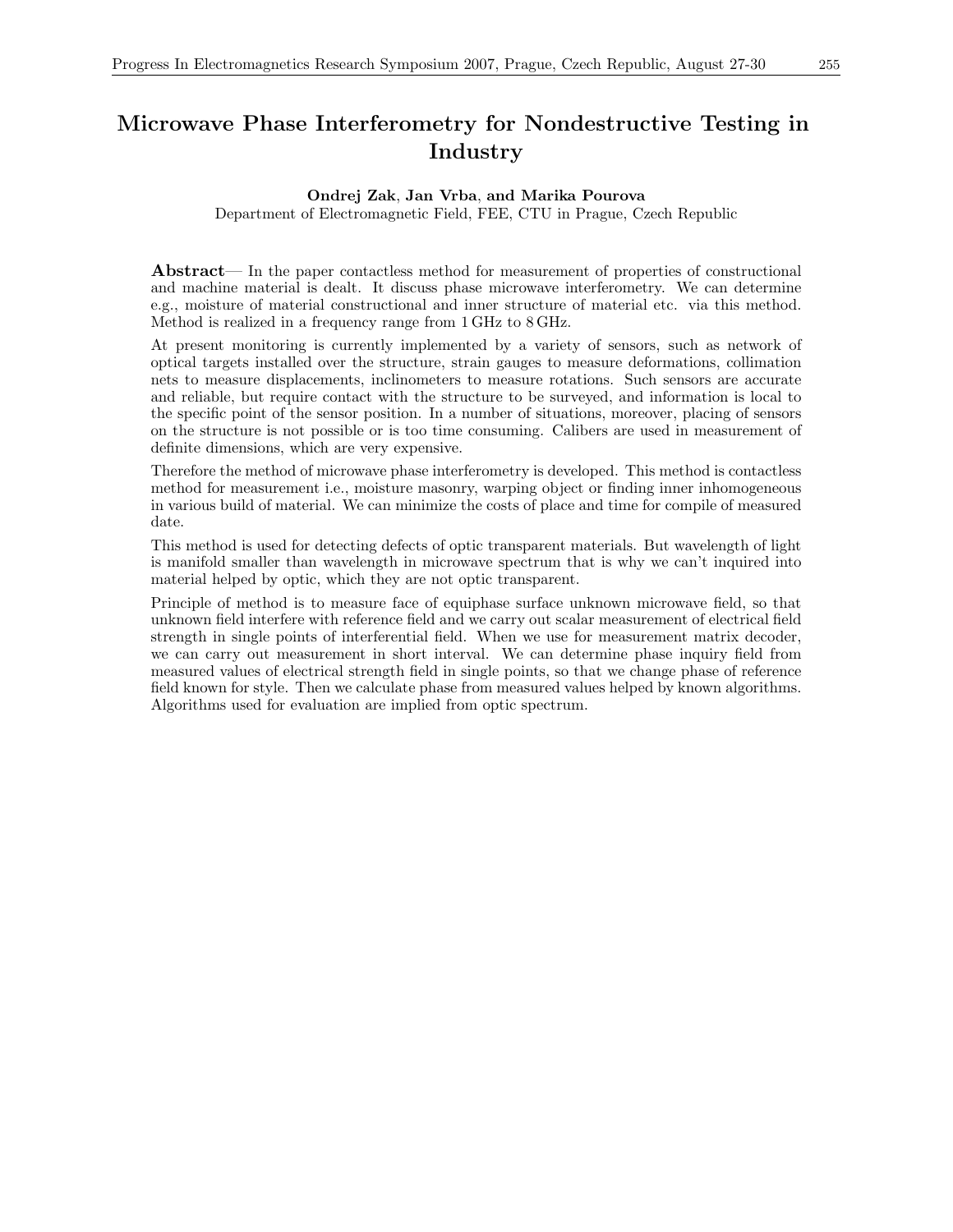### A Signal Explanation for the Electromagnetic Induction Law

### S. L. Vesely<sup>1</sup> and A. A. Vesely<sup>2</sup>

<sup>1</sup>I.T.B. - C.N.R., via Fratelli Cervi 93, Segrate (MI) I-20090, Italy  $2$ via L. Anelli 13, Milano 20122, Italy

Abstract— Today people consider the law of electromagnetic induction a consequence of the Lorentz force, the basic force in electrodynamics. As electromagnetism has merged with the latter theory, it does not seem reasonable to look for explanations that do not refer to electrodynamics.

Indeed, one reason to look for an alternative explanation is that, according to the equation, the microscopic Lorentz force that a magnet exercises on an elementary charge depends further only on their relative motion, and therefore the equation means as well that electricity can be transduced directly and independently of the system size into a mechanical effect. Though this is quite true of all electric motors, nevertheless the macroscopic approach to electromagnetic induction sticks to statistical mechanics, and explains the transient via lack of coherence between microscopic features or energy dissipation and associated heat.

Since the transitory aspect of the electric response is difficult to handle adhering to dynamic principles only, an explanation is called for as to why dissipation may occur. It can be understood that some form of friction stops the effect, once generated, from perpetuating. But if replacing the magnet with another electric winding has the same effect, it cannot be easily seen why it is generated with those characteristics both on switching on and on switching off the current. In fact J. Clerk Maxwell himself based his mechanical explanation of electromagnetic induction on idle wheels.

But as it is not truly necessary to provide a mechanics based approach for electricity, he finally summed up the effect called "electromagnetic induction" in one of a system of four fundamental equations, linking the variation of induction by the magnet to the electric current in a way that mathematically couples the equations. That development had a consistent mathematical meaning. However it was not also deemed a physical explanation.

Today to the plain description of facts, people prefer to confer reality on electric and magnetic fields, mathematical solutions to the whole equation system. Therefore the fields are considered as physical quantities, which means in the end that there is a prescribed method to measure  $\bf{E}$ and B (in a vacuum). The operational interpretation, being an alternative interpretation of the system of equations, in particular does not explain electromagnetic induction.

Now Maxwell's electromagnetic induction equation exactly parallels the observed fact, which shows that the (relative) movement of a magnet through an electric coil is seen at the coil terminals as an electric transient, and that one can obtain the same kind of electric signal by substituting a linked inductor coil for the magnet.

Perhaps we will be able to understand the transient response of an electric winding on a purely electrical basis, i.e., starting from the analogous effect for a condenser. When a Leyden jar is electrically charged, touching it, there can be a number of shocks until discharge is reached. In this case it is as if the jar is not suddenly discharged, while transient electricity manifests itself. In the same way, when the electromagnetic induction transient ceases, simply no more signal is detected. Vice versa the signal is detected only when some coupling is mismatched. In fact a tuned resonance coupling within a system does not by itself entail any energy transfer, but an external load does.

According to the interpretation that we wish to suggest here, the descriptive induction equation written by Maxwell just tells that, under conditions of perfectly tuned resonance, that is, under steady conditions, there is no signal that a coupling may be present within an electric system. But the signal manifests as soon as resonance is spoiled. As is known, maximum transfer to a receiver occurs under matched conditions. It could be said that the principle of conservation of energy expresses the same concept. But we do not think so, because our explanation does not concern useful power transfer in electro-mechanics, but only the linear case contemplated by the induction equation.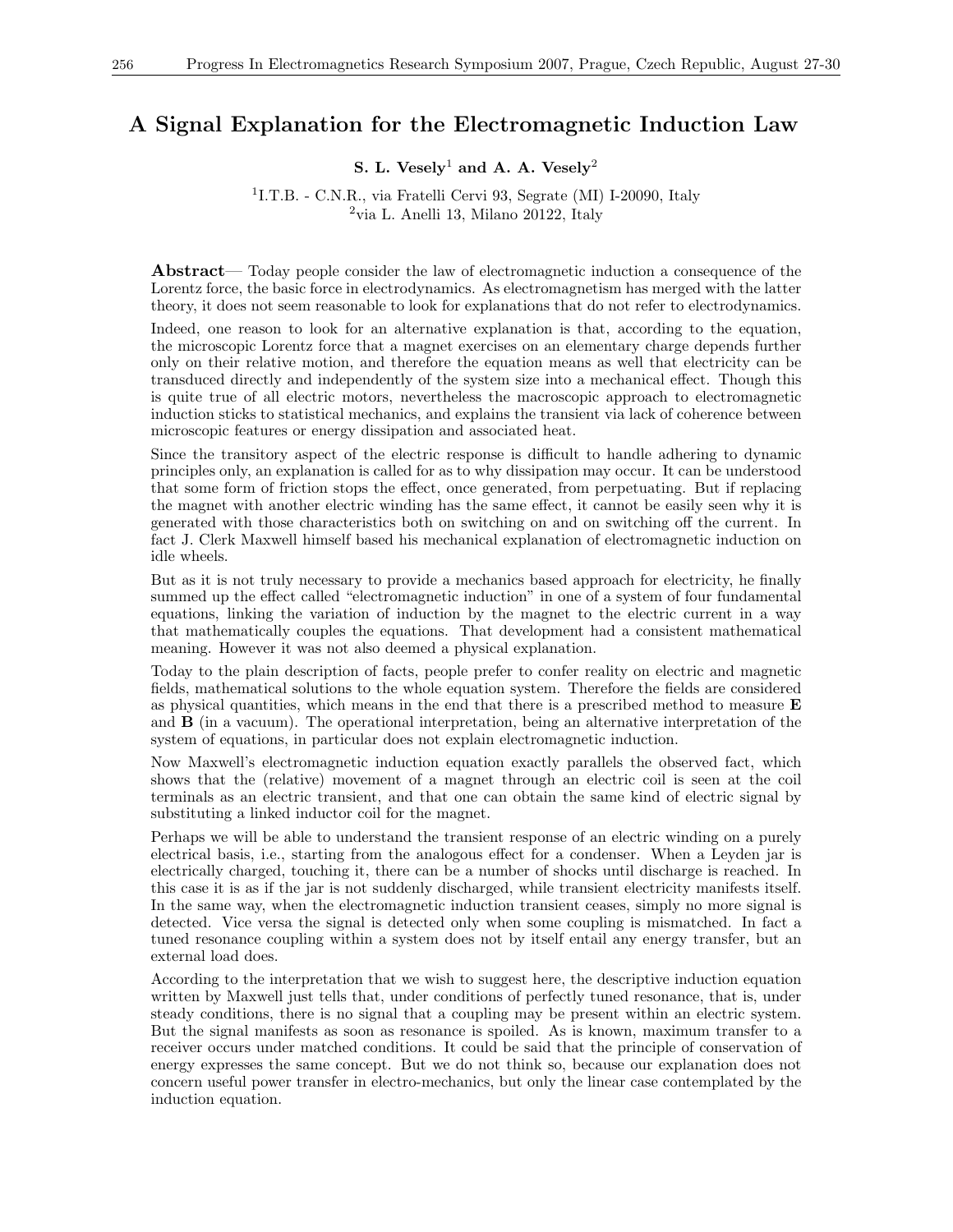# Analytical Solutions to the Applicators for Microwave Textile Drying by Means of Zigzag Method

#### M. Pourová and J. Vrba

Department of Electromagnetic Field, Faculty of Electrical Engineering, Czech Technical University Technick´a 2, 166 27 Prague 6, Czech Republic

Abstract— In this contribution we would like to describe the analytical method for solving microwave applicators for drying of textile materials, which is based on the solving transfer characteristics of waveguide with discontinuities.

We have designed two types of applicators, which we use for testing. The first applicator is derived from the Fabry-Perrot resonator, which is open type resonator. Whole system works at frequency 2.45 GHz and uses magnetron, which generates power 700W. This machine is intended for the drying at factory production of fabrics. The second one is waveguide type applicator, which is waveguide with a longitudinal slot in wider side of waveguide. This slot is situated in the middle of this side, because maximum of electric field strength is here. Waveguide proportions were designed so that only dominant mode  $TE_{10}$  could propagate inside the waveguide at the working frequency 2.45 GHz.

We analyzed drying system with the analytical method. This method is based on the solving transfer characteristics of waveguide with discontinuities. We can describe the wet textile as discontinuity by means of three quantities: the size of reflection coefficient  $|\rho|$ , its phase angle  $\varphi$ and phase angle  $\psi$  of transmission coefficient  $\tau$ . The size of the transmission coefficient is defined by known relation  $\tau \tau^* = 1 - |\rho|^2$  which results from the principle of conservation of energy.

We created diagram of EM waves inside this structure and reached the resulting expression, which is used for calculation of electric field strength in the plane of drying textile. This quantity depends on electrical characteristics of wet textile such as permittivity and loss factor. Measurements of these dielectric properties for the coburg is complicated and this method makes it possible to solve our problem with dielectric parameters. We can also describe the absorbed power in the textile in dependence on the dielectric properties.

The results of this method are very good corresponding with simulations and experimental measurements.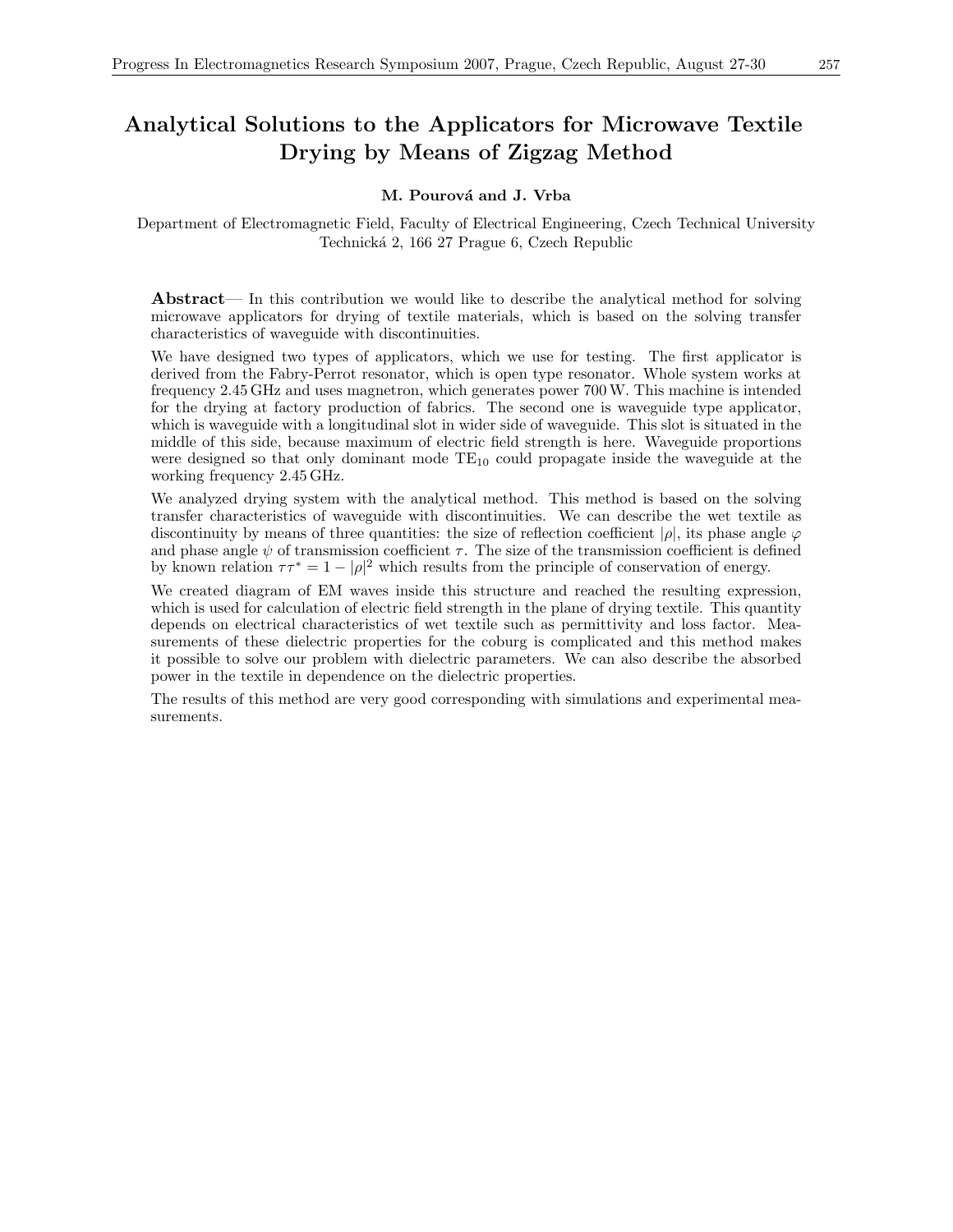### Broadband Leaky-wave Antenna Fed with Composite Right/Left Handed Transmission Line

Y. Miyama<sup>1</sup>, T. Nishikawa<sup>1</sup>, K. Wakino<sup>1</sup>, Y.-D. Lin<sup>2</sup>, and T. Kitazawa<sup>1</sup>

 $^1$ Department of Electrical & Electronic Engineering, Ritsumeikan University, Japan 2 Institute of Communication Engineering, National Chial Tung University, Taiwan, R. O. C.

Abstract— The broadband planar leaky-wave antenna fed with the composite right/left handed (CRLH) transmission line is presented. Tapered planar leaky-wave antenna element is designed based on the EM simulation for the broadband applications. The balanced feeding lines with 180-degree phase difference required for the selective excitation of odd leaky mode to the strip conductor is realized by inserting the section of CRLH in one branch of the feeding transmission lines. CRLH section is designed by using FEM simulator and composed with commodity chip capacitor and inductor in the market. Leaky-wave antenna system consisted of the tapered antenna element and CRLH feeder is designed and fabricated on commercially available high frequency substrate. Measured return loss is less than −9.5 dB over the wide frequency range more than 3.1 GHz. The measured radiation patterns show the familiar feature of the leaky-wave antennas.



Figure 1: Measured retune loss frequency characteristics of leaky-wave antenna system.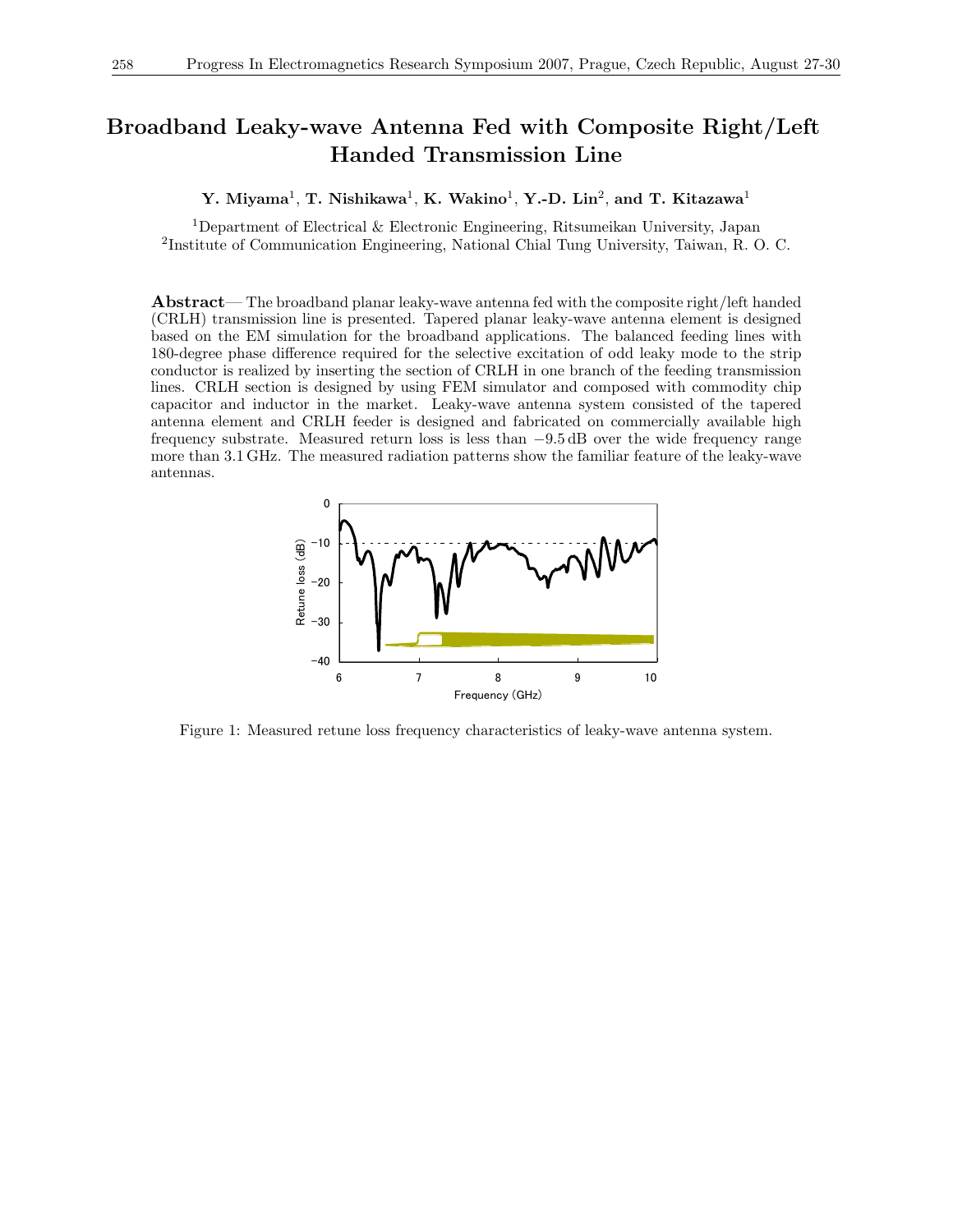### Modeling and Simulation of UWB Signal for Indoor Radio Channels

### Je-Sung Ahn $^1$ , Seo Yu Jung $^1$ , Deock-Ho Ha $^1$ , Young-Hwan Lee $^2$ , and Dong-Won Jang $^2$

<sup>1</sup>Department of Telecommunication Engineering, Pukyong National University, Busan, Korea <sup>2</sup>Technical Regulation Research Team, ETRI, Daejeon, Korea

Abstract— In this paper, we describe the indoor radio channel characteristic of Ultra-wideband signals by computer simulation. To analyze the propagation characteristic of UWB radio signals, we used the parameter proposed by IEEE P802.15 WPANs in 2003. From the simulation analysis, it can be clearly seen that the UWB signals generated by insufficient time intervals should be encountered to intersymbol interference due to mean excess delay and RMS delay. In addition, it was found that the total usable number of receiver depends on the number of significant paths within 10 dB of peak, or depends on the number of significant paths capturing  $85\%$  higher level for the total energy.

Introduction: In this paper, we analyzed the propagation characteristic and implemented the channel simulator for the UWB system parameters. The impulse response, average power delay profile and the number of multipath components are studied. From these data, we studied and analyzed the radio propagation characteristic of UWB band representing path loss model. In general, many models are available in the literature for predictions and simulation of indoor channel. To investigate the radio channel characteristic, we used channel environments reported in IEEE 802.15-02/294SG3a and adopted their model parameters [1].

UWB Channel Model and Channel Simulator: To analyze the system performance of PHY, a multipath channel model is proposed by IEEE 802.15 Study Group 3a High Rate WPAN [2]. Based on the clustering phenomenon observed in several channel measurements, they proposed UWB channel model derived from the Saleh-Valenzuela model with a couple of slight modification [3]. In this paper, we implemented a channel simulator using by this model to analyze the propagation characteristic of UWB indoor radio channel. Tab1e 1 shows the characteristic of channel parameters. Figure 1 shows the flowchart of the simulation procedure.

| Model parameters         | CM1    | CM <sub>2</sub> | CM3    | CM4    |
|--------------------------|--------|-----------------|--------|--------|
| $\Lambda(1/\text{nsec})$ | 0.0233 | 0.4             | 0.0667 | 0.0667 |
| $\lambda$ (1/nsec)       | 3.5    |                 | 3      | 3      |
| Г                        | 7.1    | 5.2             | 14.00  | 24.00  |
| Y                        | 43     | 6.7             | 7.9    | 12     |
| $\sigma_1$ (dB)          | 3.3941 | 3.3941          | 3.3941 | 3.3941 |
| $\sigma_2$ (dB)          | 3.3941 | 3.3941          | 3.3941 | 3.3941 |
| $\sigma_{\rm x}$ (dB)    | 3.3941 | 3.3941          | 3.3941 | 3.3941 |



Table 1: Parameter characteristic for CM1-CM4. Figure 1: Flowchart of the UWB channel simulator.

Simulation Results: Figure 2 shows the mean excess delay for each channel. The red line in the Figure 2 indicates the average value for each channel model. The average time which signal arrives to the transmitter from receiver is 5.0 nsec for CM1, 9.9 nsec for CM2, 15.9 nsec for CM3, 30.1 nsec for CM4, respectively. This means that the UWB time signal having insufficient time intervals can be affected by intersymbol interference, because the 500 MHz frequency bandwidth indicates 2 nsec time spread. The summery of simulation results are represented in Table 2.

Concluding Remarks: From this study, it can be clearly seen that the UWB signals generated by insufficient time intervals should be encountered to intersymbol interference due to mean excess delay and RMS delay. In addition, it was found that the total usable number of receiver depends on the number of significant paths within 10 dB of peak, or depends on the number of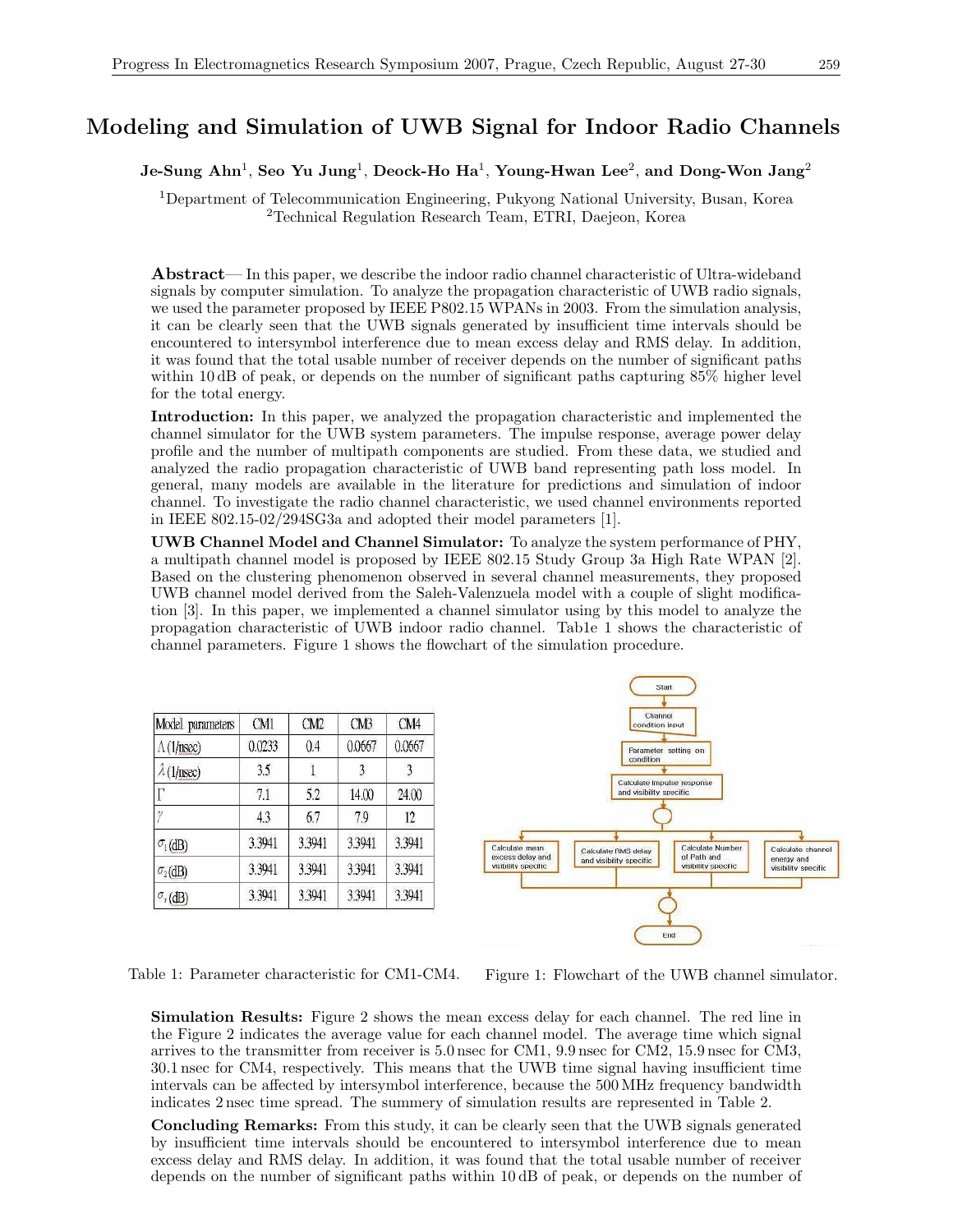

| <b>Channel Characteristics</b> | CMI    | CM <sub>2</sub> | CM3  | CM4              |
|--------------------------------|--------|-----------------|------|------------------|
| Mean excess delay (nsec)       | 5.0    | 9.9             | 15.9 | 30.1             |
| RMS delay (nsec)               | 5      | 8               | 15   | 25               |
| NP(10dB)                       | 12.5   | 15.3            | 24.9 | 41.2             |
| NP(85%)                        | 20.8   | 33.9            | 64.7 | 123.3            |
| Channel energy mean(dB)        | $-0.4$ | $-0.5$          | 0.0  | 0.3 <sup>°</sup> |
| Channel energy std.(dB)        | 2.9    | 3.1             | 3.1  | 2.7              |

Figure 2: Mean excess delay for each CM1-CM4. Table 2: Results of channel characteristic.

significant paths capturing 85% higher level for the total energy. Therefore, we recommend that the UWB system such as DS-CDMA, MB-OFDM must be designed by considering the complex of receiver in NLOS or LOS environments. And also, the UWB channel simulator developed in this research can be used in analyzing the channel interference.

- 1. Pendergrass, M., "Empirically based statistical ultra-wideband channel model," IEEE P802.15- 02/240-SG3a.
- 2. Foerster, J. and Q. Li, "Channel modeling contribution from Intel," IEEE P802.15-02/490r-SG3a, February 2003.
- 3. Saleh, A. and R. Valenzuela, "A statistical model for indoor multipath propagation," IEEE Journal of SAC., Vol. SAC-5, No. 2, 128–137, February 1987.
- 4. FCC, "Revision of part 15 of the commission's rules regarding ultra-wideband transmission systems," First Report and Order, ET Docket 98–153, Feb. 2002.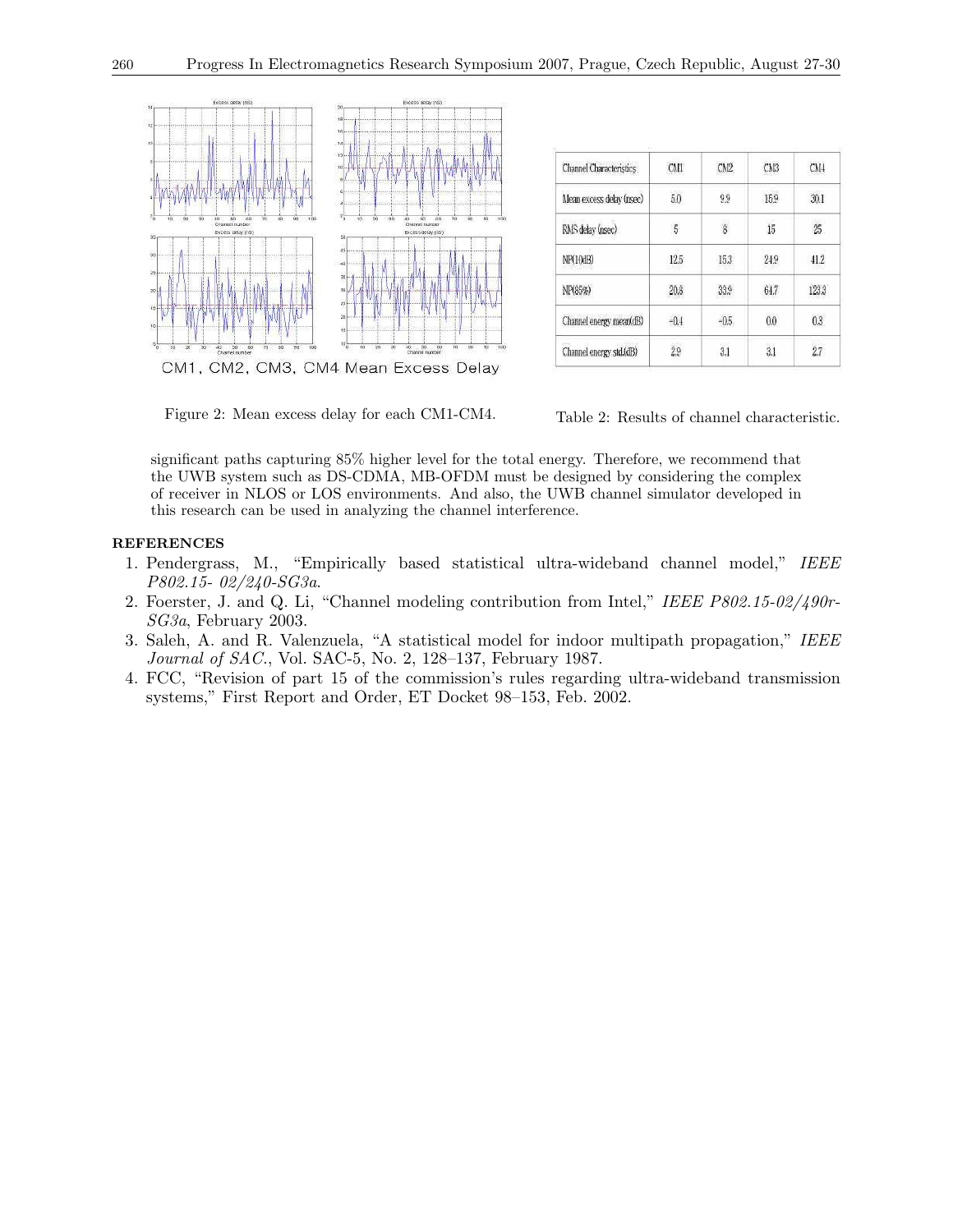### Modal Analysis of Miniature Microstrip Patch Antennas Based on Fractal Geometry

### P. Hazdra and M. Mazanek

Department of Electromagnetic Field, FEE, Czech Technical University in Prague Technicka 2, Prague 166 27, Czech Republic

Abstract— The paper deal with the fractal microstrip patch antennas with specific properties based on rearrangement of current densities on their surface by means of special fractal geometrical modifications. Description of physical behavior via surface current distribution and radiation properties are summarized. Different modal analysis approaches (cavity model and the Theory of characteristic modes) have been used for the simulations.

Meandering of surface current paths associated with the operational modes is effective way for lowering resonance frequency or decreasing antenna dimension when the resonant frequency is maintained. Plenty of configurations have been proposed based on introducing slot and notch types of perturbation elements (PE) that force the surface currents to flow around PEs. These configurations have a general drawback in increasing of cross-polar level and decreasing impedance bandwidth due to the resonance behaviour of highly geometrically modified patches. Advantage of further presented set of fractally modified patches with fixed outer sizes is relatively small cross-polar level compared to the patches designed by standard techniques using slot and notche types of PEs.

Among others, study of so-called Inverted Koch Square Patch with indentation angle 85◦ and of iteration order 3, is presented. It has been found that a special current distribution of fundamental mode causes significant lowering of resonant frequency compared to canonical structures. To gain deeper insight into properties of the proposed structures, well-known cavity model and the theory of characteristic modes (TCM), which both allows perform modal analysis of structures independent of its feed configuration, have been used. The patch shape is generated by the L-System fractal generator.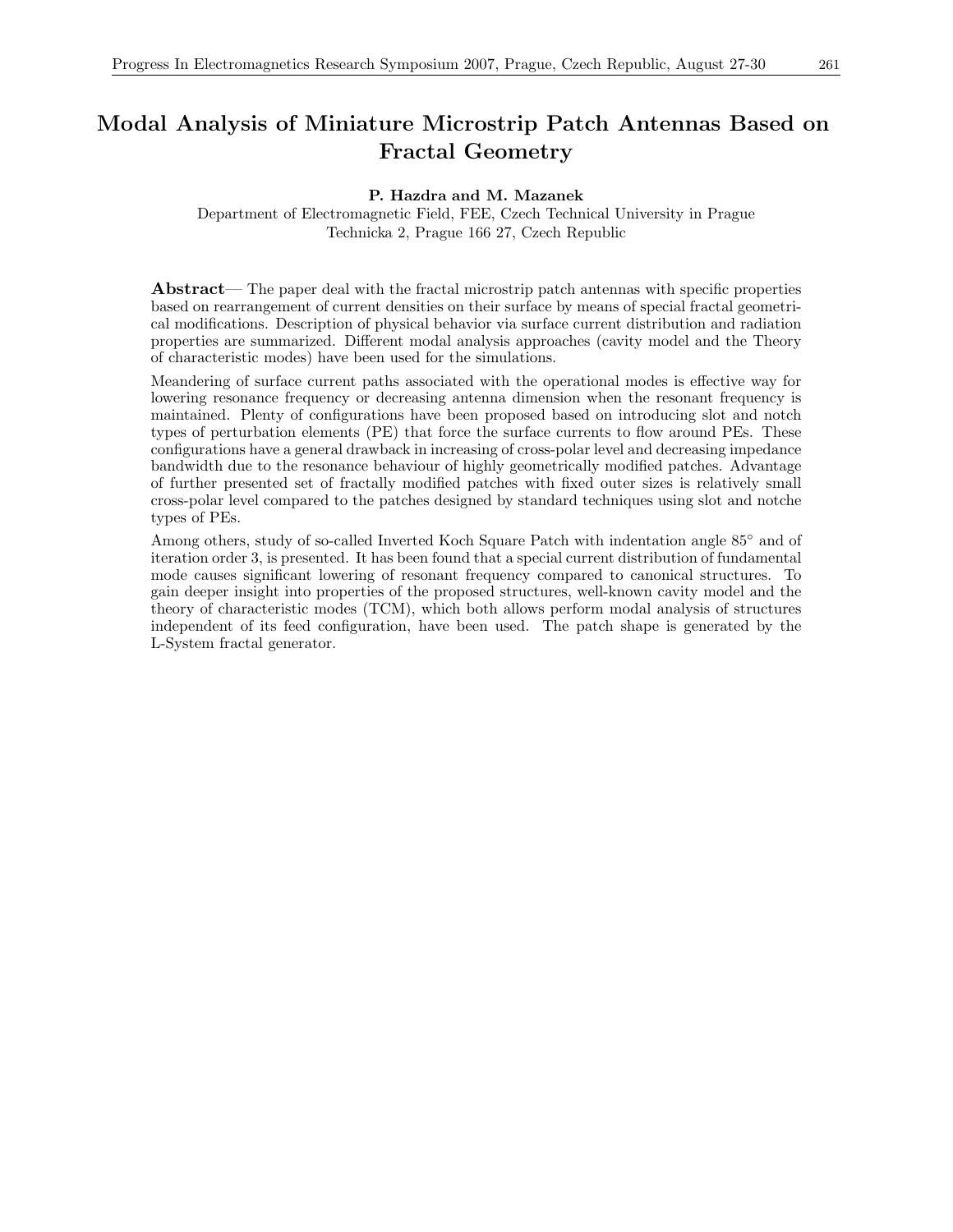### Algorithm for Noise Reduction in Output Signal of Race-track Core Fluxgate

M. Butta $^1$ , P. Ripka $^1$ , and J. Kubík $^{1,2}$ 

<sup>1</sup>Department of Measurement, Czech Technical University, Technická 2, Praha 166 27, Czech Republic <sup>2</sup>Tyndall National Institute/MAI, Lee Maltings, Prospect Row, Cork, Ireland

Abstract— We present a novel algorithm for noise reduction in fluxgate sensors [1].

Noise measurements have been performed on the output signal of the race-track core PCB fluxgate sensor [2] inserted into a six-layer magnetic shielding. The output signal has been conditioned using a low noise amplifier Stanford Research SR560, then sampled with high speed digitizer NI 5911. Proper amplifying gain and high resolution (18 bits) of the digitizer gave as a result the possibility to properly measure the even harmonics, even if buried in higher amplitude signal at odd harmonics. This method, based on the sampling of the signal, allowed us to measure all the even harmonics simultaneously. Similar measurement with conventional lock-in amplifier would be of excessive complexity. The resulting noise on all even harmonics was then subjedcted to statistical analysis: a strict correlation between them is clearly shown from their variations in time [3]. The algorithm for noise reduction is proposed based on this key feature of the noise. While the sensitivity at the even harmonics is rather different, the noise is quite similar both in average rms value and varying part, which has been shown to be strictly correlated. The proposed algorithm is based on the proper linear combination of even harmonics in order to obtain suppression of the noise, even with the drawback of a reduction in sensitivity. Detailed analysis is finally shown for the achievement of optimum t performance for both noise reduction and sensitivity.



Figure 1: Correlation between 2nd Figure 2: Noise at 2nd Harmonic vs Figure 3: Noise at output signal of and 4th harmonic. period.

the algorithm vs period.

- 1. Magnetic Sensors and Magnetometers, Pavel Ripka (ed.), 78–79, Artech House, 2001.
- 2. Kubík J., L. Pavel, and P. Ripka, "PCB racetrack fluxgate sensor with improved temperature stability," Sensors and Actuators A, Vol. 130, 184–188, 2006.
- 3. Butta, M., "An innovative algorithm for noise reduction in a fluxgate output signal," MSc Thesis work in Electrical Engineering, Politecnico di Milano, 2005.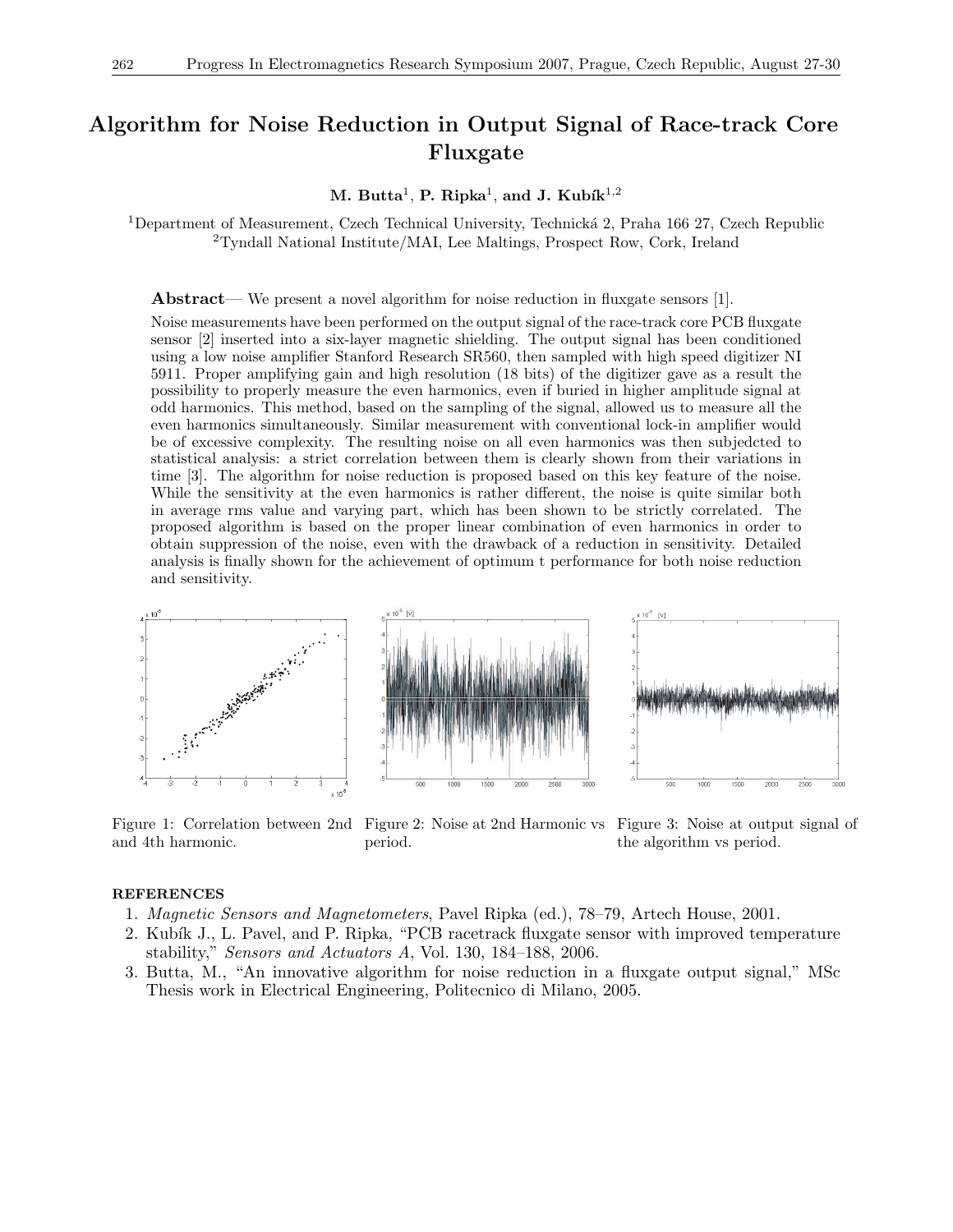### Polarization-dependent Diffraction of Cholesteric Liquid Crystal Grating with Silver Nanoparticles

I.-Min Jiang<sup>1</sup>, Ming-Shan Tsai<sup>2</sup>, Wen-Chi Hung<sup>3</sup>, and Wood-Hi Cheng<sup>3</sup>

Department of Physics, National Sun Yat-sen University, Kaohsiung 804, Taiwan, R. O. C. Department of Applied Physics, National Chiayi University, Chiayi 600, Taiwan, R. O. C. Institute of Electro-Optical Engineering, National Sun Yat-sen University Kaohsiung 804, Taiwan, R. O. C.

Abstract— The polarization-dependent diffraction of cholesteric liquid crystal (CLC) grating was demonstrated in this study. One of ITO glass plates of the CLC grating cell was covered by silver nanoparticles. The CLC grating was probed by the polarized monochromatic beam, and the wavelength was scanned from 450 nm to 700 nm. While the polarization angle of the incident beam was rotated from 0 to 90, the blue-shift phenomenon was observed in the diffraction spectrum. The novel blue-shift phenomenon could cause by the periodic variation of the localized surface plasmon excitation emerged from silver nonoparticles in the CLC grating. The polarization dependent property enables a flexible modulation in the diffraction efficiency that offers potential applications in the switch devices.

### ACKNOWLEDGMENT

This research was under the grant NSC96-2816-M-110-001.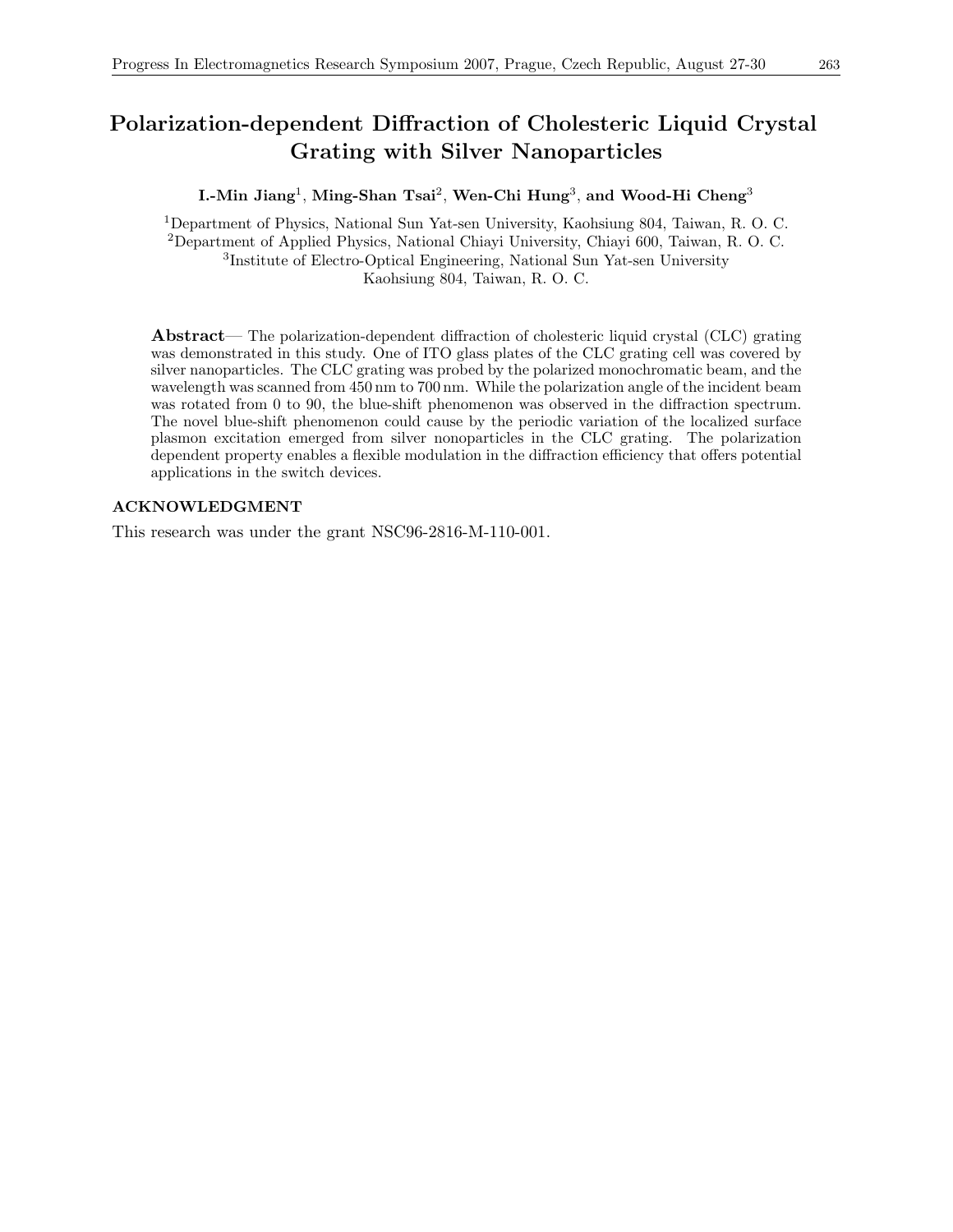### A Useful Approximation to Add up Contributions in Ray Based EM Propagation Algorithms

#### Marco Allegretti, Luca Coppo, and Giovanni Perona

Electronic Department, Politecnico di Torino C.so Duca degli Abruzzi 24, Torino 10129, Italy

Abstract— In last years ICTs required a huge development of wireless communication channels. The growth of wireless devices distribution induces channels to carry a large amount of data, so leading transmission frequency to increase. At the same time respecting environmental shock criteria requires the transmission power to be as low as possible. In such context, an optimized wireless network plan is the best way to lower transmission power and optimize radio coverages.

Electromagnetic (EM) propagation simulation represents a good way to predict the distribution of the electric field avoiding in-place field measures. Automated wireless network design routines can include simulation results as a feedback to improve network parameters until project constraints have been satisfied. Despite modern electronic calculators have reached very high levels of computation strength, EM propagation simulation requires punctual evaluation of the field yielding simulation algorithms more complex. Hypothesis of high frequency (short wavelength) allow simulation routines to use simplified deterministic ray-based propagation models such as Ray-Tracing and Ray-Launching algorithms.

In ray-based algorithms the punctual value of the electric field is function of contributes of each ray reaching the specified point. Considering a perfect system geometry, the electric field may be evaluated as a magnitude and phase sum of all the contributions given by incident rays. This solution cannot be applied in real environments, where high frequency  $(> 2 \text{ GHz})$  wavelength and tolerances on geometry measurements keep the same order of magnitude, making the degree of accuracy of the simulation decrease.

For such reasons, the most meaningful value to estimate is expected value of electrical field strength which provides a good estimation of the real field with an higher level of significance. Due to the uncertainty on the environment geometry model, it can be assumed that the phase between rays incident in one point of the space is a random variable equally distributed in the  $[0, 2\pi)$  interval. The expected value of the electric field can be calculated with the solution of the integral:

$$
\frac{1}{2\pi}\int\limits_{0}^{2\pi}\sqrt{h^2+k^2-2kh\cos\theta}d\theta
$$

In the case of only two incident rays, where h and k are the magnitudes and  $\theta$  is the phase difference related to the contributes of the two incident rays. Unfortunately this integral has no explicit solution and it can be evaluated only with numerical approximations.

One of the most employed methods to approximate this kind of integral is the Montecarlo algorithm which estimates the integral value as a mean of N values  $(N \gg 1)$  of the integrand function evaluated with a random value of  $\theta$ . This method is not suitable because a good approximation requires a very large N, so increasing the complexity of the algorithm.

Other less expensive methods, like Simpson formula or spline-based approximation, can be used too and they are more resource saving if compared to Montecarlo algorithm, but since the improvement of such algorithm is a crucial task to make the simulation as fast as possible another solution was adopted.

The suggested solution for this integral is a different kind of approximation and is useful only for this case. The approximation is based on the periodic form of the function to be integrated: it denotes a similarity with a *cosine* shape. Obviously the only cosine is not enough to represent the function, therefore an error function is needed to correctly perform the approximation. It is not necessary to find an optimal approximation of the error function, since it's fundamental just its integral value. A deep analysis on the integral of the error function has given a simple form to represent with good approximation its value.

The final form (not in minimal terms) of the integral approximation is:

$$
|h - k| + \frac{2}{\pi}(h + k - |h - k|) + \min(h, k)\frac{k_1}{k_2 \frac{\max(h, k)}{\min(h, k)} - k_3}
$$

where  $k_1, k_2, k_3$  are free coefficients calculated to fit the approximation with the real integral.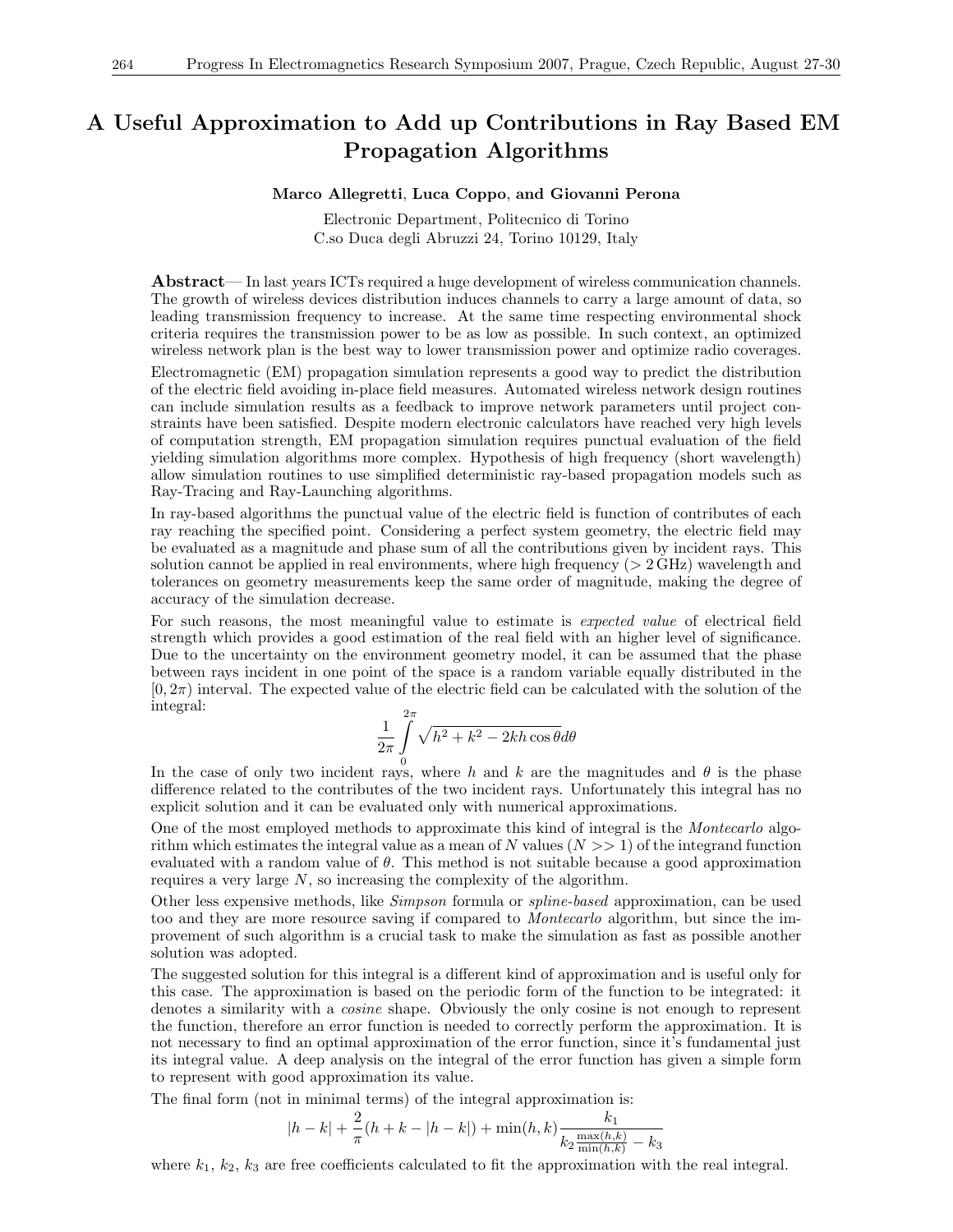#### Marco Allegretti, Claudio Lucianaz, Riccardo Notarpietro, and Giovanni Perona

Electronic Department, Politecnico di Torino C.so Duca degli Abruzzi 24, Torino 10129, Italy

Abstract— This work depicts results from outdoor UHF measurement campaigns carried out in dense urban environment. The analysis focuses on the 2 GHz frequency band chosen for the UMTS standard. The optimization of urban micro-cells requires accurate propagation models, but urban structures can present important changes from a region to another which make unuseful even the most complex models. Old cities are characterized by an irregular layer defined by narrow streets and unequal building, while modern towns have a squared structure with parallel and orthogonal streets. Turin city (Italy) presents a combination of both structures.

In order to characterize the EM propagation in such environments a measurement campaign was carried on. The chosen area is a square  $3 \times 3$  Km centered around the "Politecnico di Torino" university building: the size of the area was chosen in order to include at least one UMTS urban microcell that usually is less than 1 Km in radius. The transmitter was installed on the roof of the university building and measurements were carried out following two different approaches:

- 1. Omnidirectional measurements with a moving van in order to determine the field coverage around the transmitter. The receiving antenna was mounted on the roof of a van at an height of about 3 meters and inside it was set up an automated measurements chain. The chain was made of a discone antenna, a Spectrum Analyzer controlled via GPIB interface, a PC used as automated logger and a GPS receiver to acquire the exact position for every measurement point. Routes were planned in order to investigate both LOS and non-LOS zone.
- 2. Directional measurements in order to characterize building scattering. The aim is to point out and to distinguish the presence, at the receiver, of the various terms due to direct, reflected and building scattered field. The study of such phenomena allowed the construction of fine models that discriminate the effects introduced by the different building architectures and streets' shape.

Measurements highlighted canyoning phenomena that establish in dense urban area, were buildings play a very important role as scatterers. The study of the interactions between an electromagnetic wave and buildings, in further analysis could be integrated with the statistical effects on the signal fluctuations (for example due to traffic).

Measurements were then compared with the predictions obtained by a deterministic EM propagation software based on Ray Tracing and a good agreement was found. The same measurements were at last used to calibrate the software prediction model with good final results.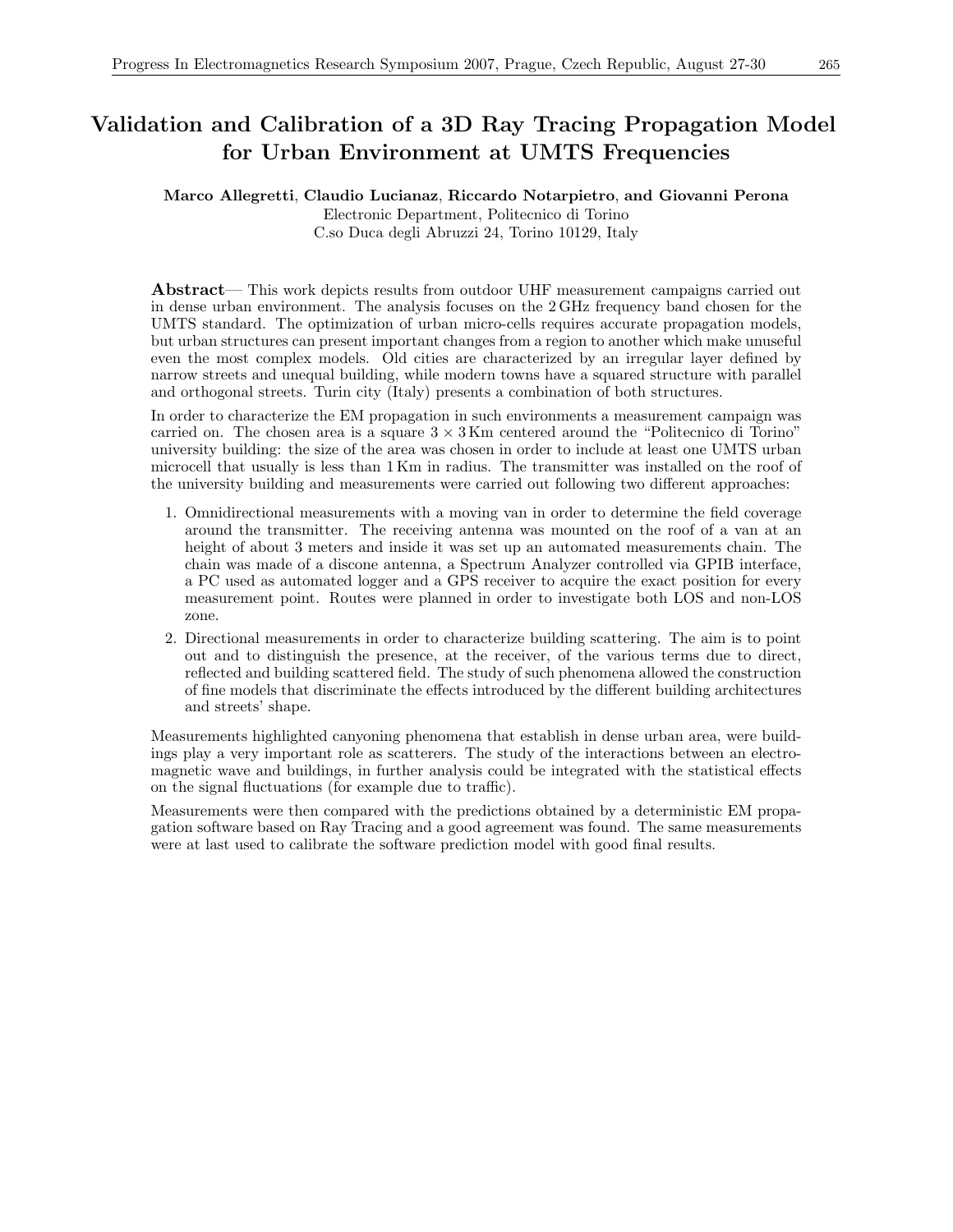# Surface Wave Propagation above a One-dimensional Rough Sea Surface at Grazing Angles

#### Y. Brelet, N. Déchamps, C. Bourlier, and J. Saillard

IREENA, Université de Nantes, Polytech'Nantes, Rue Christian Pauc La Chantrerie, BP 50609, 44306 Nantes Cedex 3, France

Abstract— The scattering of electromagnetic waves from a finitely conducting one-dimensional random rough surface at grazing angles is investigated, what, one of many practical interests, concerns wave propagation over a sea surface from a coastal radar (Fig. 1).

Study is firstly done using the conventional small perturbation method (SPM), by mean of the "extinction theorem" [1]. This theory applies to rough surface with small Root-Mean-Square (RMS) heights compare to the incident wavelength. The fields are calculated on the surface and the scattered fields in the half-space (vacuum) above the surface. In this paper, the authors present the computation of this asymptotic method with an exact one. The latter is a recent fast rigorous numerical method, Forward-Backward Novel-Spectral-Acceleration (FBNSA) approach [2], with complexity of order  $\mathcal{O}(N)$ , based on the Method of Moments, and adequate for such a scattering problem since the number of unknowns is of order of 6000 for an incidence angle of 85◦ .

It is then put forward that the small perturbation method is applicable for moderate angles of incidence (smaller than 80◦ ). On the other hand, it tends to fail for grazing angles in TM polarization, whereas it does not in horizontal polarization (H or TE polarization).

These observations lead to use the extended small perturbative method [3, 4] based on the Green formalism, to take into account complex propagation occuring in TM case, that classical perturbation theory does not include. This extended method is derived in a similar manner of the Zenneck-Sommerfeld solution [5], when the source and/or observation points are located near the surface. The asymptotic theory of Fuks et al. and Ishimaru et al., quoted above, needs to be numerically tested, and possibly improved. This theory was derived for the coherent and incoherent scattered fields. The authors propose the derivation of the exact fields on the rough surface and scattered fields in the upper-half space with both analytical and rigorous methods mentionned above.

Therefore, the aim of the final paper is to present comparisons of the fields on the surface and in the upper-half space, derived from the extended SPM theory, with the fast rigorous FB-NSA, to verify if the Zenneck surface wave may occur at the V polarization for a rough surface, when the radar is closed to the surface with frequency ranges  $f \in [1; 500] \text{ MHz.}$ 



Figure 1: Incident field from a coastal radar onto a conducting medium with real permittivity  $\epsilon$ , conductivity  $\sigma$  and permeability  $\mu_0$ . Conducting medium is bounded by rough surface given by the height  $z = \zeta(x)$ .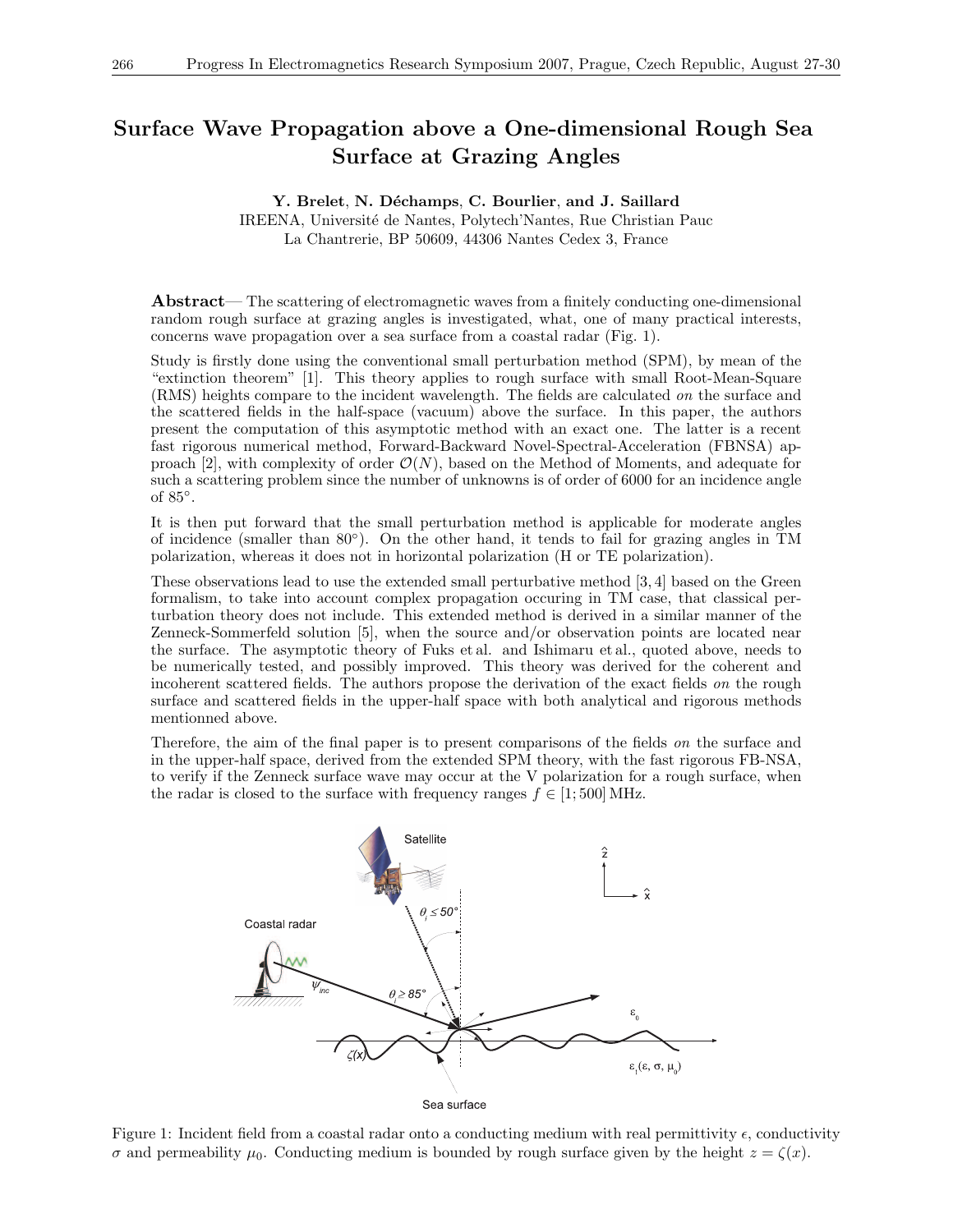- 1. Pattanayak, D. N. and E. Wolf, "General form and a new interpretation of the Ewald-Oseen extinction theorem," Opt. Commun., Vol. 6, 217–220, 1972.
- 2. Chou, H.-T., "A novel acceleration algorithm for the computation of scattering from rough surfaces with the forward-backward method," Radio Science, Vol. 33, No. 5, 1277–1287, Sept. 1998.
- 3. Bass, F. G. and I. M. Fuks, "Wave scattering from statistically rough surfaces," Pergamon, Oxford, 1979.
- 4. Ishimaru, A., J. D. Rockway, Y. Kuga, and S.-W. Lee, "Sommerfeld and Zenneck wave propagation for a finitely conducting one-dimensional rough surface," IEEE Transactions on Antennas and Propagation, Vol. 48, No. 9, 1475–1484, 2000.
- 5. Sommerfeld, A. N., "Propagation of waves in wireless telegraphy," Ann. Phys., Leipzig, Vol. 81, 665–737, 1919.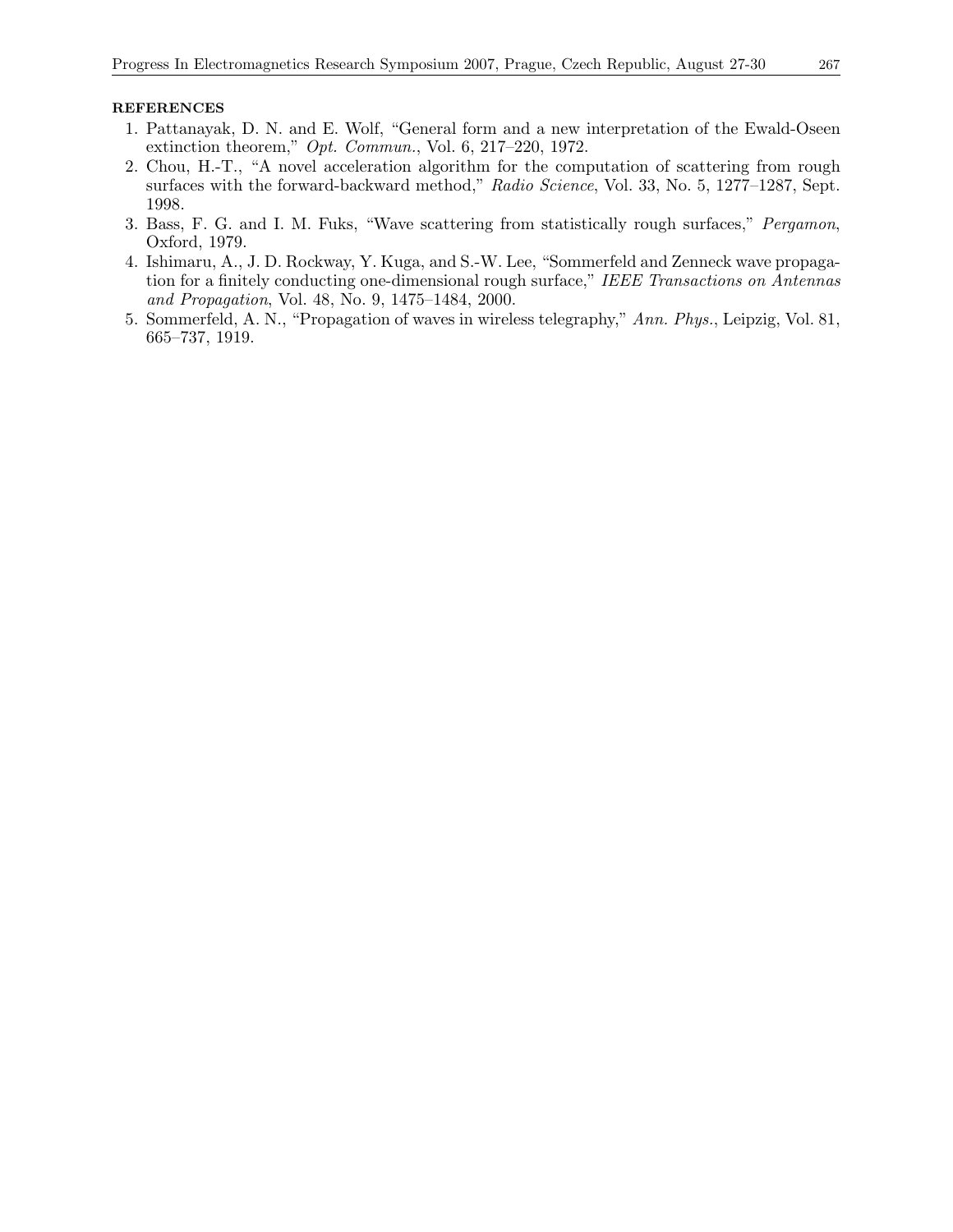### Simulations of Magnetically Tunable Ferrite/Dielectric/Wire Negative Index Composites

F. J. Rachford<sup>1</sup>, D. N. Armstead<sup>2</sup>, Vincent Harris<sup>3</sup>, and Carmine Vittoria<sup>3</sup>

Naval Research Laboratory, 4555 Overlook Ave SW, Washington, DC 20375, USA The College of Wooster, Department of Physics, 308 E. University St., Woster, Ohio 44691, USA Electrical and Computer Engineering Department, Northeastern University, 440 Dana Research Center 360 Huntington Ave., Boston, MA 02115-5000, USA

Abstract— We have performed extensive finite difference time domain (FDTD) simulations to design ferrite based negative index of refraction (NIM) composites. Our simulations center on the use of Barium M type ferrite with in-plane anisotropy to provide the magnetically tunable permeability. A wire grid is employed to provide negative permittivity. The ferrite and wire grid interact to provide both negative and positive index of refraction transmission peaks in the vicinity of the BaM resonance with several GHz tunable index at Q-band frequencies. We find that the wires and the ferrite must be spatially separated by a low loss dielectric (Mylar). The ferrite and dielectric lamina are paired with combined thickness equal to the square wire grid lattice distance. We assume the presence of a in plane orienting magnetic field. Working with thin planar oriented ferrite lamina implies that the composites will have a negative index in only one direction of propagation. Notwithstanding the extreme anisotropy in the index of refraction of the composite, negative refraction is seen at the composite air interface allowing the construction of a focusing concave lens with magnetically tunable focal length.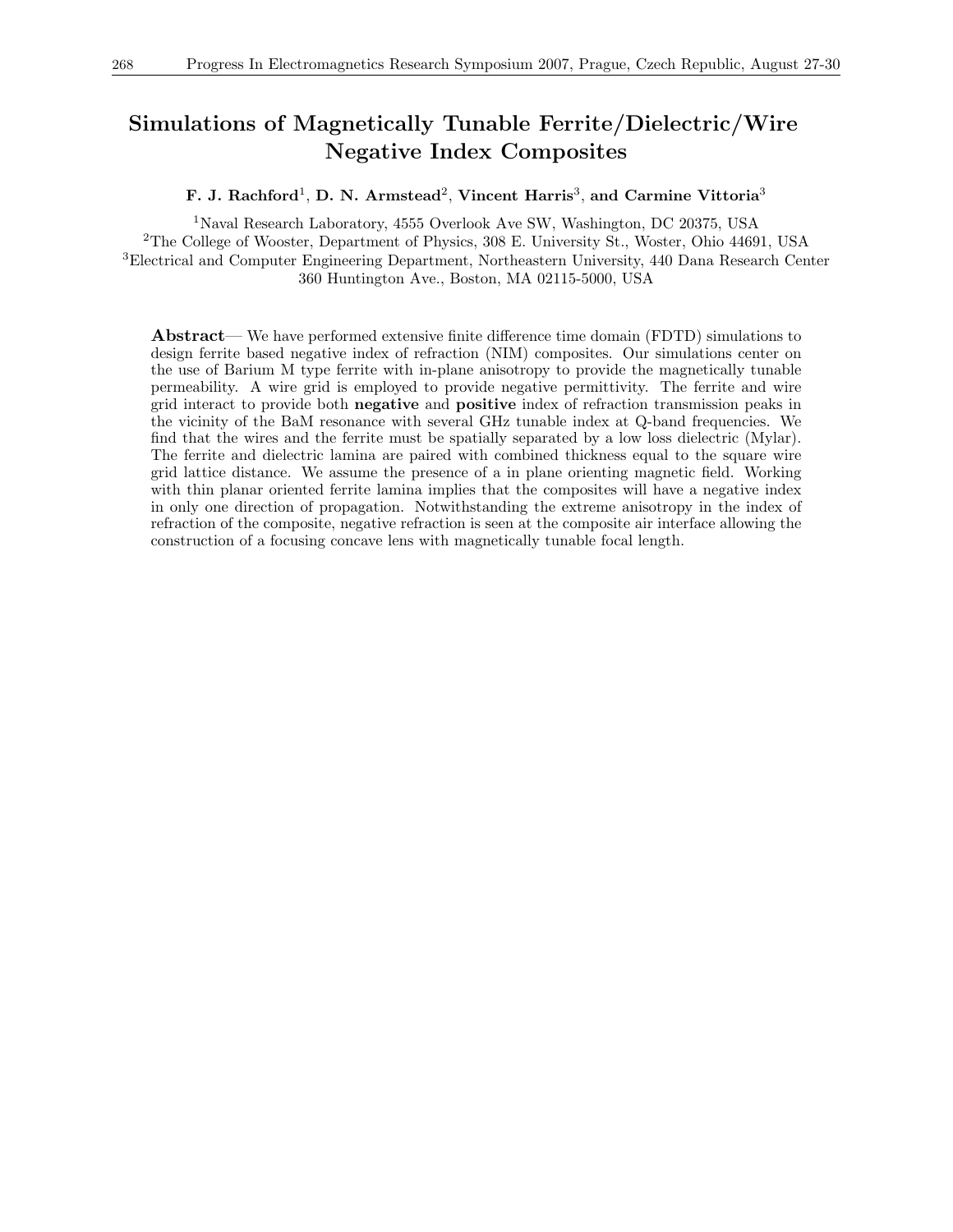### Theoretical and Real Absorption of High-frequency Electromagnetic Energy in Mouse Animal Model

J. Barcal<sup>1</sup>, V. Žalud<sup>1</sup>, F. Vožeh<sup>1</sup>, and J. Vrba<sup>2</sup>

<sup>1</sup>Department of Pathophysiology, Faculty of Medicine Pilsen Charles University in Prague, Czech Republic <sup>2</sup>Department of Electromagnetic Field, Faculty of Electrical Engineering Czech Technical University in Prague, Czech Republic

Abstract— High frequency electromagnetic field (HF EMF) became a common part of our environment because it is produced by many artificial sources as radars, transmitters and especially cellular (mobile) phones. Considering a possible harmful effect of it the term "electromagnetic smog" is often used for this situation. Among the sources mentioned, first of all the number of mobile phones is rapidly rising (10 million devices was in the Czech Republic in 2005!) and during a call the source of radiation is close to the head. That is why there is a question of possible negative effects of HF EMF on a human body, especially on the brain. HF EMF can influence tissues by both thermal and nonthermal effects. While the thermal effect is relatively well known, the nonthermal effects are still discussed and remain unclear. In the presenting study we demonstrate a possible methods for theoretical and real measurement of HF EMF absorption using 900 MHz generator.

Experimental animals were exposed to HF EMF with frequency of 900 MHz. Output power of the HF EMFgenerator after amplifying was aproximately 10W. Mice were placed into a plastic box just before the orifice of the waveguide. Control mice were kept in analogous conditions without the HF EMF. In the first phase model experiments which are able to detect SAR (Specific Absorption Rate) were performed. This value shows a absorption dose of radiation in the animal tissue. 10 W output power is radiated as equal quanta from the area cca  $600 \text{ cm}^2$  of waveguide. In the distance 0.3 m from the orifice is practically impossible to measure SAR directly and only an estimate (from the gradient of field) suggest the whole-body exposure which correspond to the triple power of classical GSM.

In the second part a computerized modeling of electromagnetic field absorption in the animal body was created. To estimate SAR in experimental animals we have done basic 3D calculation of electromagnetic energy distribution in a simplified dielectric model of an adult mouse. The model consists of a homogenous lossy dielectric material mimicking muscle tissue and has shape of a cylinder (radius 3 cm and high 9 cm terminated to cone) with dielectric properties  $e_r = 54$ , conductivity  $s = 0.8$  S/m, density  $r = 1000 \text{ kg/m}^3$ . The calculations were done with the aid of 3D electromagnetic field simulator SEMCAD which used FDTD (Finite Different Time Domain). The method is based on the fact that original continuous function is replaced by the set of discrete function's values. Maxwell's equations are discretized using a 2nd order finite-difference approximation both in space and in time in an equidistantly spaced mesh. Several simulations for different positions of mice were done. Input power during simulations was normalized to 1W.

Calculations of SAR performed in connection with the simulation of absorption electromagnetic energy by experimental animals using the arteficial dielectric model showed the dependence of the absorption on the real topical position of the mouse against the waveguide and was in the range of 0.05 to  $1.44 \text{ mW/g}.$ 

The complex knowledge resulting from these experiments is not only a contribution to the store of basic neuropathophysiological information but will be also useful for clinical neuropathology with possible consequences for the public health prevention.

#### ACKNOWLEDGMENT

This work was supported by the Research Program Project No. MSM 021620816.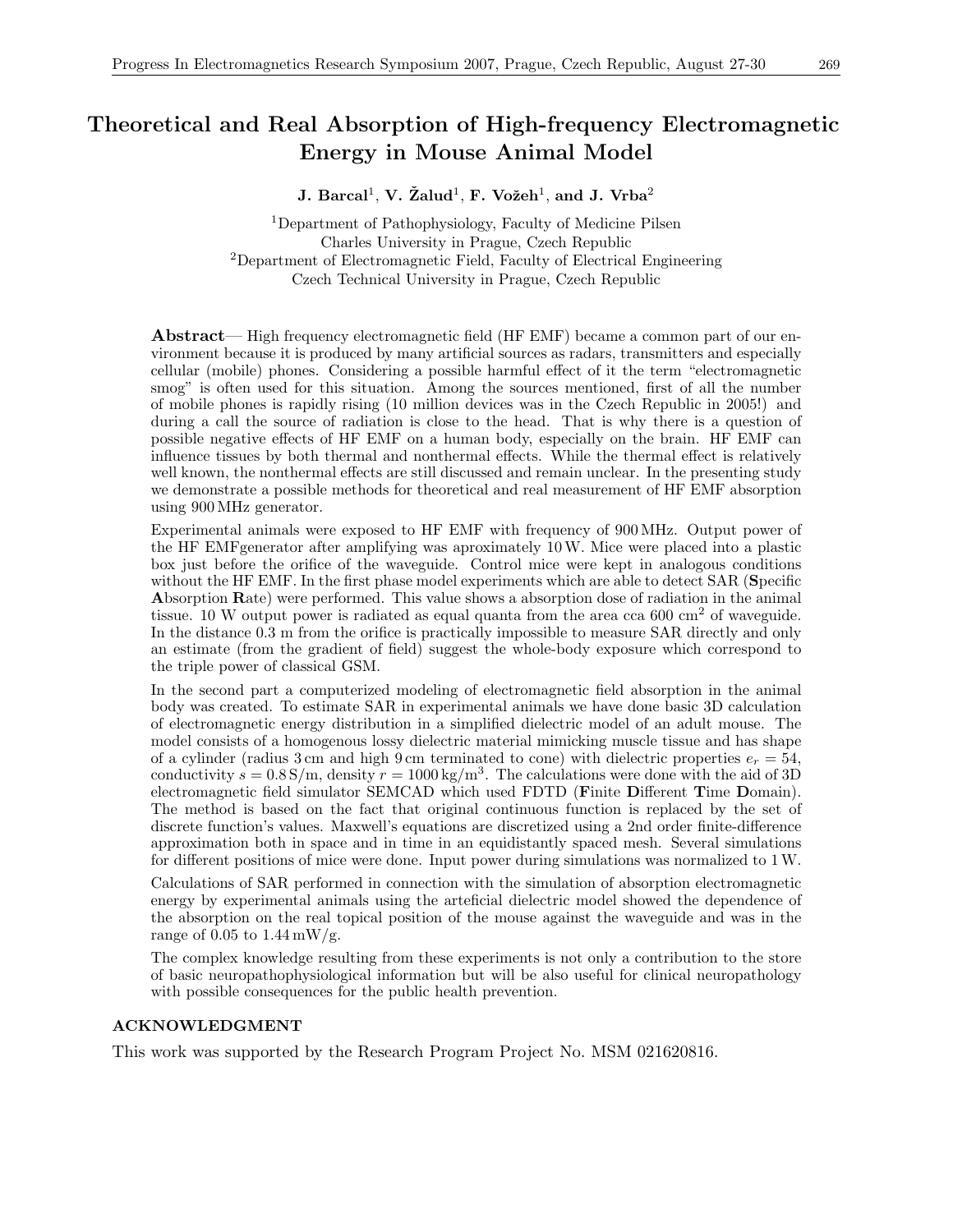### Microwave Applicator for Treatment of Atherosclerosis

### Kateřina Novotná and Jan Vrba

Department of Electromagnetic Field, Czech Technical University in Prague Technick´a 2, 166 27 Prague 6, Czech Republic

Abstract— One of prospective domains of microwave thermotherapy is microwave angioplastic for treatment of atherosclerosis. Due to dysfunction of endothelium a sedimentation of cholesterol on a blood vessel wall can happen. This evokes its sequential closing. Basic principle of microwave angioplastic is, that heating gained by microwave energy irradiated into artery by microwave applicator, enables safe clear out of atherosclerotic plates in the wall of vessel.

Methods: This paper describes the design of special applicator for microwave angioplastic. As the most acceptable structure to create intracavitary applicator, coaxial quarter wave monopole, was chosen. The applicator in our model was inserted into vein with blood and surrounded by phantom of muscular tissue. First goal was to obtain good impedance matching between generator and microwave applicator. Then we studied the distribution of absorbed power (SAR) along the applicator. For the applicator working at 2,45 GHz there was maximum of SAR at point of termination of outer conductor.

Results: The function of the microwave applicator was experimentally evaluated by measurement of reflection coefficient. This tested applicator had good impedance matching, less than −20 dB. Then the distribution of the temperature along the applicator was measured with IR camera. Described applicator was placed in to the phantom of muscular tissue and exposed by 50W during 1 minute. The temperature grew to 47◦C (Fig. 1).



Figure 1: The distribution of the temperature along the applicator.

Conclusion: This paper describes only technical solution to design the intracavitary applicator for microwave angioplastic. Into the future we plan the cooperation with medical doctors, who will provide us the medical information. Main goal of this project is to determine the optimal temperature for different stadium of this illness.

### ACKNOWLEDGMENT

The described research has been financed by the Czech Grant Agency under the grant No. 102/05/0989, and by the Czech Ministry of Education in the frame of the research plan No. MSM 6840770012.

- 1. Novotn´a, K., "Intracavitary applicator for microwave angioplastic (in Czech)," Diploma thesis, Prague, 2007.
- 2. Vrba, J., "Medical application of microwave thermotherapy (in Czech)," Publishing by  $\text{CVUT}$ , Prague, 2003.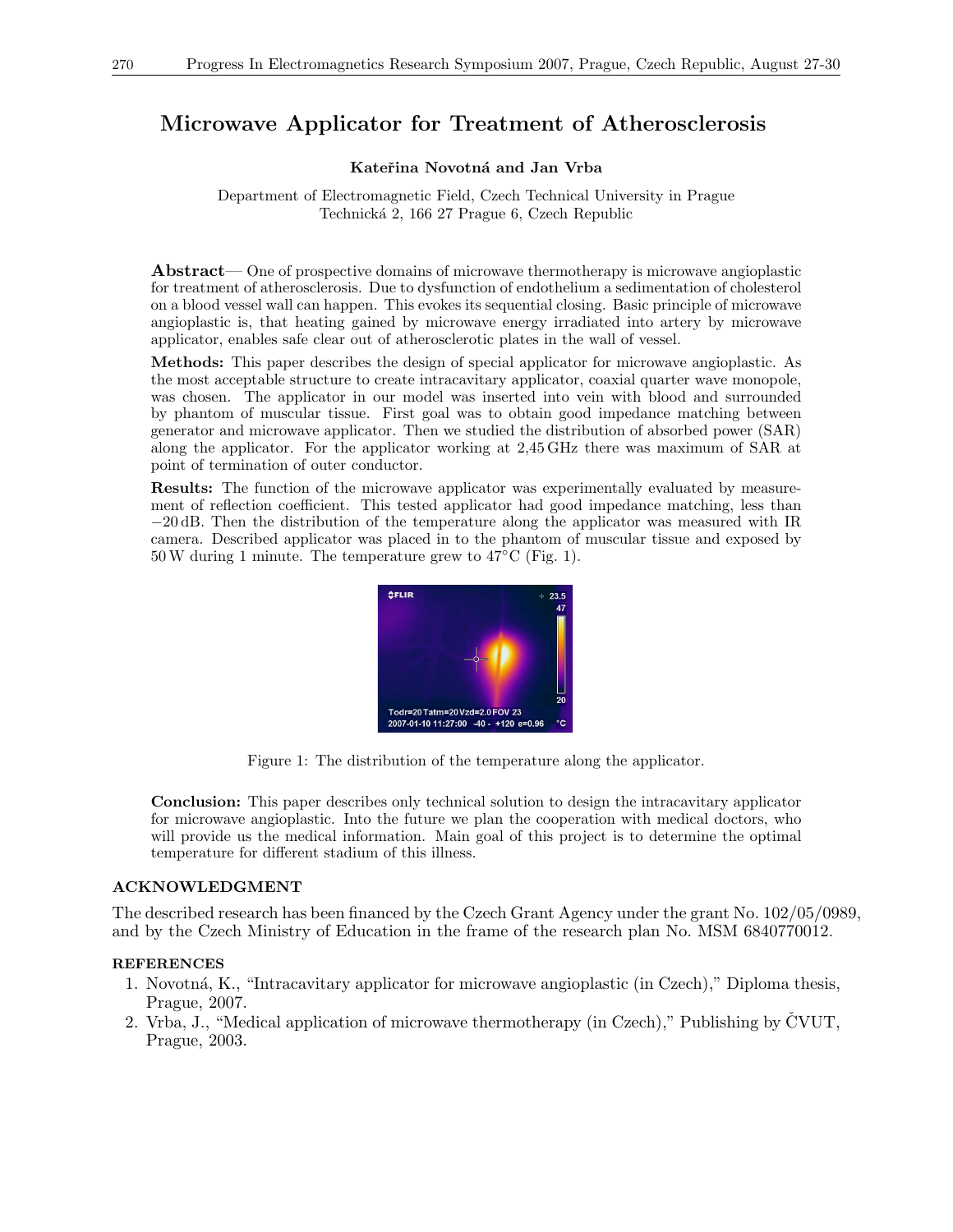### A Fat Dipole Antenna for Spark Switched LC Oscillator

Sang Heun Lee<sup>1</sup>, Young Joong Yoon<sup>1</sup>, Hoon Heo<sup>2</sup>, Woosang Lee<sup>3</sup>, and Dowon Choi<sup>3</sup>

<sup>1</sup>Yonsei University, Korea <sup>2</sup>Pohang Accelerator Laboratory, Korea <sup>3</sup>Agency for Defense Development, Korea

Abstract— Spark switched LC oscillator (LCO) is used to generate damped sinusoidal signal which has wideband width. Specially, some high power wideband systems use LCO because spark switched LCO using gas or insulating oil can radiate high power microwave without selfbreakdown. Recently, there are many researches of the equivalent circuit modeling and the various characteristics of LCO, such as high repetition rate, fast recovery time, low spark gap loss and so on. On the other hand, the fat dipole antenna which is attached to LCO is not significantly mentioned. Although the length of dipole affects operating frequency and field strength, a dipole antenna is just regarded as  $50 \Omega$  or  $100 \Omega$  load in the equivalent circuit model of LCO [1, 2]. In many case, dipole length is not considered to determine the operating frequency [1, 2].

Therefore, received field of LCO is analyzed according to the variation of a dipole length which is shown in Fig. 1. The operating frequency is  $430 \text{ MHz}$  when x is 0 mm and it gradually lower until 300 MHz when  $x$  is 150 mm. This experimental result and analysis will be useful to design of LCO which uses a fat dipole because the variation of the dipole length changes the operating frequency of LCO.



Figure 1: The designed LCO and dipole.

- 1. Rinehart, L. F., J. F. Aurand, J. M. Lundstrom, C. A. Frost, M. T. Buttram, P. E. Patterson, and W. R. Crowe, "Development of UHF spark-switched L-C oscillators," Pulsed Power Conference, 1993. Digest of Technical Papers. Ninth IEEE International, Vol. 2, 534–537, 21–23 June, 1993.
- 2. Moran, S. L., "High repetition rate LC oscillator," IEEE Transaction on Electron Devices, Vol. 26, Issue 10, 1524–1527, 1979.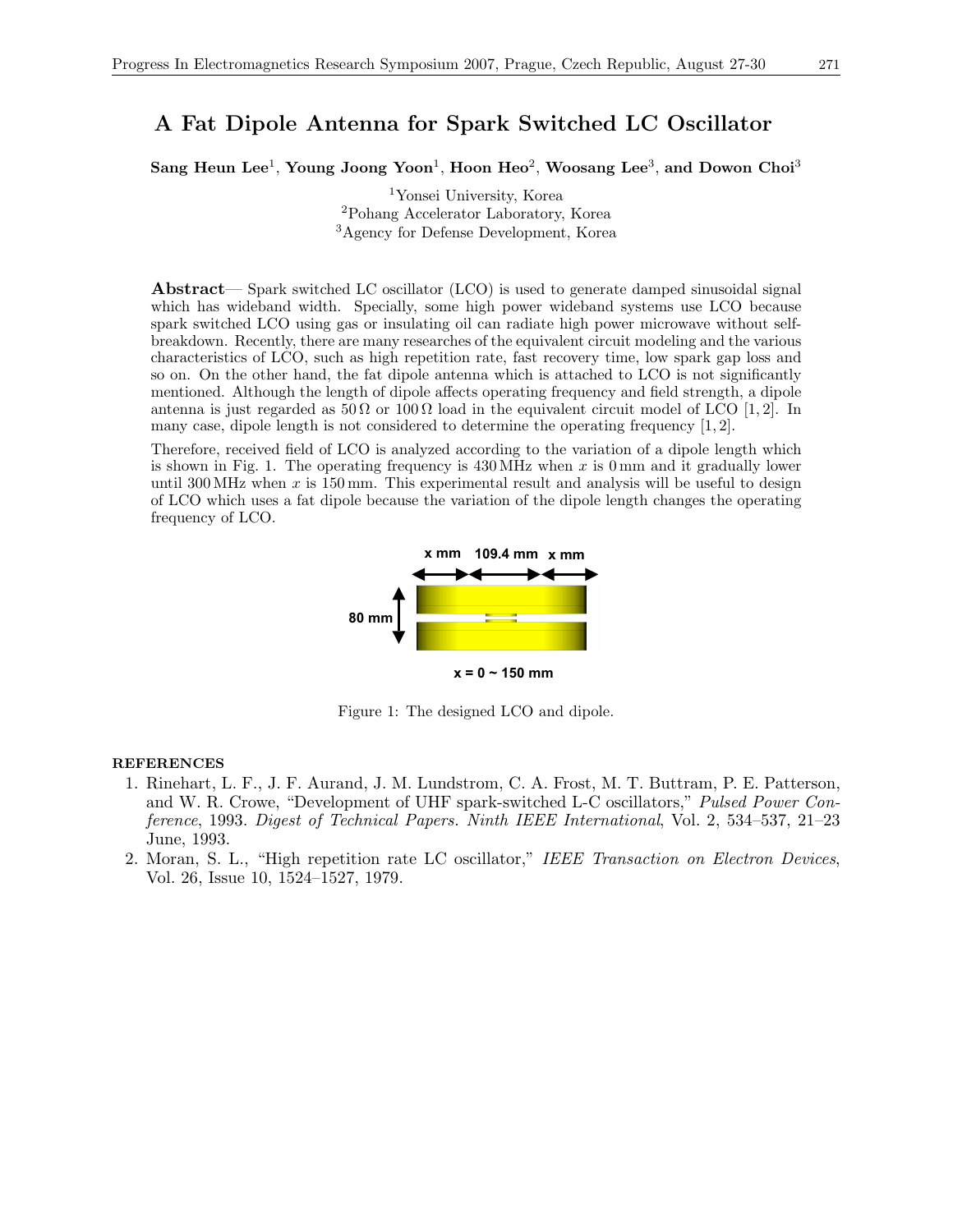# Frequency Responses of Reconfigurable Frequency Selective Surfaces Using Square Aperture with Loading

### Kihun Chang and Young Joong Yoon

Yonsei University, Korea

Abstract— In this paper, frequency responses of reconfigurable frequency selective surface (RFSS) with squared aperture with loading are introduced. The electromagnetic properties of the frequency selective surface (FSS) can be changed by applying a dc bias to the substrate. The proposed structure can be designed to switch between a reflector and a transparent surface at resonance, while the reported structures provides the FSS tuned to higher or lower frequencies.

We discuss square aperture with loading, which can be treated as one prototype of frequency selective surfaces. Secondly we discuss the transmission and reflection curves in RFSS slabs, which are composed of substrate with a symmetric FSS unit cell and PIN diodes. Equivalent circuit in the structure is investigated by analyzing transmission and reflection spectra. Measurements on RFSS are compared with numerical calculation, based on the scattering matrix formalism. The origin of experimentally observed frequency responses will be scrutinized.

### ACKNOWLEDGMENT

This research was supported by the MIC (Ministry of Information and Communication), Korea, under the ITRC (Information Technology Research Center) support program supervised by the IITA (Institute of Information Technology Assessment) (IITA-2005-C1090-0502-0012).

- 1. Munk, B. A., Frequency Selective Surfaces: Theory and Design, Wiley, New York, 2000.
- 2. Bossard, J. A., D. H. Werner, T. S. Mayer, and R. P. Drupp, "A novel design methodology for reconfigurable frequency selective surfaces using genetic algorithms," IEEE Transaction on Antennas and Propagation, Vol. 53, No. 4, 1390–1400, April 2005.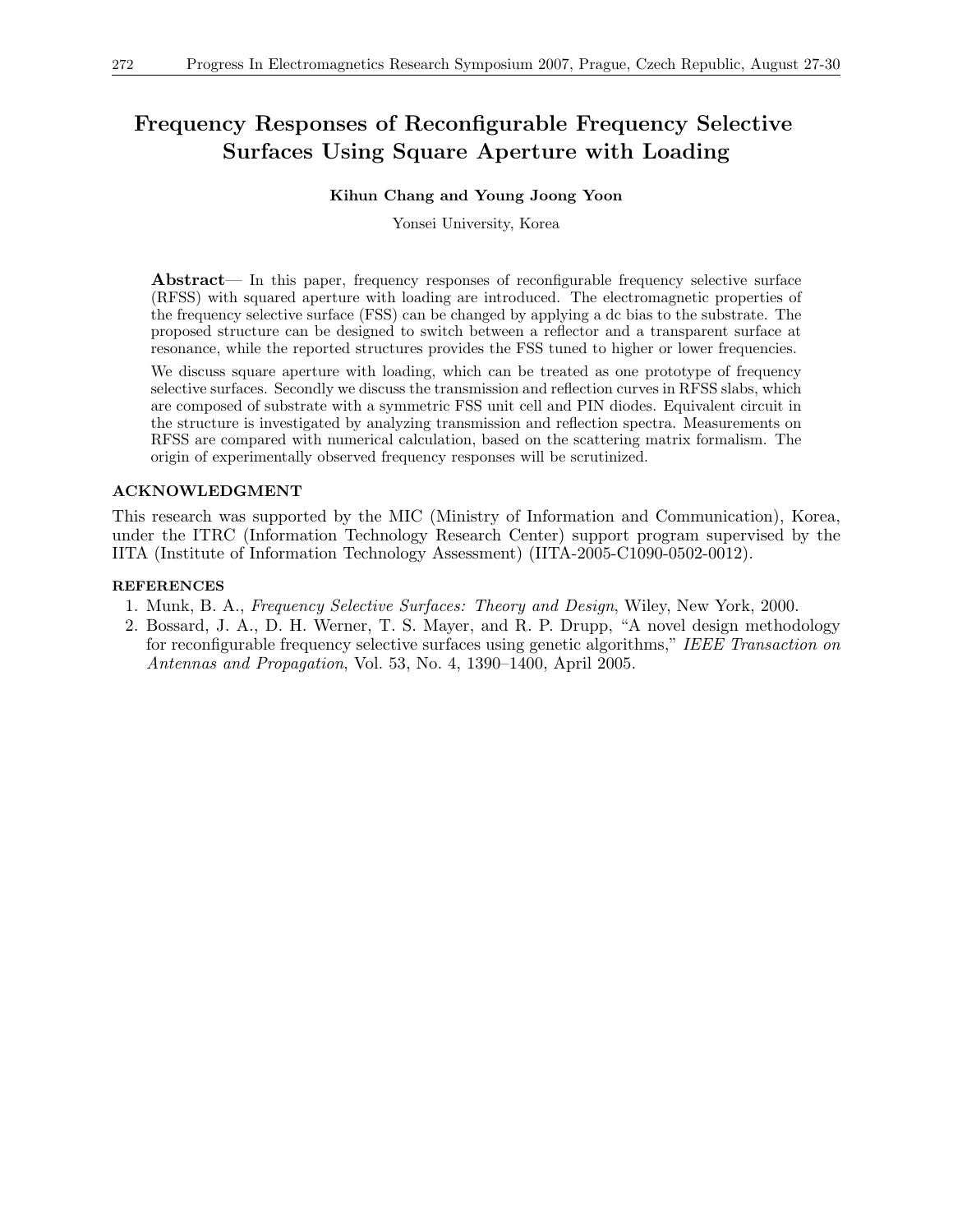### 2D Quasistatic TLM Field Solver for High Speed PCB Design

### Caner Altınbaşak<sup>1</sup> and Lale Tükenmez Ergene<sup>2</sup>

<sup>1</sup>The Scientific & Technological Research Council of Turkey (TUBITAK), Marmara Research Center Institute of Informatics, Kocaeli, Turkey

2 Istanbul Technical University, Institute of Informatics, Istanbul, Turkey

Abstract— Modern computer communication busses like PCI-Express or Fibre Channel have rise and fall times nearly 100 ps. Nowadays, increasing speed in computer technology creates new challenges for designers, and the tools they use to design, verify and debug the systems. Generally designers follow general high speed design rules, built up a prototype, make measurements and redesign if necessary.

But short on the shelf cycles of the commercial market forces the industry to speed up design process. Redesigning may cost much and cause the product to be delayed for the production for months. Nowadays field solvers play a crucial role in high speed interconnect design.

In this work, a traditional differential mode serial communication line is chosen for the analysis. 2D Quasistatic TLM algorithm is developed to solve electromagnetic field distribution within PCB stack up. The verification of the results is achieved by using a commercial tool (SI8000 Quick Solver from Polar Instruments) which uses boundary elements method.

Transmission Line Modeling provides a conceptual model which produces a time domain numerical technique for solving networks and fields [1]. To calculate the field distribution in quasistatic state, we will assume sinusoidal source or harmonic fields.

Each node is connected to other four nodes and the circuit (or field) equations must be used to calculate the E value of the neighboring node. There is no time-stepping in this procedure. Field values are extracted directly. Each node builds up five equations: four for neighboring nodes, one for the stub node. The known values are the field values at the surface of the conductors. Height of the PCB is divided into 50 nodes. Width is divided into 100. There is one equation for each node. So the matrix size is  $5000 \times 5000$ . However, as each line has only four elements, using sparse matrix techniques our memory requirement reduces to 20.000 elements, not  $5000 \times 5000 = 25.000.000$  elements. A very sparse band matrix with three bands is constructed using these equations. Field value of each node is extracted by solving this matrix. Problem setup consists a broadside coupled stripline PCB. In the first experiment both IO lines are fed with sinusoidal signals in even mode. Then the same procedure is applied for the odd mode.

#### ACKNOWLEDGMENT

The authors would like to thank to TUBITAK for the support with grant No. 105E067.

- 1. Johns, P. B., "The art of modelling," IEE Transactions on Electronics and Power, No. 8, 565–569, 25, 1979.
- 2. Lindenmeier, S. and P. Russer, "Design of planar circuit structures with an efficient magnetostatic-field solver," IEEE Transactions on Microwave Theory and Techniques, Vol. 45, No. 12, December 1997.
- 3. Christopoulos, C., The Transmission-line Modelling Method, IEEE Press, 1995.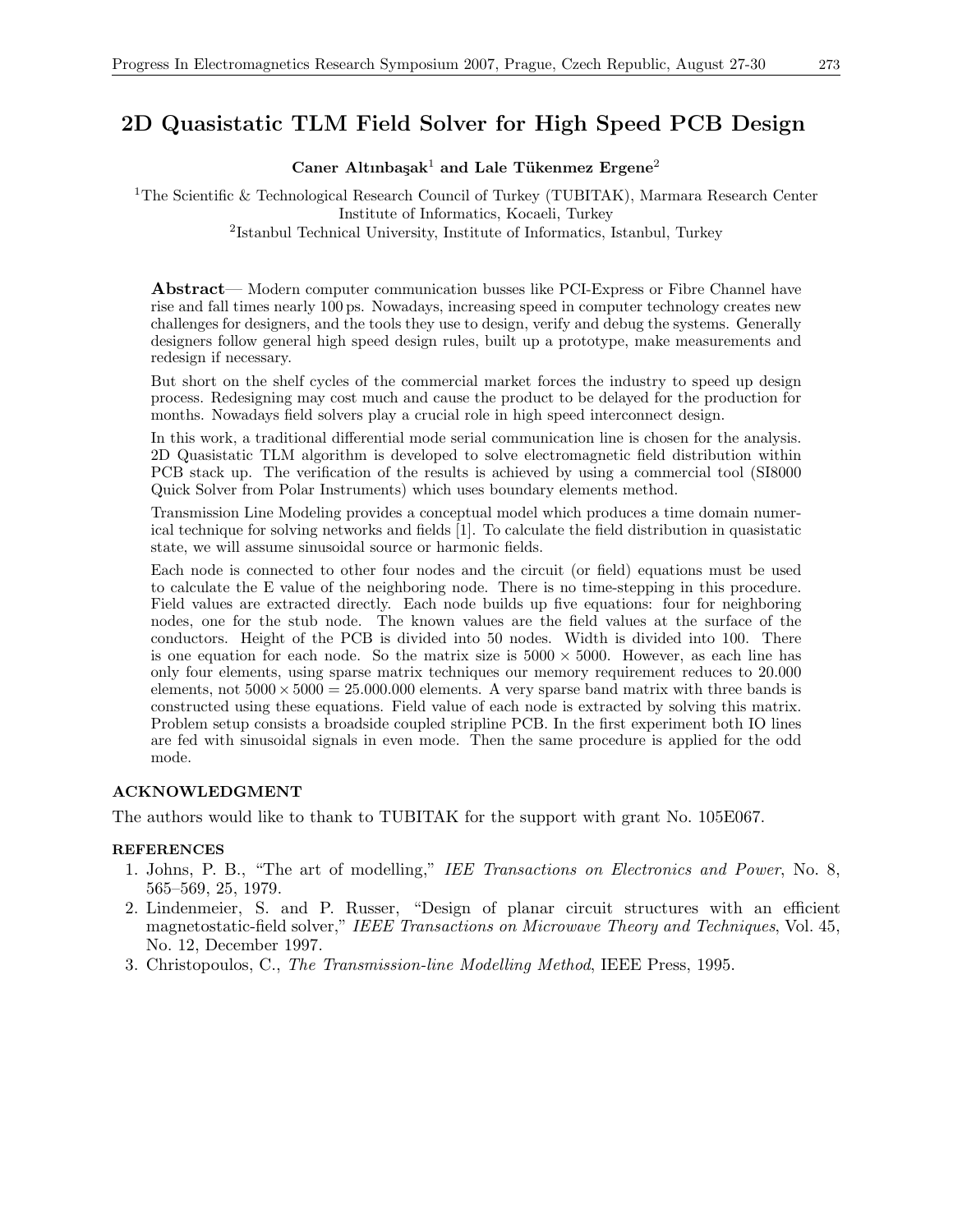### An Hybrid Steepest Descent Fast Multipole Method for the Scattering of Electromagnetic Waves by Dielectric Rough Surfaces

 $C$ ihan Tuzcu<sup>1</sup>, Lale Tükenmez Ergene<sup>1</sup>, and Yasemin Altuncu<sup>2</sup>

<sup>1</sup>Institute of Informatics, Istanbul Technical University, Istanbul, Turkey <sup>2</sup>Electrical and Electronics Engineering Faculty, Istanbul Technical University Istanbul, Turkey

Abstract— Analysis of electromagnetic scattering by rough surfaces constitutes an important and interesting class of problems in electromagnetic theory due to its potential applications in modeling of ground wave propagation, remote sensing of geophysical terrains such as snow, soil and vegetation etc. Surface based integral equation methods have been widely used in the solution of such problems. One of the main problems is the application of the integral equation methods is that it requires heavy computational work and one has to develop new approaches with reduced computational cost. Steepest Descent Fast Multipole Method is one of the effective methods in this direction and it has been applied to several complex problems. The computational cost can be also reduced by direct methods with high performance and massively parallel codes.

The main objective of this paper is to give a hybrid method which combines the Steepest Descent Fast Multipole Method and Buried Object Approach [1] for the scattering of electromagnetic waves from the dielectric rough surfaces. In the Buried Object Approach the irregularities of the rough surface are assumed to be as buried objects in a two half-space media with planar interface which allows us to formulate the problem as a scattering problem related to cylindrical bodies of arbitrary cross sections. Through the Green's function of the two half spaces medium where the irregularities are buried, the problem is reduced to the solution of a Fredholm integral equation which is solved via an application of Method of Moments (MoM) by reducing it to a linear system of equations. The computational cost of the present method is directly proportional to the number of irregularities of the surface and their sizes. As a result the method is very effective for surfaces having a localized roughness, arbitrary rms height and slope. In the calculation of the Green's function we adopt the Steepest Descent Fast Multipole Method to the present problem [2].The method permits us to obtain both the near and far field expressions of the scattered wave in the half-spaces above and below the surface. We have shown that the results of the method match with those obtained through the existing ones.

### ACKNOWLEDGMENT

The authors would like to thank to TUBITAK for the support with grant no. 105E067.

- 1. Altuncu, Y., A. Yapar, and I. Akduman, "On the scattering of electromagnetic waves by bodies buried in a half-space with locally rough interface," IEEE Transactions on Geoscience and Remote Sensing, Vol. 44, No. 6, 1435–1443, Jun. 2006.
- 2. Hu, B. and W. C. Chew, "Fast inhomogeneous plane wave algorithm for electromagnetic solutions in layered medium structures: two-dimensional case," Radio Science, Vol. 35, 31–43, Jan. 2000.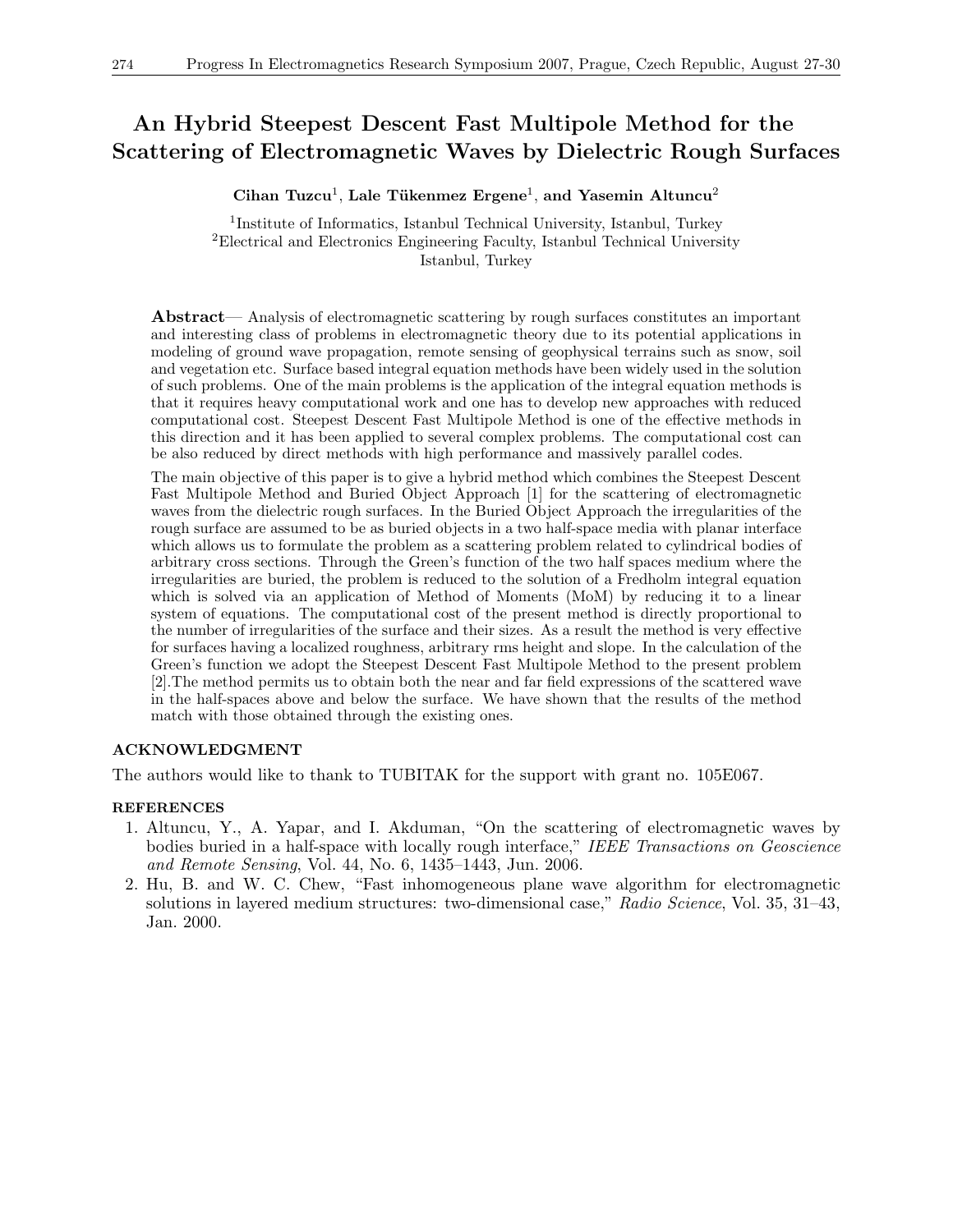### Electromagnetic Fundamentals Revisited: An Overview

### Subal  $Kar<sup>1</sup>$  and M. Nakajima<sup>2</sup>

<sup>1</sup>University of Calcutta, India <sup>2</sup>University of Kyoto, Japan

Abstract— Does the electromagnetic field propagate as a consequence of time differentiation of physical quantity? Faraday's experiment says so. If this conventional notion is followed, then we have the paradox associated with radiation of e.m energy from a dipole antenna in terms of Poynting vector (usually done on the basis of current element concept!).

However, if we assume that the electric field should me moved first (i.e., charge is the fundamental entity giving rise to the field) in order to excite e.m waves then it may be shown that propagation of e.m wave may take place as a consequence of time integration of physical quantity. On the basis of this concept a sampled-field analysis technique introduced is capable of explaining e.m phenomena from a more fundamental view point. We have established that a generalized plane wave solution is possible for e.m field, irrespective of the field being static or dynamic. Following this approach, we could resolve the paradox of antenna radiation problem need to be addressed on the basis of Poynting vector.

Electromagnetic radiation from antenna is conventionally derived from current flowing through the conductor. However, if e.m radiation from, say, a dipole antenna is to be treated in terms of Poynting vector then as  $E_t = 0$  on the conductor surface, the normal component  $\vec{E}x\vec{H}$ , representing e.m power from the antenna, is zero — thus no radiation can emerge out of the conductor surface of dipole antenna (!) and hence the paradox.

In our model, we consider a plane e.m. wave:  $\vec{E}^i = \bar{\vec{E}}^i e^{-j\vec{k_i}\cdot\vec{r}}, \vec{H}^i = (k^i/\omega\mu) \cdot \vec{E}^i$  is incident on a plane conductor whose surface lies on the  $z$  and  $x$  coordinates, the normal of the plane being oriented in the y direction. For the case of TE wave with  $\overline{\vec{E}}^i = \hat{x} \overline{E}_x$ , we can derive the Poynting vector over the surface of the plane conductor as:

$$
\frac{1}{2}\text{Re}(\vec{E}x\vec{H}^*) = \frac{1}{2}\text{Re}(\bar{E}^i x \bar{H}^{i*}) + \frac{1}{2}\text{Re}(\bar{E}^r x \bar{H}^{r*}) + \frac{1}{2}\text{Re}(\bar{E}^i x \bar{H}^{r*} + \bar{E}^r x \bar{H}^{i*})\cos 2k_y y \n= \hat{z}2Re(\bar{E}_x \bar{H}^*_y)\sin^2 k_y y
$$
\n(1)

where the superscripts  $i$  and  $r$  represent the incident and reflected terms, respectively.

On the basis of this equation the Poynting vector may be interpreted in two ways:

- 1) Analytical view: The first two terms in the first row on right hand side of Eq. (1) expresses the Poynting vectors for the incident and reflected waves. In this view, the interference term (i.e., the third term on right hand side in the same row) must be taken into account. However, the interference term vanishes, if it is integrated throughout the space over the conductor, on account of the orthogonality of plane waves.
- 2) Synthetic view: The three terms can be summed up to be a single term, as is written in the last row. This represents energy flow in parallel with the surface of the plane conductor. In the direction normal to the surface, there are energy flows back and forth which produces a standing wave represented by  $\sin^2 k_y y$ . Standing wave normal to the plane conductor conveys no net energy in the direction normal to the conductor surface.

Solution to the Antenna problem: With the aid of this model, the paradox of the radiation from half wave antenna may be resolved as follows.

The conventional mode of calculation of the Poynting vector may belong to the synthetic view. In this sense, the calculated Poynting vector did not give us the incident and reflected powers to and from the antenna respectively, so that there is no net power flow into or out of the antenna.

However, according to the analytical point of view, which is based on our analysis, the incident and reflected Poynting vectors are separated. We are then led to the interpretation that the incident wave starts from the signal source and excite current in the antenna conductor. While the radiated wave is being caused by the reflected wave. Along the antenna conductor, these two waves are superposed and the resultant Poynting vector becomes parallel to the conductor surface. In the usual observation procedure, these two waves cannot be distinguished. If a sensor such as a direction coupler is created, the exciting wave and emitted wave can be observed separately.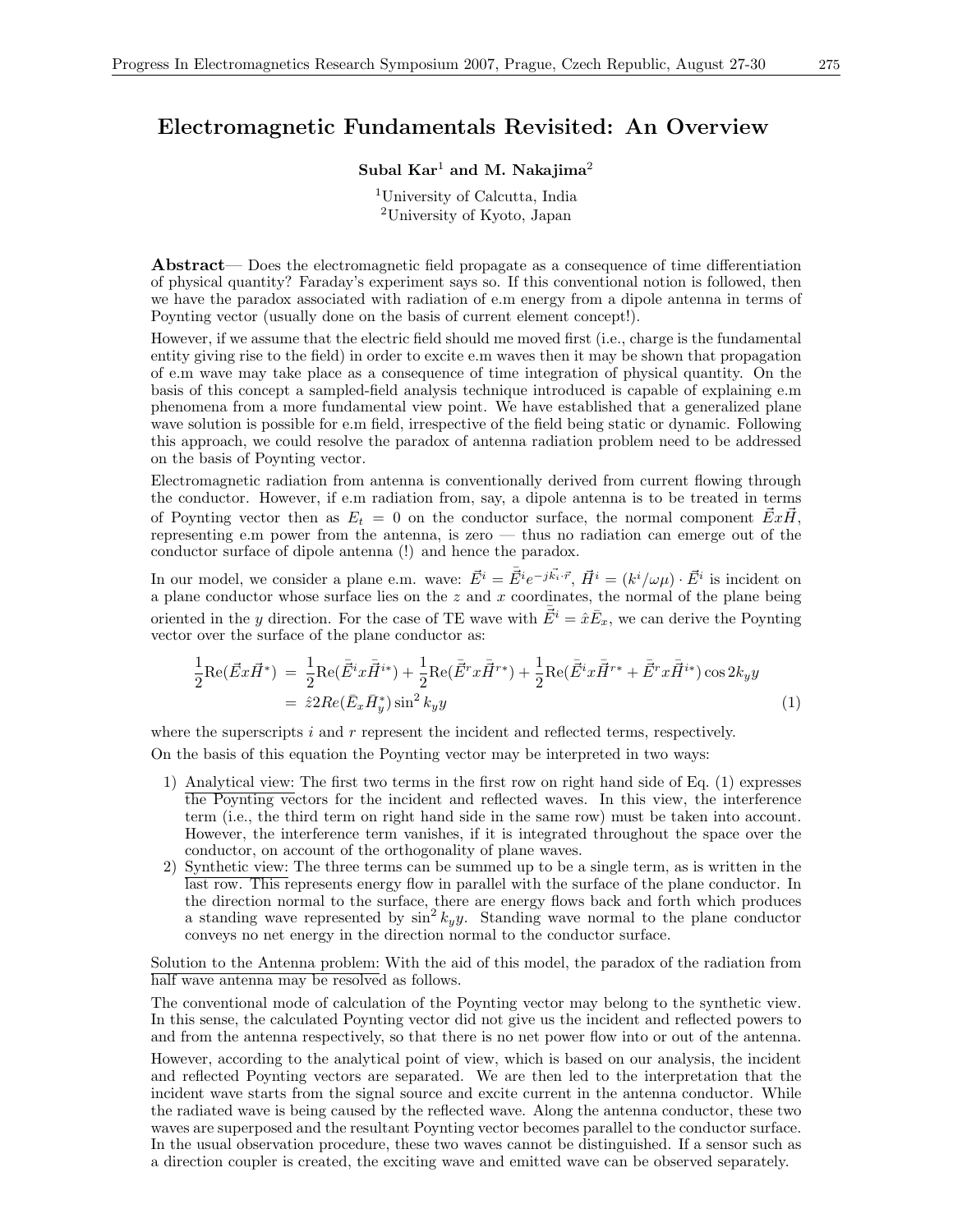### Calculation of GTD/UTD Reflection Points over Parametric Surfaces Using the Particle Swarm Optimizacion

#### A. Rubio, O. Gutierrez, F. Saez de Adana, and M. F. Cátedra

Departamento de Ciencias de la Computación, Universidad de Alcalá 28806, Alcalá de Henares, Spain

Abstract— A new method to find reflection points on parametric surfaces is presented in this communication. The technique uses the Particle Swarm Optimization to perform the minimization of the path associates with the computation of the reflection points. The points are referred to the parametric coordinates of the surface and a cost function, based on the Snell's Law and the Fermat's Principle, is applied to find the best position. The technique is applied to the computation of the reflection points of the Uniform Theory of Diffraction (GTD/UTD) and it is an alternative to another minimization methods like the Conjugate Gradient, and can be applied to cases where not good convergence is present.

In complex environments, the principal difficulty of the GTD/UTD is the ray-tracing calculation, especially when complex structures with arbitrary shape are analyzed. One of the tasks in the raytracing process is to determine where the rays are reflected or diffracted. These critical points can be calculated using analytical and close expressions when the scene is modeled by flat surfaces. However, for arbitrary curved surfaces, modeled by parametric surfaces, minimization techniques, such as the Conjugate Gradient, must be used. This method obtains good results for convex surfaces, where no local minimums are present. On the other hand, convergence problems can appear for concave surfaces. An alternative technique, based on the Particle Swamp Optimization (PSO), is presented in this communication. The PSO avoids the local minimum, therefore both convex or concave surfaces can be analyzed with the same accuracy.

PSO is an optimizer based on an evolutionary model used to solve engineering problems. It is based in the behavior of a swarm of bees in the search of the biggest flowers concentration. The algorithm defines a number of particles or agents into the solution space as starting solution. After that, each particle moves, randomly, over the space, and in each iteration every particle records its best position (pbest). Also the best position of all the particles is stored (gbest). The application of this algorithm to the computation of the reflection points consists in using a cost function which takes into account the two conditions that the reflection ray must accomplish: the Fermat's principle which says that the distance of the reflected path between the transmitter and the receiver must be minimum and the Snell's law.

Some results have been obtained which prove the accuracy of the method and its advantages with respect to other approaches.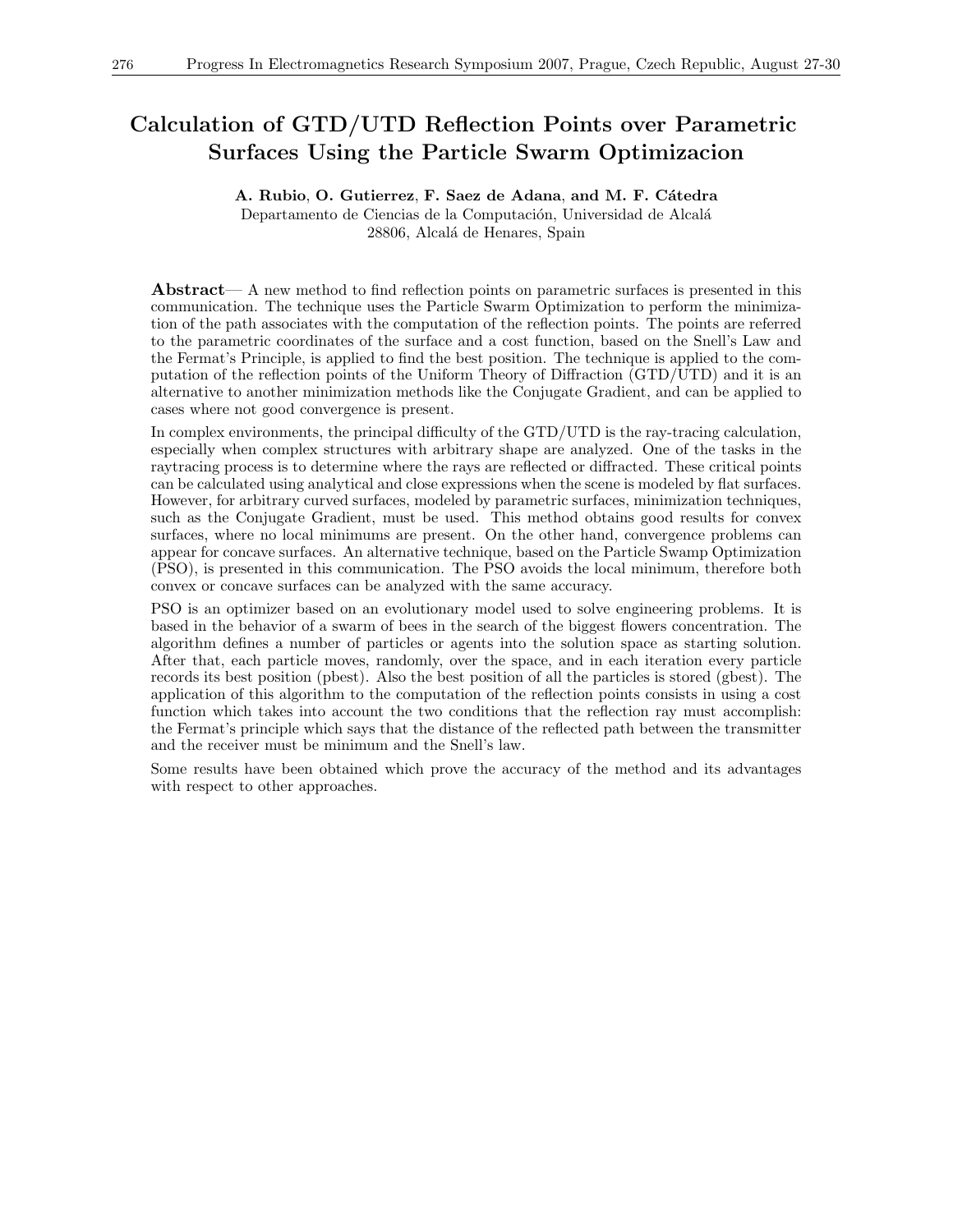### Dielectric Properties of Ore Minerals in Microwave Range

V. V. Tikhonov<sup>1</sup>, D. A. Boyarskii<sup>1</sup>, and O. N. Polyakova<sup>2</sup>

<sup>1</sup>Earths Exploration from Space Department, Space Research Institute Russian Academy of Sciences Profsojuznaya, 84/32, Moscow 117997, Russia <sup>2</sup>Department of Physics, Moscow State Pedagogical University M. Pirogovskaya, 29, Moscow 119992, GSP-2, Russia

Abstract— Dielectric characteristics of many natural minerals are poorly investigated. The lack of such data poses a problem for modeling the interaction of electromagnetic radiation with many media, such as ground, soils and rocks. This results in significant difficulties in the interpretation of radiometry, radar, subsurface sensing and dielectric spectroscopy data.

Microwave dielectric properties of ore minerals still remain virtually uninvestigated due to considerable technical problems. No data on dielectric properties of such minerals are reported in the literature.

A technique to define dielectric properties of ore minerals is discussed. Using this technique, dielectric characteristics of some minerals in a range of 77–300 GHz are obtained.

The real and imaginary parts of complex dielectric constant of a substance cannot be measured directly and can be derived only from measurements of other parameters (for instance, reflection and transmittance coefficients) through application of a corresponding theory.

Spectral measurements of reflection and transmittance coefficients of plane-parallel samples of the minerals were conducted at a test board at normal radiation incidence. Measurements of reflection and transmittance coefficients were carried out using a carcinotron spectrometer. The spectrometer had a generating unit (with highly-stabilized electronic feed), a receiver unit (optophone and synchronous detector), and also a measuring quasi-optical line.

The real and imaginary parts of complex dielectric constant of a mineral were determined by solving a system of equations for reflection and transmittance coefficients of the multi-layer absorbing film placed between two dielectric media. This system of equations did not allow for an analytical solution and demanded numerical solution using corresponding algorithms and computer software. The problem was solved by minimization of the criterion function. The criterion function was square standard deviation of the theoretical dependence of absorption in a layer from the experimental one in the wave interval where dielectric constant could be considered constant. An algorithm using Rosenbrock method was developed for minimization of the criterion function. This method is a typical method of search with restrictions where minimization directions are completely defined on the basis of consecutive calculations of the criterion function.

In the work, the results of spectral measurements of reflection and transmittance coefficients of plane-parallel samples of some ore minerals (magnetite, chalcopyrite, sphalerite, etc.), in microwave range are presented. On the basis of these dependences, values of real and imaginary parts of dielectric permittivities of the studied minerals in a range of 77–300 GHz are calculated. The results of the calculations are approximated by smooth functions of radiation frequency. The obtained formulas can be used to calculate complex dielectric constant or complex refraction coefficient of ore minerals in a range of 77–300 GHz.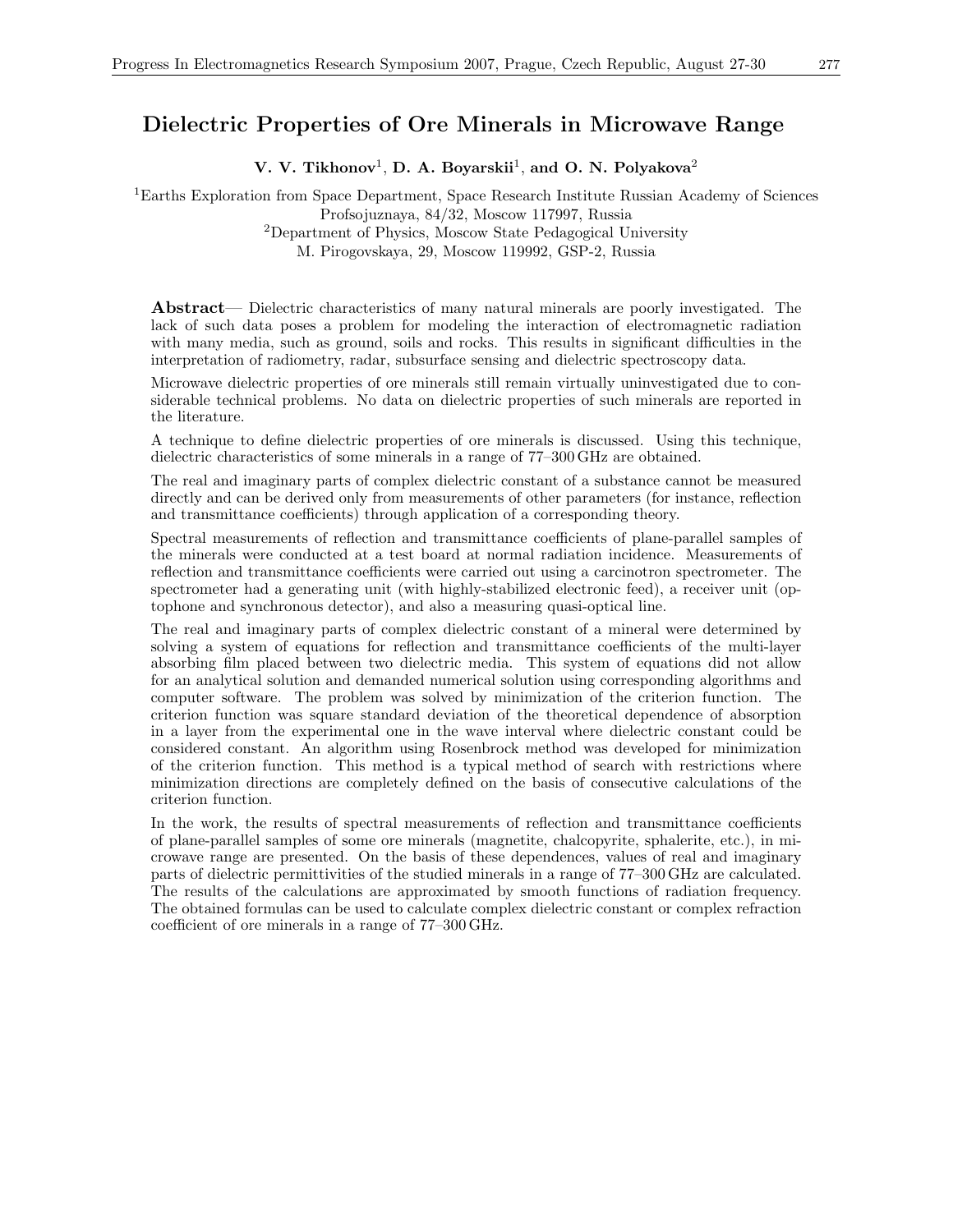### Patch Antenna at Frequency  $f = 2.35$  GHz for Telecommunications Applications

K. ELkinani<sup>1</sup>, S. Bri<sup>1</sup>, A. Nakheli<sup>1</sup>, O. Benzaim<sup>2</sup>, and A. Mamouni<sup>2</sup>

 ${}^{1}$ Equipe Hyperfréquences et Matériaux, ESTM, B. P. 3103, Meknès, Maroc <sup>2</sup>Institut d'Electronique, de la Microélectronique et de Nanotechnologie, UMR CNRS 8520 IEMN, Cité Scientifique, Avenue Poincaré, B. P. 60069 59652, Villeneuve d'Ascq Cedex, France

Abstract— This paper analyzes the effects of electromagnetic radiation from a cellular phone on the head. Various antenna designs were created and analyzed. Special consideration was taken to create an antenna with high efficiency and optimum radiation characteristics in frequency  $f = 2.35$  GHz. The antenna was placed next to human head materials and specific absorption rates were calculated. Tests were performed at various distances from the material for analysis and evaluation of the fields. Simulations on the antenna were done on Ansofts Ensemble software. The application of the antenna next to the head and the creation of the head model itself were done on Ansofts High Frequency Structure Simulator (HFSS). The antenna was built and tested on a network analyzer to obtain near field. Mathematical models were used in all designs.

- 1. Abd-Alhameed, R. A., K. Khalil, P. S. Excell, and C. H. See, "Simulation and measurement of broadband microstrip patch antenna for 3G wireless communications," The Institute of Electrical Engineers, Printed end Published by the IEE, Michael Faraday House, Six Hiil Wav, Steveneage SG 1 2AY, 2003.
- 2. Covert, L. and J. Lin, "Simulation and measurement of a heatsink antenna: A dual-function structure," IEEE Transactions on Antennas and Propagation, Vol. 54, No. 4, April 2006.
- 3. Ollikainen, J., O. Kivekäs, A. Toropainen, and P. Vainikainen, "Internal dual band patch antenna for mobile phones," 2000 European Space Agency (ESA), Proceedings of the  $A\overline{P}2000$ Millennium Conference on Antennas & Propagation, Davos, Switzerland, 9–14 April, 2000.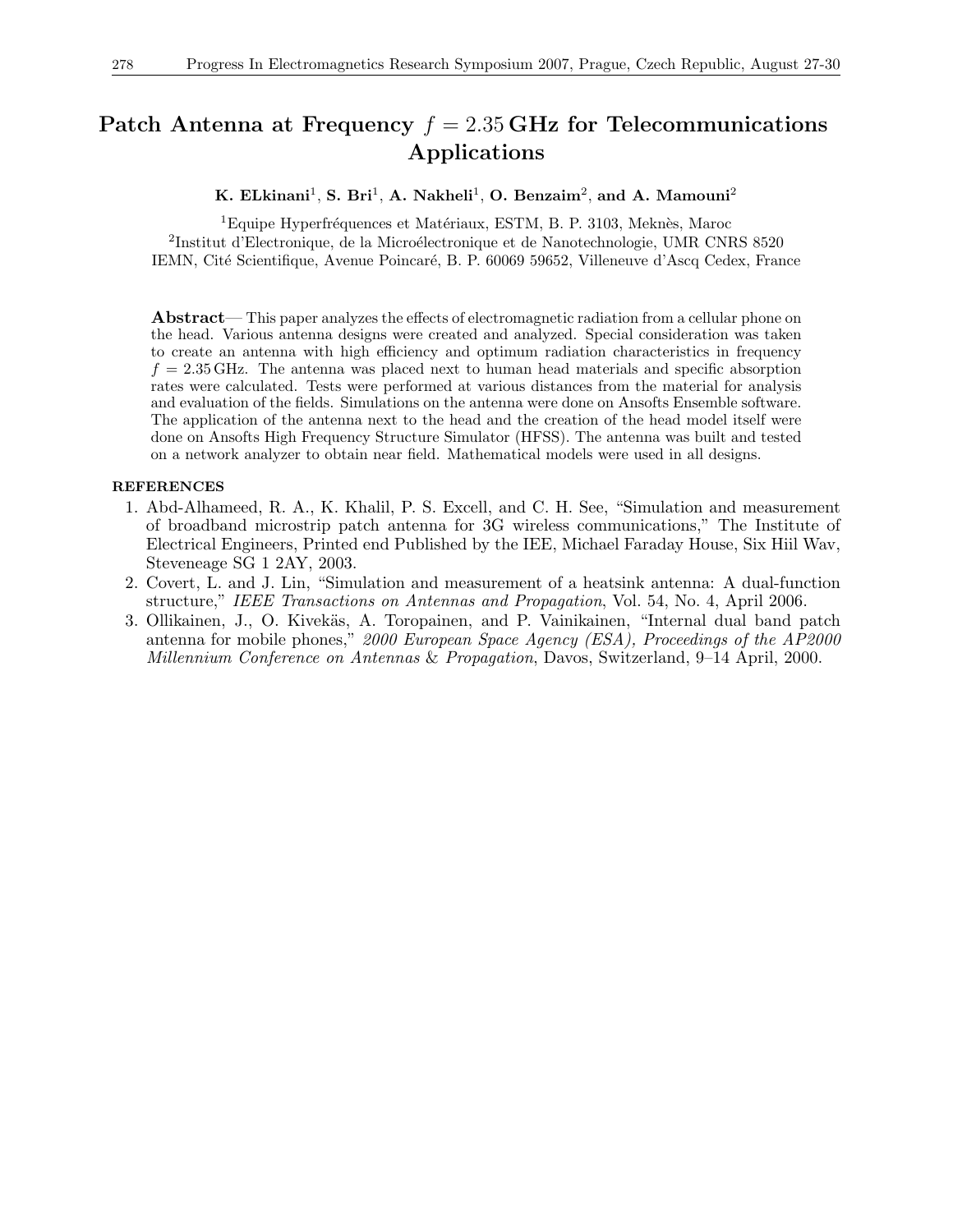### Electroplating Uniformity Estimation Using Electromagnetic Analysis

### Han Kim

SAMSUNG Electro-Mechanics, Korea

Abstract— As integrated circuit miniaturizes, the manufacturing process of package substrates have become more fastidious to be handled. In particular, the electroplating uniformity control is more difficult because of its inaccuracy estimation.

In generally, the simulation approach for electroplating of package substrate is based on an electrochemical theory. There are some calculation methods and commercial simulation tools using electrochemical analysis for the estimation of electroplating uniformity. However, the typical electrochemical analysis is inadequate for the estimation of electroplating uniformity at PCB (printed circuit board) because it is not included the analysis of bus lines at PCB panel.

In this paper we propose a novel simulation approach using electromagnetic analysis for the estimation of electroplating uniformity. This approach is based on the calculation of current distribution at PCB panel. The current distribution is calculated by using modified material properties at the electroplating bath and the plating uniformity can be represented by using this current distribution.

To verify this proposed approach, we calculated electroplating uniformity at PCB panel by using commercial electromagnetic analysis program and our program for estimation of electroplating uniformity. Both simulation results are comparable with measurement one as shown in Fig. 2– 4. The improvement of the electroplating uniformity can be achieved by using this proposed method.



Figure 1: Electroplating bath.



Figure 2: Electroplating uniformity (a) measurement result (b) simulation(commercial program) (c) simulation (our program).

### REFERENCES

1. Kim, H. and C.-H. Ahn, "Fast inductance extraction of microstrip lines using adaptive PEEC grid," Microwave Conference, APMC 2002, Vol. 1, 81–84, Nov. 2002.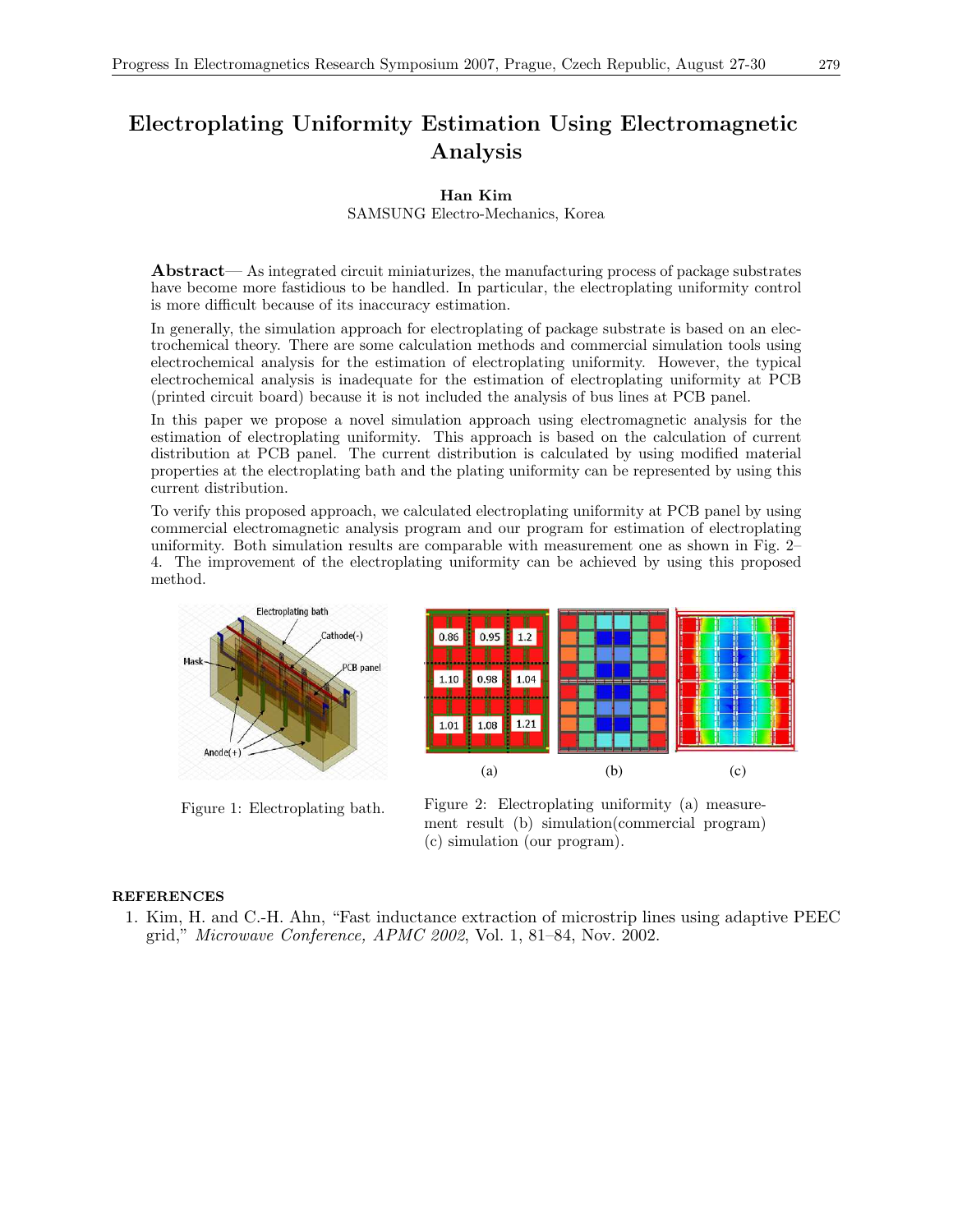### Progress of Mobile Natural Gas Pipeline Leak Detector Based on Near-infrared Diode Laser Absorption Spectroscopy

Lei Wang, Xiaoming Gao, Tu Tan, Baixiang Li, and Weijun Zhang

Laboratory of Environmental Spectroscopy, Anhui Institute of Optics & Fine Mechanic Chinese Academy of Sciences, Hefei 230031, China

Abstract— Natural gas is a cleanly energy source, which has very high benefit at environmental protection and improving people health as a substitute of coal. China government will encourage the using of natural gas, decrease the dependence on coal and petroleum, but the distribution of china natural gas is unbalanced. To solve the problem, china government has built a natural gas pipeline from west to east in china, and will build five transverse and two longitudinal main natural gas nets covering whole china. For these long transport pipelines, the leakage of the natural gas is unavoidable. Detecting leakage sources is a very laborious task.

We have developed a portable natural gas pipeline leak remote detector based on near infrared diode laser absorption spectroscopy. Based on the groundwork, we are developing a mobile natural gas pipeline leak remote detector. The reflected scattering laser was collected by a  $\phi$ 114 lens to focus on a detector, the ratio between first and second harmonic was recorded. A bag filled 0.3% methane mixture gas was set at far away 7 m from the detector. The detector was mounted on a simulated mobile platform. Rotating the platform, the different scanning angle speeds corresponded to different transfer speeds. The laser was scanned across the gas bag come-to-go. The recorded signals at different transfer speeds were showed in Figure 1. We can know that the signals at lower moving speed had small fluctuation, at high moving speed, the fluctuation is large. The fluctuation will be decreased by setting the parameters of the system. In the system, we will realize automatic storage of pipeline leak information using a GPS (Global Positioning Systems) and a CCD camera. The saved information will include methane concentration, the leak position, leak scene and distance from the detector.



Figure 1: Measured methane concentration at different transfer speed.